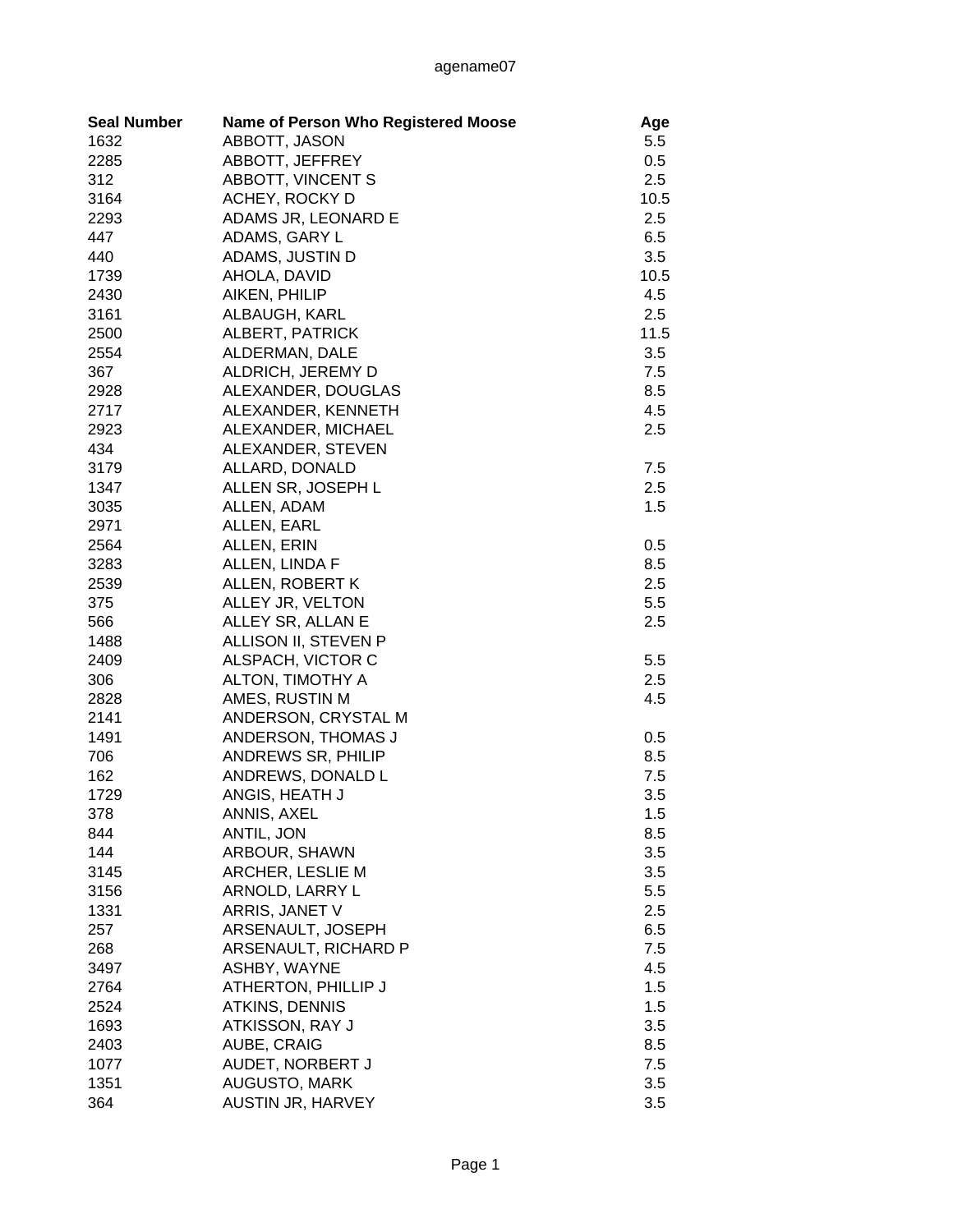| 1526 | <b>AUSTIN, FREDERICK W</b>  |      |
|------|-----------------------------|------|
| 2581 | AYOTTE, JAMES               | 3.5  |
| 589  | <b>AZUR, CHRISTOPHER</b>    |      |
| 449  | BABIARZ, JAMES              | 2.5  |
| 2121 | <b>BACHELDER, CARRIE A</b>  | 6.5  |
| 2129 | BACHELDER, LELAND J         | 2.5  |
| 3291 | <b>BACON, NICHOLAS</b>      | 4.5  |
| 2530 | BAER, RANDY                 |      |
| 1883 | <b>BAGLEY, BREEN S</b>      | 3.5  |
| 63   | <b>BAGLEY, JASON D</b>      | 13.5 |
| 2730 | <b>BAILEY, JAMES</b>        | 2.5  |
| 270  | <b>BAILEY, MICHAEL P</b>    | 9.5  |
| 248  | <b>BAIRD, MICHAEL R</b>     | 4.5  |
| 342  | <b>BAKER II, CHARLES R</b>  | 9.5  |
| 1722 | <b>BAKER, JOHN</b>          | 2.5  |
| 1980 | <b>BAKER, JOHN</b>          | 0.5  |
| 1714 | BAKER, RYAN                 | 2.5  |
| 1845 | <b>BALDWIN, JOSEPH E</b>    | 2.5  |
| 3158 | <b>BANNIOTES, RICHARD</b>   |      |
| 314  | <b>BARANOWSKI, BARRY</b>    | 6.5  |
| 3195 | <b>BARBOUR, HEATHER</b>     |      |
| 506  | <b>BARIL SR, PHILIP</b>     | 7.5  |
| 959  | <b>BARKER, BRANDON</b>      | 1.5  |
| 1745 | <b>BARKER, BURT O</b>       | 2.5  |
| 994  | <b>BARKER, GEORGE E</b>     | 5.5  |
| 1984 | <b>BARKER, JAMES</b>        | 7.5  |
| 1602 | <b>BARNARD III, RICHARD</b> | 2.5  |
| 2624 | <b>BARNES, COLBY</b>        | 0.5  |
| 481  | <b>BARNES, LARRY R</b>      | 10.5 |
| 2318 | <b>BARNES, MICAH</b>        |      |
| 1684 | <b>BARNES, TIMOTHY</b>      | 5.5  |
| 1796 | BARNEY, JEFFREY L           | 1.5  |
| 3384 | <b>BARON, KSAVERY D</b>     | 3.5  |
| 2150 | <b>BARRETT, DEAN</b>        |      |
| 2596 | <b>BARROWS, JESSE</b>       | 4.5  |
| 1702 | <b>BART, WILLIAM G</b>      | 5.5  |
| 2518 | <b>BARTLEY, GARY A</b>      | 2.5  |
| 2758 | <b>BARTLEY, KYLE</b>        | 3.5  |
| 459  | <b>BARTON, JAMES B</b>      | 1.5  |
| 1841 | <b>BASHAM, CATHERINE S</b>  | 4.5  |
| 3390 | <b>BATAL, NICHOLAS</b>      | 2.5  |
| 1682 | BATCHELDER, LAUREN R        | 4.5  |
| 1336 | BATCHELDER, PETER A         | 2.5  |
| 2123 | <b>BATE, COLLEEN G</b>      | 2.5  |
| 1230 | <b>BATES, BOBBY</b>         | 2.5  |
| 2160 | <b>BATSON, WILLIAM</b>      |      |
| 1464 | <b>BAXTER JR, ELWIN</b>     | 1.5  |
|      |                             |      |
| 137  | <b>BEACH, CLAY</b>          | 3.5  |
| 463  | BEAL JR, ANTHONY L          | 4.5  |
| 1411 | <b>BEAL, MARINER</b>        | 11.5 |
| 1812 | BEAMIS JR, LEE W            | 3.5  |
| 3168 | <b>BEAN, BRIAN</b>          | 7.5  |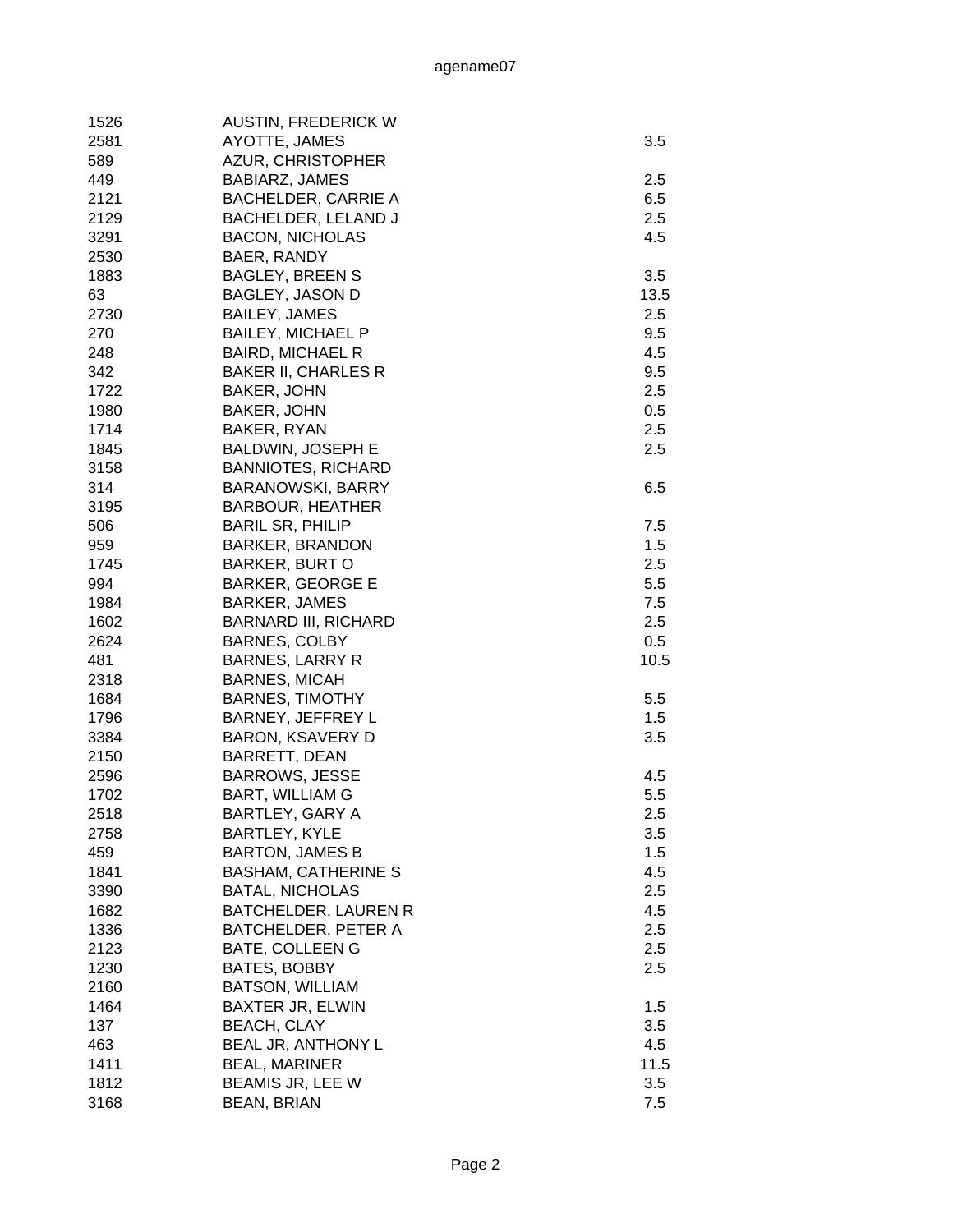| 1958 | <b>BEAN, CHRIS</b>          | 3.5        |
|------|-----------------------------|------------|
| 1706 | <b>BEAN, LANCE</b>          | 4.5        |
| 2950 | <b>BEANE, RUSTY L</b>       | 4.5        |
| 3175 | <b>BEAR II, JAMES</b>       | 3.5        |
| 952  | <b>BEAULIEU, BRANDON</b>    | 2.5        |
| 2576 | <b>BEAULIEU, DOLORES</b>    | 7.5        |
| 371  | <b>BEAULIEU, JENNIFER A</b> | 6.5        |
| 2481 | <b>BEAULIEU, MICHAEL</b>    | 4.5        |
| 1929 | <b>BEAULIEU, PAUL J</b>     | 2.5        |
| 2738 | <b>BEAULIEU, ROBERT</b>     | 4.5        |
| 370  | BEAUPAIN, JEREMY            | 2.5        |
| 567  | <b>BEAUPRE, RACQUELLE</b>   | 2.5        |
| 2716 | <b>BECKWITH, MICHAEL</b>    | 1.5        |
| 2703 | BECKWITH, SAMANTHA          | 7.5        |
| 3262 | BEDARD, PAUL D              | 8.5        |
| 156  | BEGGS, ABBY M               | 4.5        |
| 2499 | <b>BEGIN, BENJAMIN</b>      | 2.5        |
| 1772 | BELLEROSE, JOSEPH N         | 1.5        |
| 2584 | BELLIVEAU, HENRY J          | 1.5        |
| 670  | <b>BELLOWS, ROBERT</b>      |            |
| 476  | <b>BENNER, BRIANNE</b>      | 3.5        |
| 335  | BENNER, JOHN W              | 2.5        |
| 2620 | <b>BENNER, MICHAEL</b>      | 2.5        |
| 2431 | BENNETT, DONALD             | 6.5        |
| 1226 | <b>BENNETT, JASON E</b>     | 2.5        |
| 2856 | BENNETT, TROY               | 1.5        |
| 667  | <b>BENT, TIMOTHY J</b>      |            |
| 3143 | BERGERON, PAUL G            | 3.5        |
| 2600 | <b>BERNARD, LUCAS</b>       | 5.5        |
| 1919 | BERNER, GEORGE E            | 1.5        |
| 1644 | BERNIER, BRENDA             | 4.5        |
| 2521 | BERNIER, JULIE              | 12.5       |
| 1418 | <b>BERNIER, SCOTT</b>       | 2.5        |
| 2302 | BERRY, DAVID H              |            |
| 3315 | BERRY, DOREEN A             | 1.5        |
| 2747 | BERRY, WAYNE                | 11.5       |
| 1734 | BERUBE, ALAN D              | 1.5        |
| 1865 | <b>BERUBE, ANTHONY M</b>    | 7.5        |
| 981  | BERUBE, RAYMOND D           | 2.5        |
| 2439 | <b>BESCH, ROBERT L</b>      | 2.5        |
| 2958 | <b>BESSEY, THOMAS</b>       | 4.5        |
| 388  | BESSON, PAUL A              |            |
| 2825 | <b>BICKERT, MARK</b>        | 3.5        |
|      | <b>BICKFORD, JAY R</b>      |            |
| 337  |                             | 6.5<br>4.5 |
| 1786 | <b>BICKFORD, STEVEN</b>     |            |
| 3309 | <b>BIERMANN, FRANCES</b>    | 1.5        |
| 968  | <b>BIGGS, KURTIS</b>        | 2.5        |
| 974  | <b>BILLINGS, KEVIN</b>      | 8.5        |
| 160  | <b>BIRES, COREY M</b>       | 9.5        |
| 1626 | BIRMINGHAM, BERTRAM         |            |
| 768  | <b>BIRMINGHAM, ETHAN</b>    | 1.5        |
| 2964 | <b>BIRX, ARTHUR</b>         | 1.5        |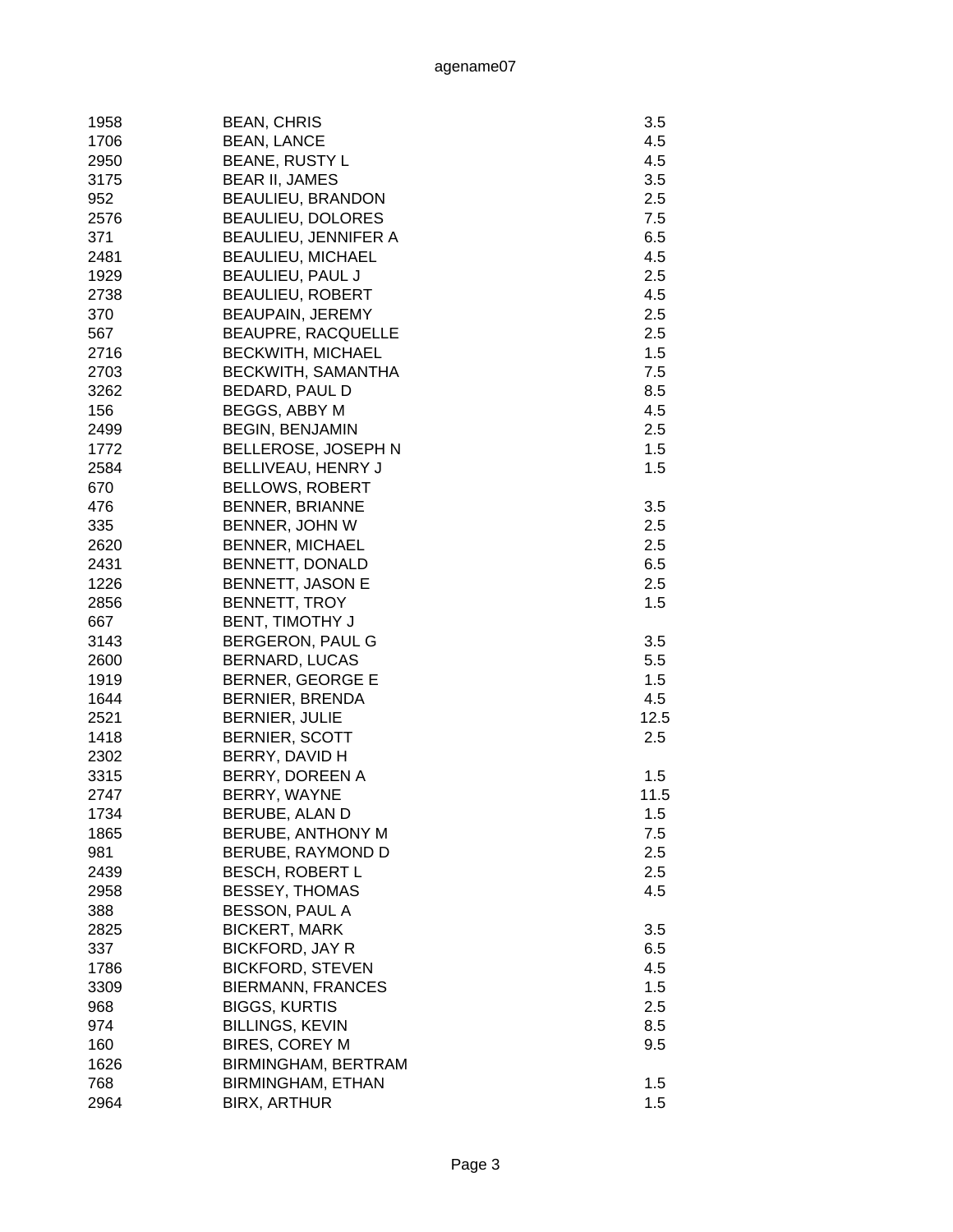| 1687 | <b>BISHOP III, FRANK T</b> | 2.5  |
|------|----------------------------|------|
| 3186 | <b>BISSIAS, PETER G</b>    | 3.5  |
| 765  | <b>BISSONNETTE, JOEY</b>   | 4.5  |
| 1603 | BITHER, JAMES              | 3.5  |
| 2811 | <b>BIVIGHOUSE, COLTON</b>  | 1.5  |
| 3311 | <b>BLACK, KEITH A</b>      | 3.5  |
| 523  | <b>BLACKMAN, BRENDA L</b>  | 8.5  |
| 484  | BLAIR, CODY J              | 3.5  |
| 666  | <b>BLAIS, RAYMOND R</b>    |      |
| 2960 | <b>BLAISDELL, MELVIN</b>   | 4.5  |
| 850  | <b>BLAKE, CLAYTON</b>      | 3.5  |
| 3025 | <b>BLANCHET, MARK</b>      |      |
| 984  | <b>BLANCHETTE, ETHAN L</b> | 7.5  |
| 2320 |                            |      |
|      | <b>BLANK JR, ORVILLE E</b> | 3.5  |
| 2528 | <b>BOARDMAN, MARK</b>      | 11.5 |
| 2611 | <b>BODEMER, DENNIS</b>     | 11.5 |
| 1086 | <b>BOIS, RICHARD</b>       | 7.5  |
| 445  | <b>BOIVIN, COURTNEY</b>    | 3.5  |
| 1063 | <b>BOIVIN, DANIEL</b>      | 9.5  |
| 3326 | <b>BOIVIN, MAURICE</b>     | 2.5  |
| 255  | <b>BOLDUC, CLAUDE</b>      | 3.5  |
| 610  | <b>BOLDUC, JACKSON D</b>   | 3.5  |
| 2408 | <b>BOLDUC, PATRICK A</b>   | 2.5  |
| 559  | <b>BOLDUC, PHILIPPE J</b>  | 4.5  |
| 243  | <b>BONANG, KENNETH</b>     | 6.5  |
| 2962 | <b>BONEFANT, ROBERT E</b>  | 1.5  |
| 2902 | BONNEAU, BRIAN J           | 2.5  |
| 2757 | <b>BOON, BRUCE</b>         | 1.5  |
| 1847 | <b>BOOTH, PAUL E</b>       | 6.5  |
| 2951 | <b>BOSSIE, MARK D</b>      | 2.5  |
| 1939 | <b>BOSSIE, ROGER</b>       | 4.5  |
| 970  | BOTHWELL JR, DANIEL H      |      |
| 1915 | <b>BOUCHARD, CHAD R</b>    | 9.5  |
| 538  | <b>BOUCHARD, JAMES</b>     | 3.5  |
| 856  | <b>BOUCHARD, JIMMY</b>     | 1.5  |
| 2969 | <b>BOUCHARD, RICHARD</b>   | 1.5  |
| 254  | <b>BOUCHER, ANDREW T</b>   | 6.5  |
| 358  | <b>BOUCHER, CHRIS A</b>    | 2.5  |
| 2832 | <b>BOUCHER, GREGORY L</b>  | 8.5  |
| 1096 | <b>BOUDREAU, BLAKE</b>     | 4.5  |
| 1940 | BOULEY, JOSEPH W           | 10.5 |
| 2445 | <b>BOURGEOIS, MARK</b>     | 3.5  |
| 1933 | BOURGOINE, RIVER D         | 2.5  |
| 263  | <b>BOUTIN, DONALD J</b>    | 5.5  |
| 267  | <b>BOUTIN, ROBERT M</b>    | 1.5  |
| 1732 | <b>BOVEY II, FRANKLING</b> | 4.5  |
| 1712 | <b>BOWDEN, BAILEY W</b>    | 1.5  |
| 407  | <b>BOWEN, JAMES D</b>      | 2.5  |
|      |                            |      |
| 967  | <b>BOWERING, JOSEPH H</b>  | 5.5  |
| 992  | <b>BOWIE, BRANDON</b>      | 1.5  |
| 1106 | BOWMAN, CHAD               | 5.5  |
| 1126 | BOWMAN, CHAD               | 2.5  |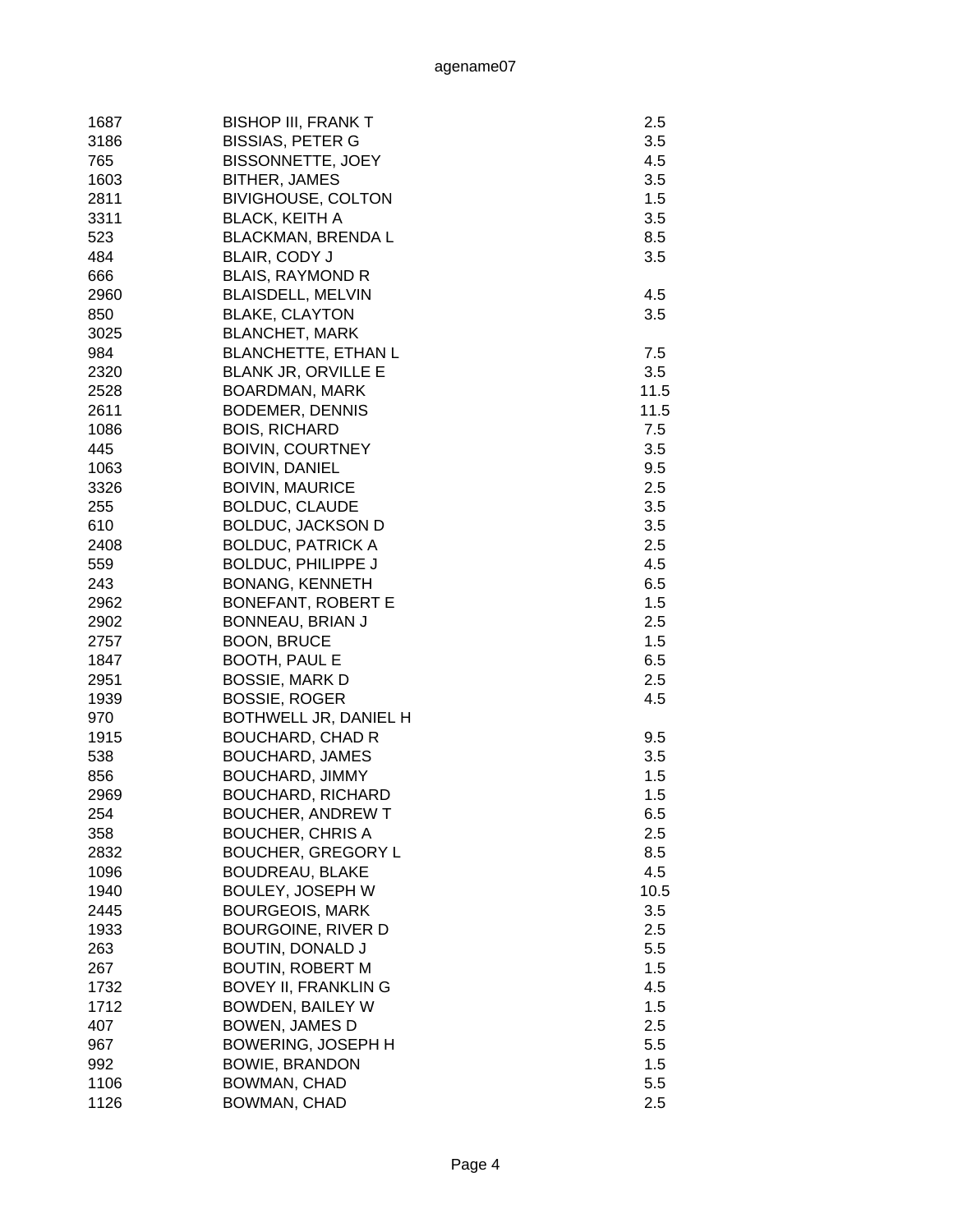| 996  | <b>BOWMAN, CHUCK</b>         | 4.5  |
|------|------------------------------|------|
| 2224 | BOWMAN, ROBERT D             |      |
| 598  | BOWMAN, WYATT                | 3.5  |
| 2128 | BOYCE, LOGAN                 | 2.5  |
| 2750 | <b>BOYD, LAMBERT</b>         | 4.5  |
| 2413 | <b>BRACKET, BARRY</b>        | 8.5  |
| 1133 | <b>BRADBURN, GEORGE</b>      | 1.5  |
| 1853 | <b>BRADBURY, GRETCHEN</b>    | 1.5  |
| 2817 | <b>BRADBURY, MYRON</b>       | 7.5  |
| 2418 | BRADEEN JR, DONALD           | 9.5  |
| 377  | <b>BRADFORD, ANDREW P</b>    |      |
| 2711 | <b>BRADSTREET, BEAU</b>      | 5.5  |
| 2593 | <b>BRADSTREET, JESSICA</b>   | 2.5  |
| 2265 | <b>BRADSTREET, LUCAS</b>     | 5.5  |
| 489  | BRADY, DAVID P               | 7.5  |
| 448  | <b>BRAGDON, JAMES E</b>      | 8.5  |
| 265  | <b>BRAGDON, KENNETH</b>      | 7.5  |
| 436  | <b>BRALEY, STEVEN</b>        | 5.5  |
| 1147 | <b>BRANN, CYNTHIA</b>        | 3.5  |
| 318  | BRAY, JAMIE                  | 5.5  |
| 1328 | <b>BRETON, SCOTT M</b>       | 4.5  |
| 2267 | <b>BREWER, JUDSON</b>        | 6.5  |
| 11   | <b>BRICKETT, BRUCE F</b>     |      |
| 3499 | <b>BRIDGES, COLE</b>         | 2.5  |
| 1108 | <b>BRIDGES, TODD</b>         | 3.5  |
| 603  | <b>BRIGGS JR, HARRY</b>      |      |
| 1717 | <b>BRIGGS SR, JAROD W</b>    | 3.5  |
| 2612 | <b>BRIGGS, WILLIAM</b>       | 2.5  |
| 1767 | <b>BROOKER, DANIEL J</b>     | 1.5  |
| 258  | <b>BROOKS, AMBROSE</b>       | 5.5  |
| 438  | <b>BROOKS, CORDELL J</b>     |      |
| 2615 | <b>BROOKS, LELAND</b>        | 1.5  |
| 478  | <b>BROOKS, MARIE</b>         |      |
| 2904 | <b>BROOKS, TARAL</b>         | 5.5  |
| 3199 | <b>BROTT, AVERY</b>          | 1.5  |
| 1070 | <b>BROUSSEAU, MARK</b>       | 6.5  |
| 1861 | <b>BROWN SR, CHRISTOPHER</b> | 10.5 |
| 1496 | BROWN SR, SCOTT J            | 2.5  |
| 3167 | <b>BROWN, ANNE M</b>         | 2.5  |
| 3268 | <b>BROWN, ANSIL A</b>        | 8.5  |
| 588  | BROWN, BENJAMIN C            | 2.5  |
| 2422 | <b>BROWN, CARLTON</b>        | 4.5  |
| 301  | <b>BROWN, COLE T</b>         | 2.5  |
| 1094 | <b>BROWN, JAMES</b>          | 9.5  |
| 609  | <b>BROWN, JAMES K</b>        |      |
| 376  | <b>BROWN, JAMIE</b>          | 4.5  |
| 249  | BROWN, KAYLA M               | 6.5  |
| 1974 | BROWN, LENWOOD I             | 2.5  |
| 1742 | BROWN, PETER                 | 4.5  |
| 3172 | <b>BROWN, ROBERT</b>         | 9.5  |
| 1972 | BROWN, RONALD J              | 10.5 |
| 619  | BROWN, ZENAS L               | 9.5  |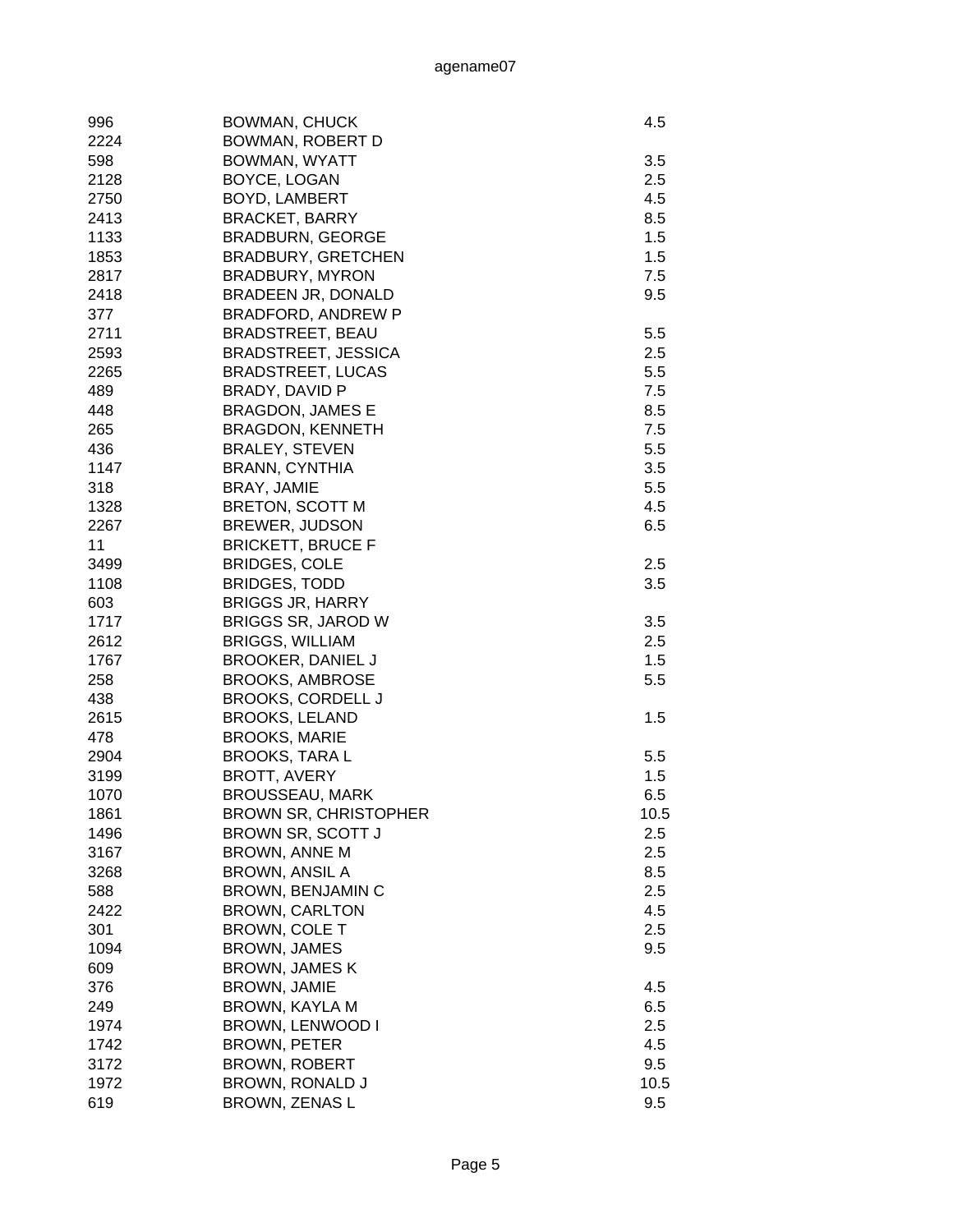| 901  | <b>BROWNING, BRENT C</b>     | 4.5  |
|------|------------------------------|------|
| 5    | <b>BRUCE, MICHELE M</b>      | 6.5  |
| 2491 | <b>BRUEGGEMAN, ERIC</b>      | 3.5  |
| 3159 | <b>BRUNELLE, MICHAEL</b>     | 2.5  |
| 1922 | <b>BRYAN, ROBERT L</b>       | 10.5 |
| 3039 | BRYAN, SAMUAL L              | 6.5  |
| 1591 | BRYANT, JACOB                |      |
| 743  | BRYANT, MARK L               | 4.5  |
| 1242 | BRYER, RODNEY J              | 2.5  |
| 2404 | BRYSON, JONATHAN S           | 10.5 |
| 1947 | <b>BUBAR, CLIFFORD</b>       | 1.5  |
| 64   | <b>BUBAR, DENNIS E</b>       | 6.5  |
| 1917 | <b>BUBAR, DOUGLAS</b>        | 1.5  |
| 1502 |                              | 1.5  |
| 545  | <b>BUBAR, GERALD N</b>       |      |
|      | BUBAR, KIM                   |      |
| 2552 | <b>BUCHANAN, CHRISTOPHER</b> | 1.5  |
| 1617 | <b>BUCK, RYAN</b>            | 2.5  |
| 606  | <b>BURGESS, RANDALL</b>      | 4.5  |
| 65   | <b>BURKE, JOAN</b>           | 4.5  |
| 843  | <b>BURNELL JR, GERALD E</b>  | 5.5  |
| 553  | <b>BURNELL, ANDREW P</b>     | 3.5  |
| 1830 | <b>BURNELL, RICHARD M</b>    | 2.5  |
| 1720 | <b>BURNS SR, CHESTER</b>     | 5.5  |
| 3031 | <b>BURTON, THOMAS E</b>      | 2.5  |
| 607  | <b>BUSHEY, PHILIP F</b>      | 5.5  |
| 2578 | <b>BUSSIERE, NELSON</b>      | 4.5  |
| 1478 | <b>BUTERA, LAWRENCE</b>      | 2.5  |
| 382  | <b>BUTTERFIELD, KEITH</b>    | 7.5  |
| 1327 | <b>BUXTON, HEIDI J</b>       | 4.5  |
| 1176 | BUZZELL JR, AVON W           | 7.5  |
| 534  | CADY, ROBERT H               | 4.5  |
| 2158 | CALER, KATHY                 |      |
| 1884 | CAMPBELL, CHELSEA M          | 1.5  |
| 1889 | CAMPBELL, DAVID M            | 5.5  |
| 2937 | CAMPBELL, ROBERT G           | 2.5  |
| 3279 | CAMPBELL, SETH W             | 8.5  |
| 2973 | CAMPBELL, WILLIAM B          |      |
| 2181 | CANNON JR, ARTHUR            |      |
| 2815 | CAREY, CRAIG M               | 1.5  |
| 66   | CAREY, JESSICA               | 0.5  |
| 1934 | CAREY, MICHAEL A             | 5.5  |
| 1808 | <b>CAREY, STEPHEN R</b>      | 3.5  |
| 3272 | CARLE, KELLY A               | 4.5  |
| 1085 | CARLOW, JULIE                | 2.5  |
| 941  | CARLTON, KEVIN A             | 4.5  |
| 3387 | CARR, EDWARD B               | 3.5  |
| 1595 | CARRELL, EDWARD R            | 2.5  |
| 1834 | CARROLL, JAMES P             | 2.5  |
| 2157 | CARROLL, JASON               |      |
| 3414 | CARROLL, NATHAN              |      |
|      |                              |      |
| 3154 | <b>CARTER, HERBERT L</b>     | 1.5  |
| 2739 | CARTER, HORACE               | 0.5  |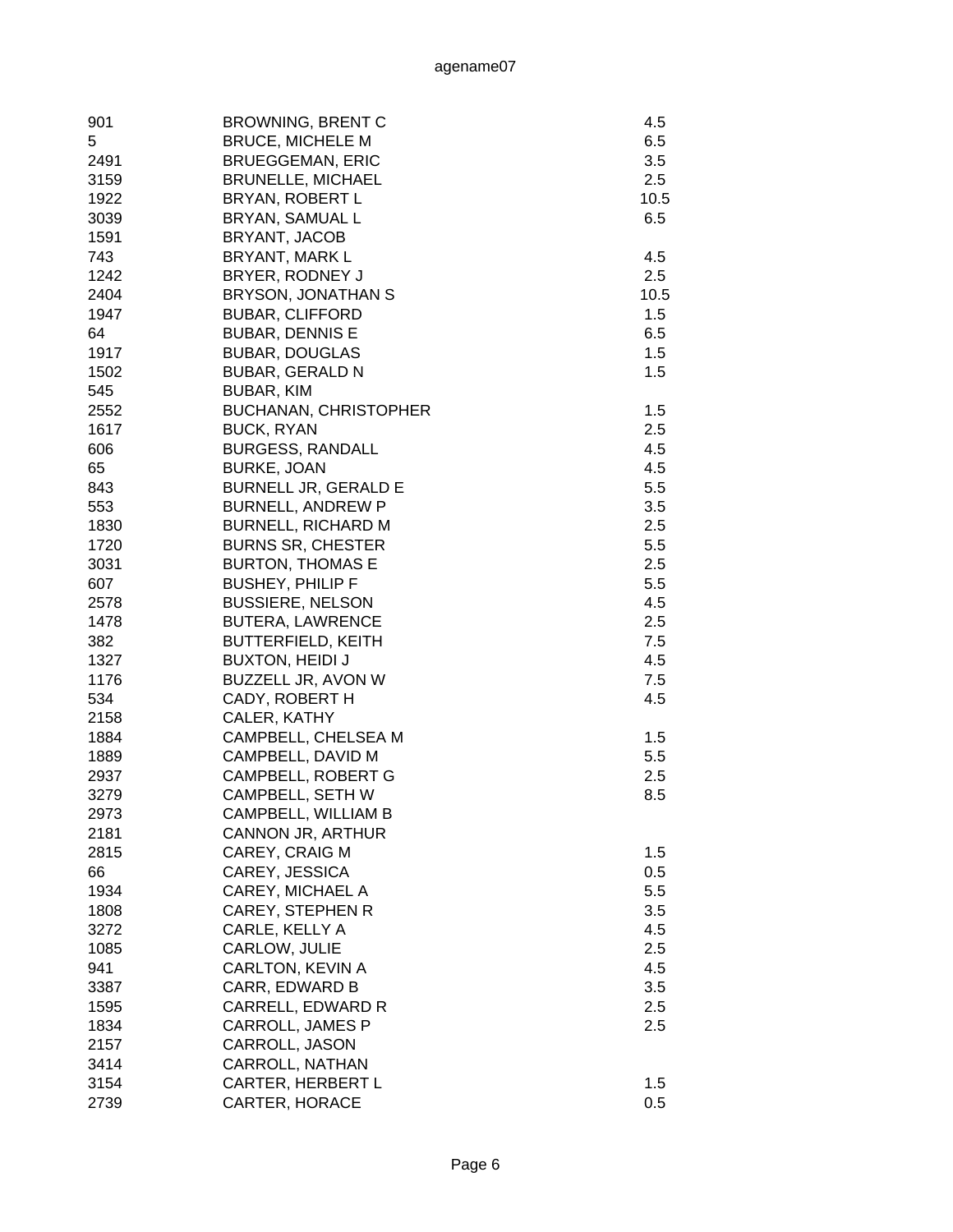| 1981 | CARTER, LORING D           | 1.5 |
|------|----------------------------|-----|
| 107  | CARTER, RONALD C           |     |
| 2909 | CARTER, TROY A             | 4.5 |
| 2911 | CARTMELL, MATTHEW          | 7.5 |
|      |                            |     |
| 2705 | CARVER, TIM                | 1.5 |
| 943  | CARVILLE, EMMA V           | 2.5 |
| 560  | CASEY, LARRY               |     |
| 1801 | CASS, CLAYTON              | 1.5 |
| 3277 | CASSIDY, JOSEPH            | 9.5 |
| 2232 | CASSIDY, SHANE             | 4.5 |
| 327  | CASTONGUAY, LEVI           |     |
| 1681 | <b>CATON III, RICHARD</b>  | 7.5 |
| 2135 | CATON IV, RICHARD E        | 6.5 |
| 3242 | <b>CATON, VINCENT</b>      | 3.5 |
| 1844 | CATOR, BRIAN E             | 1.5 |
| 1798 | CAYARD, STEPHEN L          | 3.5 |
| 2559 | CEBRICK, DAVID             | 9.5 |
| 1876 | CHAMBERLAIN, BRADLY        | 1.5 |
| 1117 | CHAMBERLAIN, CRAIG         | 1.5 |
| 3417 | CHAMPAGNE, ANTHONY         |     |
| 28   | <b>CHANDLER, BART F</b>    | 3.5 |
| 2099 | CHANDLER, SHERWOOD         | 2.5 |
| 1869 | <b>CHAREST, RICHARD</b>    | 1.5 |
| 1485 | <b>CHARLES, BRUCE W</b>    | 1.5 |
| 131  | CHARTIER, ALLEN E          | 5.5 |
| 977  | CHASE SR, ALVIN W          | 4.5 |
| 1525 | CHASE, EDWARD C            | 8.5 |
| 323  | CHASE, RICHARD M           | 2.5 |
| 1856 | CHASSE, MATTHEW L          | 6.5 |
| 2622 | <b>CHASSE, ROBERT</b>      | 3.5 |
| 390  | <b>CHASTON, BENJAMIN R</b> | 5.5 |
|      |                            |     |
| 1760 | CHENG, GENE                |     |
| 521  | CHICKERING, DAVID          | 6.5 |
| 117  | CHIPMAN, JOHN              | 5.5 |
| 2180 | CHIPMAN, JON               |     |
| 744  | CHOINIERE, TIMOTHY         | 4.5 |
| 402  | CHUSTZ, GARY               | 9.5 |
| 2731 | <b>CLAIRMONT, DIANE</b>    | 2.5 |
| 3183 | <b>CLARK, BRUCE W</b>      | 5.5 |
| 2294 | CLARK, DANIEL              | 1.5 |
| 1097 | <b>CLARK, GEORGE E</b>     | 2.5 |
| 1649 | <b>CLARK, HERBERT N</b>    | 4.5 |
| 1697 | <b>CLARK, NICHOLAS W</b>   | 5.5 |
| 1898 | <b>CLARKE, LOREN H</b>     | 6.5 |
| 1744 | CLARKWOODMAN, VANESSA      | 9.5 |
| 583  | <b>CLAY, DORANCE H</b>     | 5.5 |
| 1946 | CLEMMONS, JOHN W           | 3.5 |
| 479  | CLEVELAND, ANNETTE M       | 3.5 |
| 1356 | <b>CLOUGH, NORTHERN S</b>  | 3.5 |
| 748  | <b>CLOUTIER, DEREK M</b>   | 3.5 |
| 2083 | COBB, DAVID A              | 3.5 |
| 841  | <b>COBB, LAURIE</b>        | 3.5 |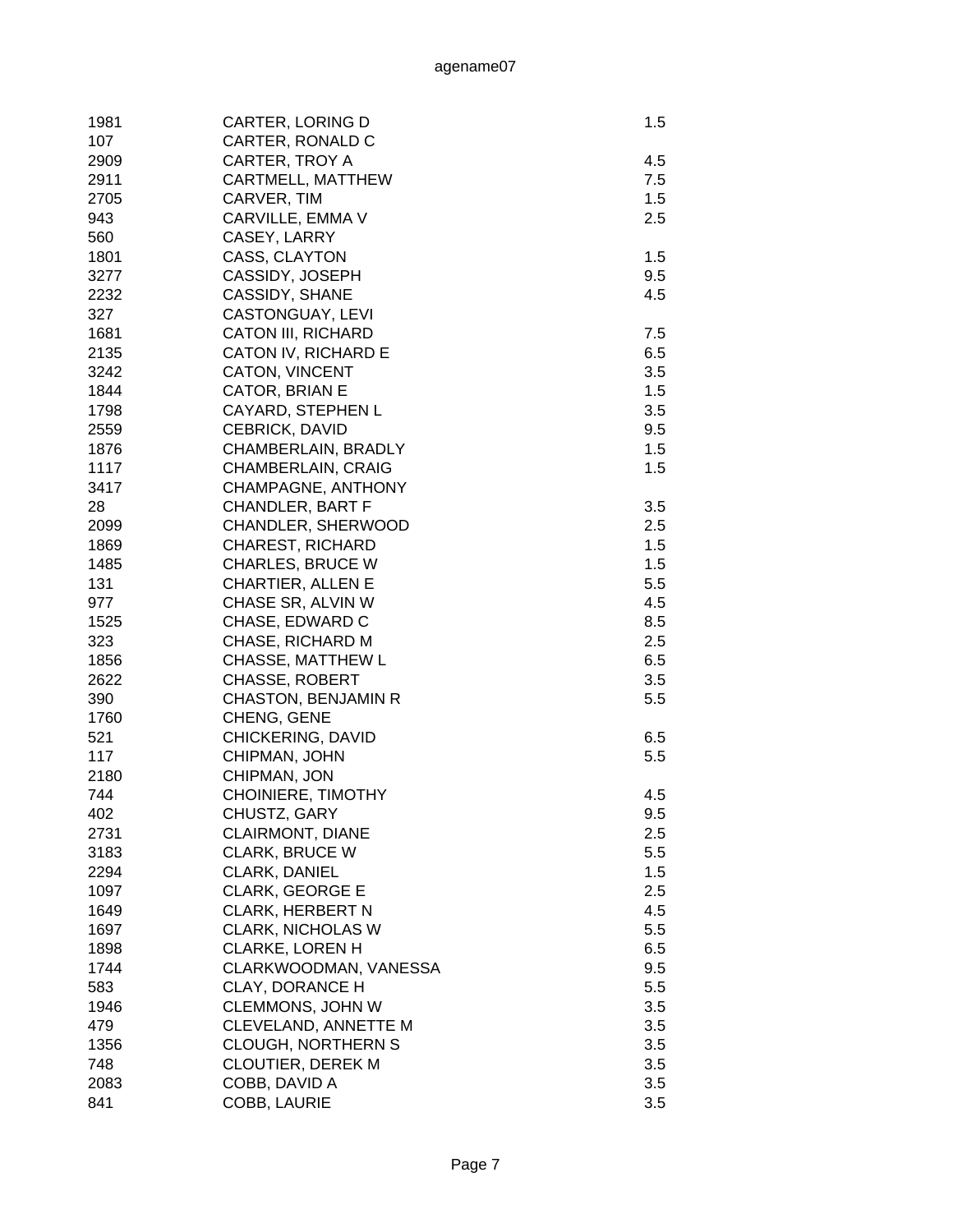| 561  | <b>COFFIN, JEFFREY</b>       | 2.5  |
|------|------------------------------|------|
| 1948 | COFFIN, KED                  | 2.5  |
| 2966 | <b>COKINIS, CHRIS</b>        |      |
| 152  | <b>COLBATH SR, DWIGHT E</b>  | 3.5  |
| 168  | <b>COLBATH, STEPHEN</b>      |      |
| 1486 | COLBY, JEFFREY M             | 4.5  |
| 575  | <b>COLE, ANDREW L</b>        |      |
| 562  | COLE, KEITH R                |      |
| 3319 | COLE, MATTHEW                | 10.5 |
| 701  | <b>COLLIER, MICHAEL P</b>    | 8.5  |
| 2256 | <b>COLLIER, TOBY</b>         | 3.5  |
| 315  | COLLIGAN, DENA               | 8.5  |
| 2248 | <b>COLLINS, SAMUEL L</b>     | 2.5  |
| 2818 | COLOUTTI, CARMEN M           | 5.5  |
| 1770 | <b>COLSON SR, MARK</b>       | 0.5  |
| 443  | COLVIN, CLAUDE               | 7.5  |
| 3285 | CONARY, DANA                 | 7.5  |
|      |                              |      |
| 2827 | <b>CONKLIN, CARLENE</b>      | 6.5  |
| 1797 | CONLEY, MARK                 | 4.5  |
| 2837 | CONN, IRA M                  | 12.5 |
| 760  | CONRAD, TROY                 | 3.5  |
| 1887 | CONSOLI, ALFRED J            | 2.5  |
| 1246 | COOK, GARY                   | 9.5  |
| 2237 | COOKE, JAMES W               | 4.5  |
| 1858 | COOMBS, CYNTHIA D            | 2.5  |
| 2485 | COOMBS, TIMOTHY              | 1.5  |
| 452  | COOMBS, WESTLEY O            | 2.5  |
| 1500 | COOPER, JOANN                | 7.5  |
| 2156 | <b>CORBETT III, RICHARD</b>  |      |
| 1955 | <b>CORBIN, RALPH L</b>       | 4.5  |
| 470  | COREY, WILLIAM               | 4.5  |
| 1132 | <b>CORLISS, JASON</b>        | 7.5  |
| 2540 | CORRAO, JOHN I               | 6.5  |
| 1107 | COSTELLO, VINCENT            | 4.5  |
| 3190 | COTE, ALAN                   | 3.5  |
|      |                              | 2.5  |
| 998  | COTE, CHRISTOPHER J          |      |
| 2322 | COTE, DANIEL                 |      |
| 756  | COTE, DAVID E                | 3.5  |
| 308  | COTE, DEVIN                  | 5.5  |
| 2287 | COTE, GARY R                 | 1.5  |
| 2557 | COTE, GREG                   | 2.5  |
| 1521 | COTE, MARK J                 | 1.5  |
| 2257 | COTE, ROGER                  |      |
| 252  | COTE, TIMOTHY                | 1.5  |
| 1857 | COURTEMANCHE, MARCEL         | 2.5  |
| 3313 | COUSINS, DAVID               | 3.5  |
| 846  | COX JR, PAUL                 | 4.5  |
| 1971 | COX, DENNIS L                | 3.5  |
| 500  | <b>CRAIG, ELSMORE</b>        | 2.5  |
| 1615 | CRAM, LINDA                  |      |
| 1828 | <b>CRAMER, GERALD J</b>      | 2.5  |
| 1979 | <b>CRANDLEMIRE, TERESA G</b> | 2.5  |
|      |                              |      |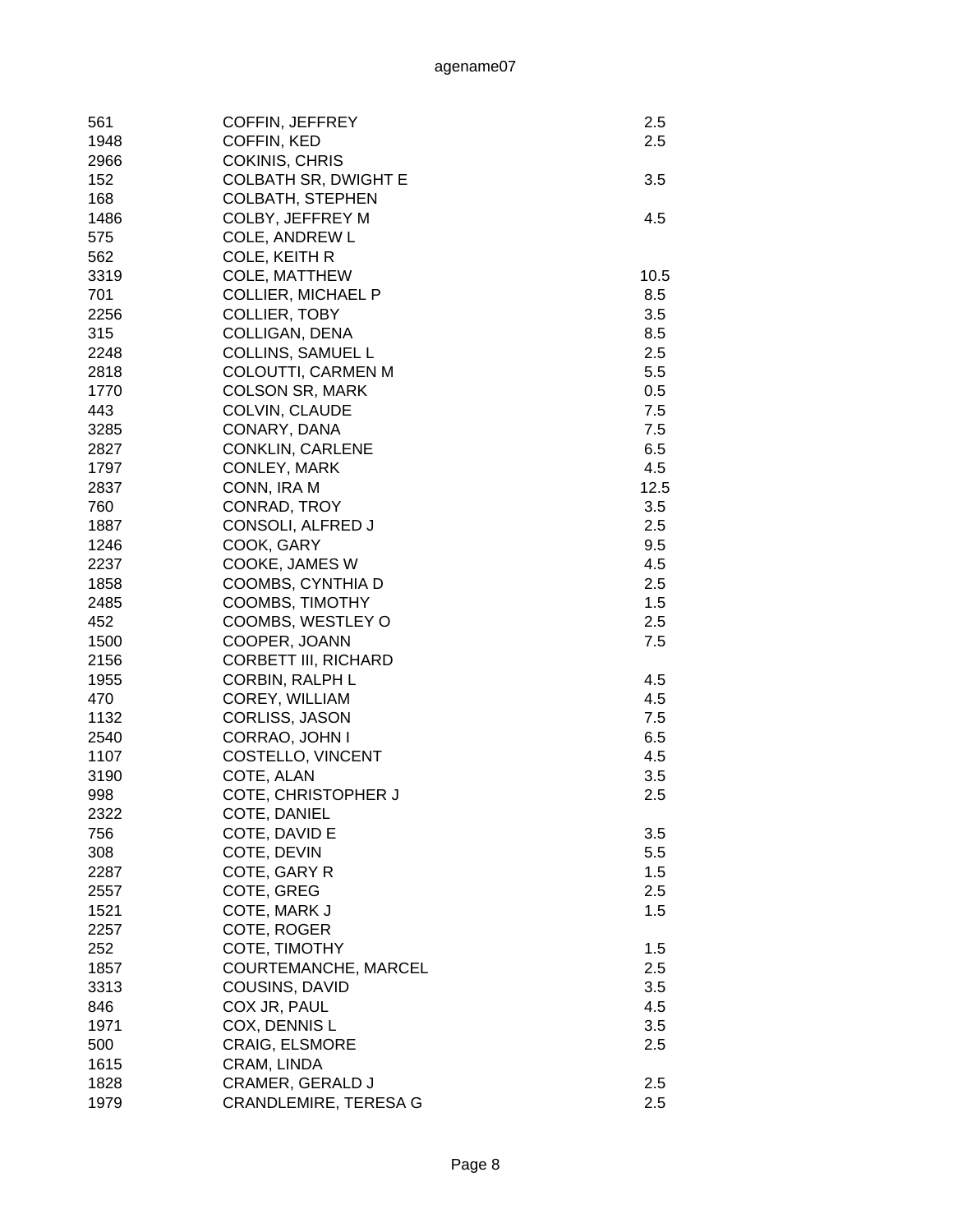| 2809 | <b>CRANE, MICHAEL</b>        | 2.5  |
|------|------------------------------|------|
| 1064 | CRAWFORD, BRADFORD           | 14.5 |
| 2425 | <b>CRAWFORD, CECIL</b>       | 6.5  |
| 369  | <b>CRAWFORD, JEFFERY D</b>   | 8.5  |
| 3147 | CRAY, DANNY                  | 5.5  |
| 2729 | <b>CREIGHTON, DANIEL</b>     | 10.5 |
| 2823 | <b>CRITCHLEY, THOMAS N</b>   | 3.5  |
| 1324 | <b>CROCKER, KEVIN</b>        | 1.5  |
| 462  | <b>CROFT, CHRISTOPHER M</b>  |      |
| 2300 | <b>CROKHITE, TERRY</b>       | 7.5  |
| 1406 | <b>CROMAN, DALE</b>          |      |
| 1406 | CROMAN, DALE                 |      |
| 2619 | <b>CRONK, WILFORD</b>        | 3.5  |
| 3381 | CROOKER, SCOTT M             | 4.5  |
| 611  | <b>CROSBY, CYNTHIA M</b>     | 6.5  |
| 2921 | CROSS, RANDAL A              | 3.5  |
| 2558 | <b>CROSS, TIMOTHY</b>        | 3.5  |
| 3022 | <b>CROSSMAN, BRIAN</b>       | 4.5  |
| 2833 | <b>CROWE, CHRISTOPHER</b>    | 3.5  |
| 347  | <b>CROWLEY SR, MICHAEL P</b> | 6.5  |
| 1606 | CROWLEY, AL B                | 2.5  |
| 1957 | CROWLEY, JOE                 | 1.5  |
| 2149 | <b>CROWLEY, SHELDON</b>      |      |
| 1145 | <b>CRUMP, MARVIN R</b>       | 3.5  |
| 3248 | <b>CRUSE, CHUCK</b>          | 2.5  |
| 2613 | <b>CRYER, THOMAS</b>         | 0.5  |
| 1404 | CSR, TIMOTHY                 | 5.5  |
| 1583 | <b>CULLEN, PAUL</b>          | 4.5  |
| 980  | <b>CULLUM SR, PHILLIP R</b>  | 1.5  |
| 1470 | <b>CUNNINGHAM JR, KENNET</b> | 2.5  |
| 2233 | <b>CUNNINGHAM, BARRY</b>     | 5.5  |
| 973  | <b>CURIT, KENDALL</b>        | 2.5  |
| 1935 | <b>CURRIE, STEPHEN</b>       | 3.5  |
| 1809 | <b>CURRIER, JOHN A</b>       | 5.5  |
| 2573 | <b>CURRY, ROBERT</b>         | 6.5  |
| 3382 | <b>CURTIS JR, FREDERICK</b>  | 1.5  |
| 50   | <b>CURTIS, GREGORY A</b>     |      |
| 1928 | <b>CURTIS, RONALD W</b>      | 2.5  |
| 1901 | CUSHMAN JR, ROBERT L         | 10.5 |
| 3243 | <b>CUSHMAN, PAUL</b>         | 2.5  |
| 520  | CYR JR, GILBERT J            | 2.5  |
| 2329 | CYR, AARON                   | 1.5  |
| 1880 | CYR, ALAN M                  | 4.5  |
| 1961 | CYR, ALLEN R                 | 2.5  |
| 2489 | CYR, JOEL                    | 3.5  |
| 2585 | CYR, JOEY                    | 0.5  |
| 2732 | CYR, RICKY                   | 4.5  |
| 1966 | CYR, ROLAND G                | 7.5  |
| 535  | CYR, SANDRA                  | 7.5  |
| 1783 | CYR, SCOTT                   | 7.5  |
| 2728 | CYR, SHAWN                   | 2.5  |
| 2607 | DAIGLE, ANDREW               | 3.5  |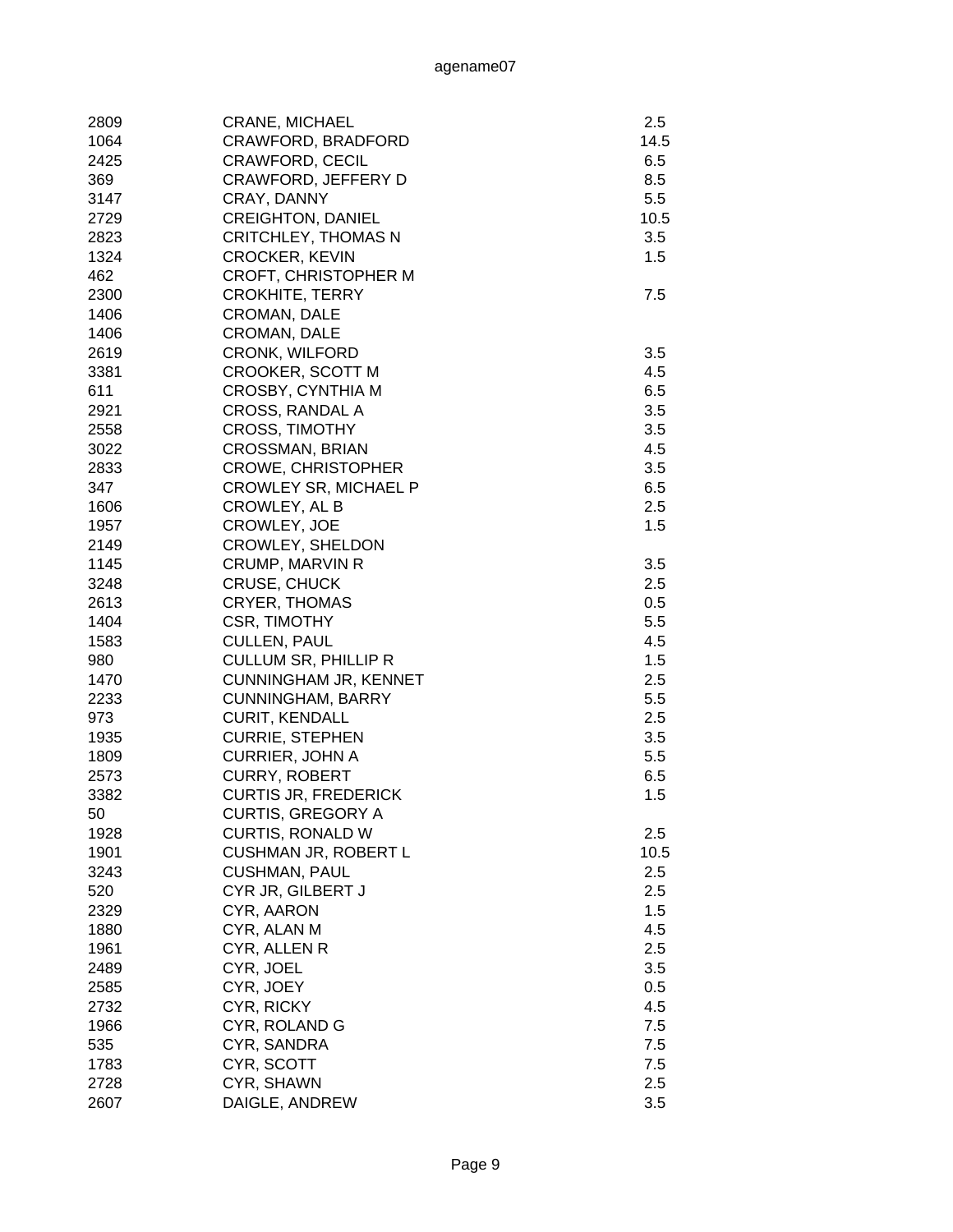| 1792 | DALEY, FLORENCE      | 1.5  |
|------|----------------------|------|
| 2138 | DALTON, GERALD       | 1.5  |
| 2644 | DAMON, GREGORY       | 1.5  |
| 1867 | DANEY JR, GORDON P   | 1.5  |
| 1125 | DANIELS, ARTHUR      | 2.5  |
| 1421 | DAOUST, CONRAD       | 9.5  |
| 121  | DARLEY, GEORGE       |      |
| 121  | DARLEY, GEORGE       |      |
| 437  | DART, FORREST G      | 3.5  |
| 1931 | DAUTEUIL, ALBERT E   | 3.5  |
| 2401 | DAVID, MICHAEL       | 4.5  |
| 496  | DAVID, ROGER E       | 3.5  |
| 1137 | DAVIDE, DEWEY        | 7.5  |
| 3201 | DAVIS SR, LARRY G    | 2.5  |
| 972  | DAVIS, CARLTON       | 7.5  |
| 542  | DAVIS, DONALD L      | 6.5  |
| 1121 | DAVIS, JAMES         | 2.5  |
| 2221 | DAVIS, JOSEPH        | 4.5  |
| 1704 | DAVIS, SHAWN K       | 2.5  |
| 2957 | DAVIS, SHERYL        | 6.5  |
| 853  | DAY, DANIEL          | 3.5  |
| 391  | DAY, SCOTT W         | 10.5 |
| 2284 | DAY, WALTER E        | 1.5  |
| 143  | DEAN, STACY          |      |
| 457  | DEAN, VERNAL D       | 2.5  |
| 2548 | DEARBORN, RYAN       | 10.5 |
| 3153 | DECOSTE, STEVEN      | 3.5  |
| 10   | DEJACKOME, RONALD B  | 5.5  |
| 1810 | DEKOSCHAK, RICHARD S | 3.5  |
| 3176 | DELANO, DIANE L      | 2.5  |
| 429  | DELANO, PETER        | 3.5  |
| 1716 | DELISLE, STEVEN      | 4.5  |
| 1686 | DELLOLIO, LOUIS P    | 11.5 |
| 134  | DELORENZO, GREGORY   | 2.5  |
| 1412 | DELTON JR, STANLEY   |      |
| 145  | DEMERCHANT, CATHY    |      |
| 1945 | DEMERS, ZACH J       | 2.5  |
| 120  | DEMO, MICHAEL C      | 3.5  |
| 1752 | DEMPSEY, WAYNE       | 2.5  |
| 114  | DERASPE, ANDREW J    |      |
| 526  | DEROSIER, KIMBERLY J | 4.5  |
| 3252 | DEROUCHE, TIMOTHY T  | 1.5  |
| 112  | DEROY, WILLIAM       |      |
| 1952 | DESCHAINE, REAL      | 1.5  |
| 262  | DESCHENES, RANDALL R | 5.5  |
| 2541 | DESFOSSES, RICHARD W | 1.5  |
| 1976 | DESHAINES, JAMES J   | 6.5  |
| 2544 | DESJARDINS, PETER J  | 3.5  |
| 118  | DESJARDINS, TAMMY L  | 2.5  |
| 146  | DESMOND SR, HARVEY   | 9.5  |
| 345  | DESMOND, KELLY A     | 7.5  |
| 2281 | DESMOND, LEON E      | 3.5  |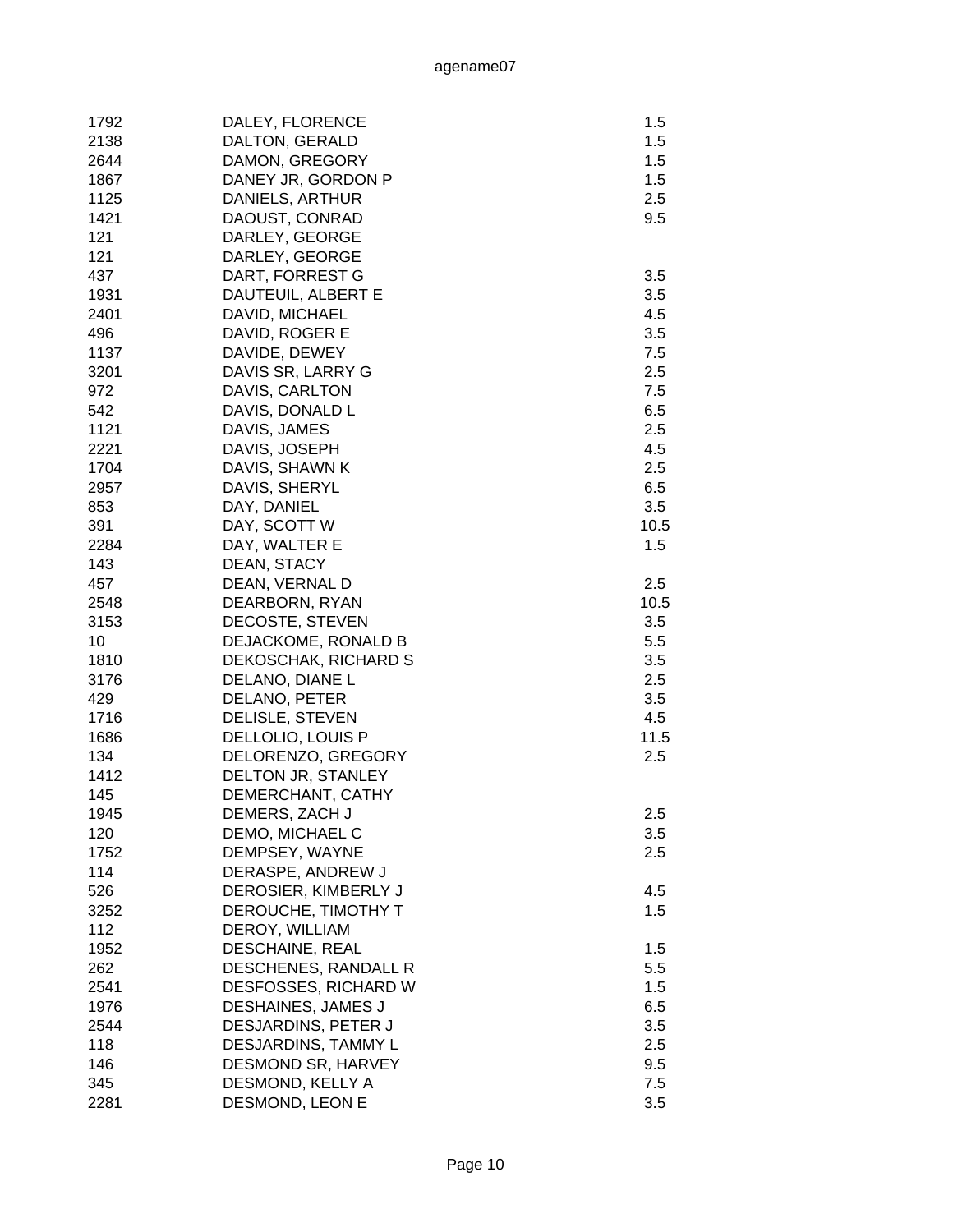| 1080 | DIAS, ARNEY             | 5.5  |
|------|-------------------------|------|
| 326  | <b>DICKENS, CHRIS</b>   | 3.5  |
| 1859 | DILL JR, BYRON V        | 3.5  |
| 1099 | DINITTO, ANTHONY        | 4.5  |
| 2566 | DIONNE, LESLIE          | 0.5  |
| 3034 | DIONNE, RICHARD         | 3.5  |
| 1719 | DIXON, CLIFFORD E       | 3.5  |
| 2567 | DMITRIEFF, STEVEN       | 1.5  |
| 1692 | DODGE, KATHERINE J      | 3.5  |
| 564  | DOHERTY, KENNETH R      | 3.5  |
| 2440 | DOLBIER, NOEL           | 6.5  |
| 3304 | DONAHUE, HOWARD G       | 6.5  |
|      |                         |      |
| 913  | DONAHUE, SARAH E        |      |
| 3266 | DONALDSON, WARREN       | 5.5  |
| 579  | DONOVAN, HOWARD         | 10.5 |
| 422  | DONOVAN, WHITNEY        | 2.5  |
| 1967 | DOOLAN, MICHAEL         | 2.5  |
| 2804 | DOREMUS, MICHAEL        | 1.5  |
| 444  | DORR, CHESTER           | 2.5  |
| 572  | DORR, GREGORY A         | 4.5  |
| 148  | DOSTIE, KARL            | 8.5  |
| 1795 | DOSTIE, VINCENT V       | 7.5  |
| 3303 | DOUCETTE, CRAIG         | 3.5  |
| 2251 | DOUCETTE, JAMES J       | 3.5  |
| 1881 | DOUCETTE, JOSHUA        | 9.5  |
| 1888 | DOUCETTE, STEVEN P      | 4.5  |
| 3281 | DOUGHTY, HARRY M        | 8.5  |
| 2956 | DOUGLASS, JEFFREY E     | 7.5  |
| 859  | DOW, ROBERT             | 4.5  |
| 957  | DOWNING, F HOWARD       | 1.5  |
| 1171 | DOWNING, JAMES G        | 3.5  |
| 2495 | DOYLE, BRUCE            | 1.5  |
| 1854 | DOYLE, JOHN             | 4.5  |
| 950  | DRAKE, SANDRA D         | 3.5  |
| 989  | DRESSER, DAVID          | 3.5  |
| 1715 | DREW SR, DWAYNE         | 2.5  |
| 1124 | DREW, ROLAND            | 2.5  |
| 2546 | DUBE, DAVID             | 5.5  |
| 2835 | DUBE, LEONARD R         |      |
| 2609 | DUBE, LUCIEN            | 6.5  |
| 2492 | DUBE, MARC              | 3.5  |
| 247  | DUBE, ROBIN             | 4.5  |
| 1590 | DUBE, ROYAL             |      |
| 2574 | <b>DUBOIS, LAUREN</b>   | 6.5  |
| 1738 | <b>DUBOIS, THOMAS N</b> | 8.5  |
| 988  | DUBOIS, WAYNE           | 5.5  |
| 982  | DUDLEY, IRVING L        | 3.5  |
|      |                         |      |
| 1118 | DUFFETT, WAYNE W        | 1.5  |
| 2263 | <b>DUGUAY, STEVEN</b>   | 3.5  |
| 2947 | DULAC, MICHAEL          | 5.5  |
| 2571 | DUMAIS, ANDY            | 7.5  |
| 2234 | DUMAS, JOSEPH           | 1.5  |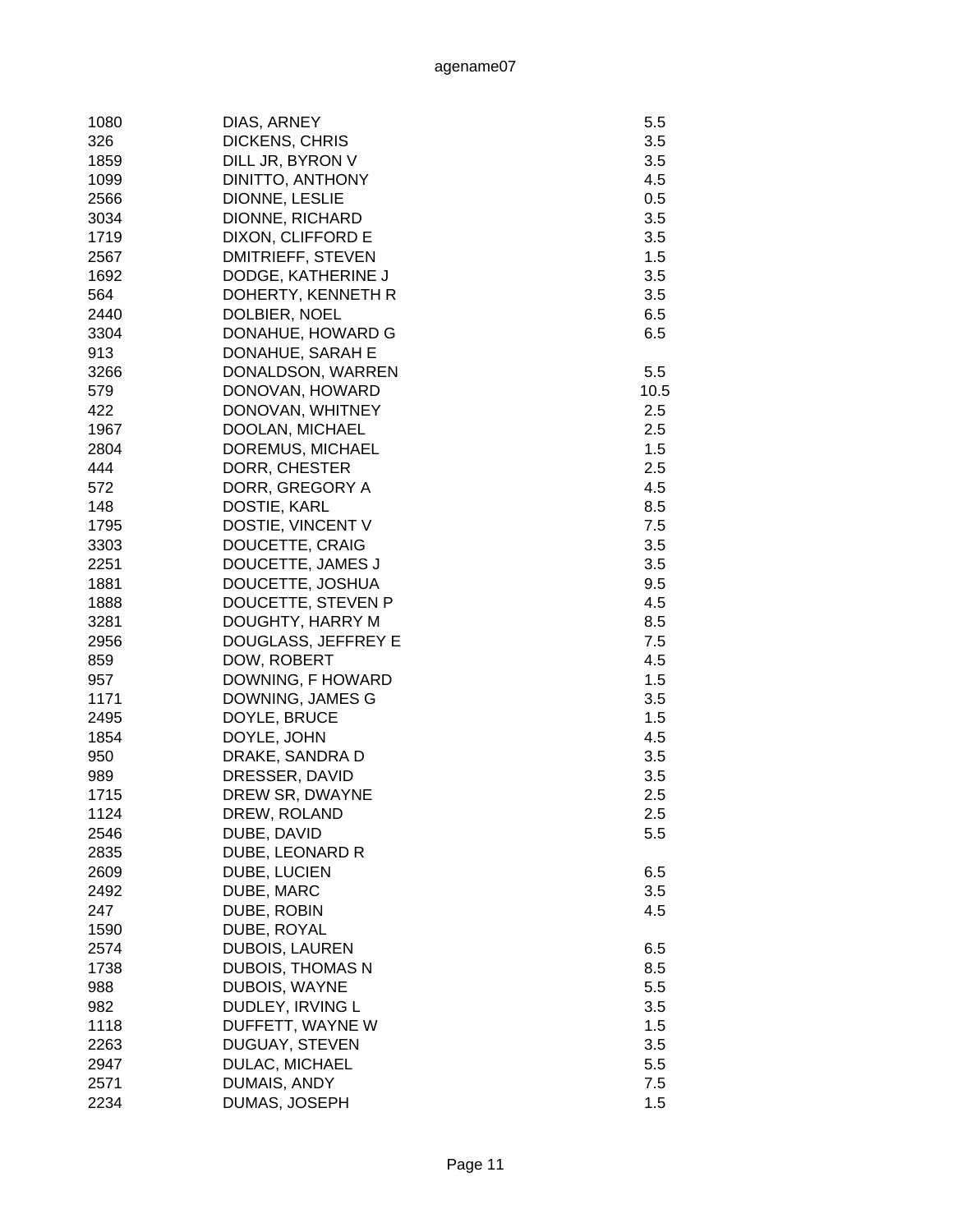| 271  | DUMAS, MICHAEL D         |      |
|------|--------------------------|------|
| 2936 | DUMONT, ERIC T           | 2.5  |
| 2599 | DUNHAM, LAWRENCE         | 11.5 |
| 2136 | DUNHAM, MARY F           | 7.5  |
| 2934 | DUNLAP, EDITH L          | 7.5  |
| 343  | DUNN, CHARLES            | 1.5  |
| 600  | DUNNELLS, CODY           | 2.5  |
| 1079 | DUPAL, JOHN              | 2.5  |
| 3297 | DUPONT SR, JAMES L       | 3.5  |
| 1346 | DUPONT, SUE              | 4.5  |
| 3296 | DUPUIS, JERRY D          | 8.5  |
| 2561 | DUPUIS, PAUL             | 6.5  |
| 1088 | DUQUETTE, JULIANNE       | 1.5  |
| 2139 | DURLAND, GLENN           | 9.5  |
| 563  | DUVAL, MARGARET          | 2.5  |
| 905  | DWELLEY, RAYNEL B        |      |
| 1584 | DYER, VIRGINIA P         |      |
| 441  | EARLE, PETER L           | 3.5  |
|      |                          | 1.5  |
| 2751 | EASLER, DANA             |      |
| 1790 | EASLER, KELLY D          | 5.5  |
| 366  | EATON, ALBERT            | 2.5  |
| 2097 | <b>EATON, GEORGE E</b>   |      |
| 3329 | EATON, WENDY             | 1.5  |
| 130  | ECCLESTON, JOHN J        | 3.5  |
| 3185 | ECKERT SR, JEFFERY       |      |
| 1163 | EDEN, BRAD A             | 5.5  |
| 3307 | EDGECOMB, EUGENE E       | 4.5  |
| 3317 | EDSON, JERRED            | 2.5  |
| 1643 | <b>EGGLESTON, ALBERT</b> |      |
| 3196 | EICHER, SCOTT A          | 2.5  |
| 1321 | ELA, ALAN                | 6.5  |
| 19   | ELDRIDGE, TYLER N        |      |
| 3241 | ELLICOTT, RANDALL        | 3.5  |
| 2598 | ELLSWORTH, FREDRIC       | 0.5  |
| 1170 | ELSENHEIMER, TIMOTHY     | 2.5  |
| 2155 | <b>EMERSON, GLENDA</b>   |      |
| 27   | EMERSON, JOSEPH P        | 9.5  |
| 1618 | EMERSON, JOSHUA          | 4.5  |
| 110  | <b>EMERSON, PETER J</b>  |      |
| 1914 | EMERY, DAVID             | 2.5  |
| 1610 | EMERY, LINDA             | 9.5  |
| 2922 | <b>EMERY, STEVEN</b>     | 3.5  |
| 3189 | EMERY, TIMOTHY J         | 5.5  |
| 439  | <b>EMMONS, DAVID K</b>   | 4.5  |
| 2085 | <b>EMMONS, DEAN P</b>    |      |
| 1639 | <b>ENDRE, ROBERT</b>     | 9.5  |
| 4    | ENGLAND SR, RONALD A     | 4.5  |
| 2767 | <b>ENGSTROM, THOMAS</b>  | 4.5  |
| 101  | ERICKSON, MATTHEW C      |      |
| 1761 | ERNST, JOSEPH            | 11.5 |
| 2142 | ESTABROOK, DONALD A      |      |
| 355  | <b>ESTES, MATTHEW</b>    | 7.5  |
|      |                          |      |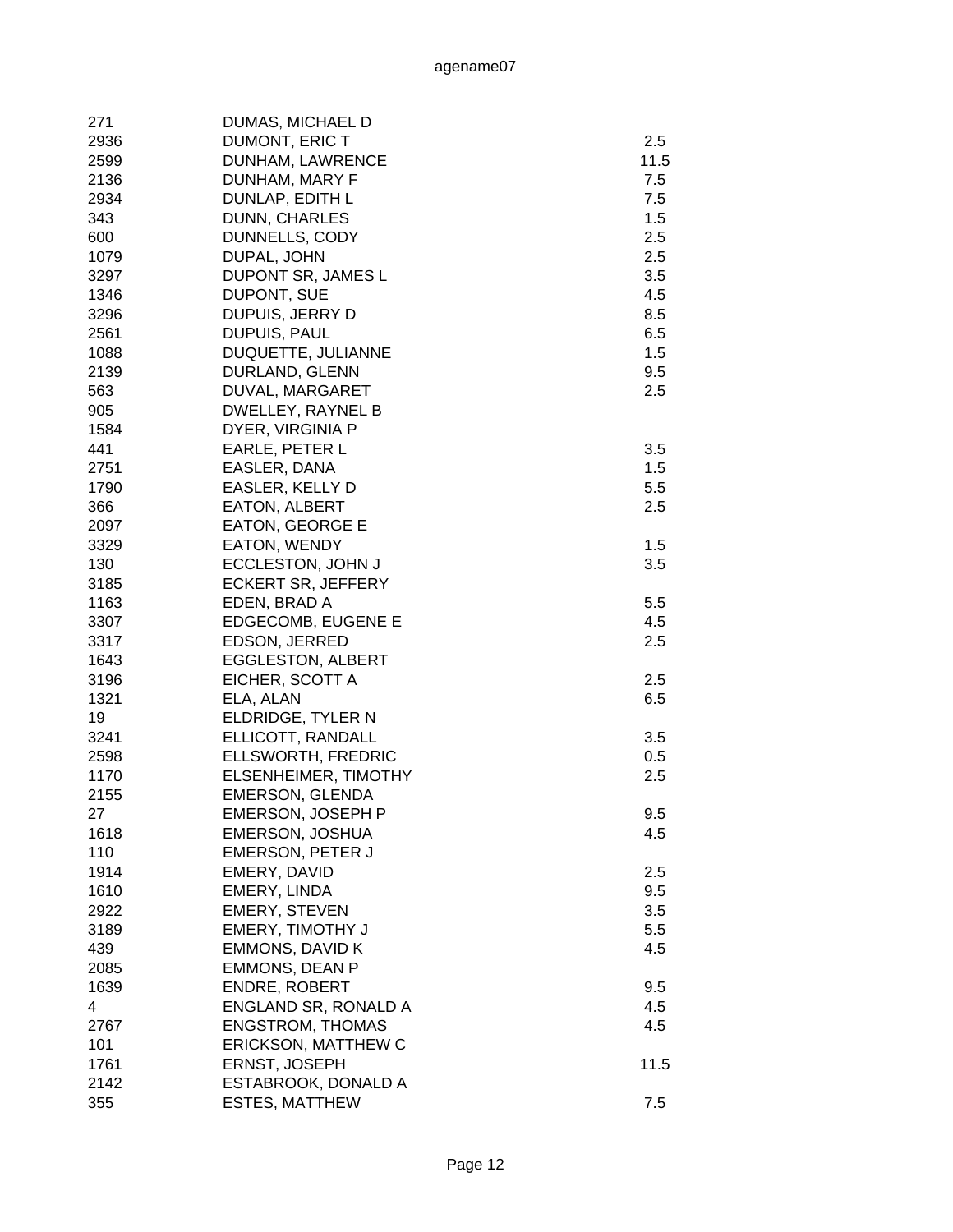| 2821 | EVANS, PETER               | 8.5  |
|------|----------------------------|------|
| 2637 | EVANS, WILLIAM             | 3.5  |
| 1074 | EVERITT, SCOTT             | 3.5  |
| 1168 | FAHEY JR, CARROLL L        | 11.5 |
| 416  | FAHEY, SHELLEY             | 3.5  |
| 2304 | FARRAR, GEORGE             | 4.5  |
| 2411 | FARRAR, RUSSELL C          | 5.5  |
| 1144 | <b>FARREN, SIDNEY</b>      | 1.5  |
| 1746 | FEARON, JEFFREY J          |      |
| 1355 | FECTEAU, DENNIS            | 4.5  |
| 2943 | FEDOROWICZ, MICHAEL        | 3.5  |
| 1860 | FEELEY, GEORGE J           | 2.5  |
| 2841 | FEENEY, DANIEL J           | 5.5  |
| 1340 | FELMEY JR, RALPH           | 1.5  |
| 993  | <b>FENDERSON, MARK</b>     | 8.5  |
| 2290 | FERGUSON, BRIAN R          | 4.5  |
| 2741 | <b>FERGUSON, CLAYTON</b>   | 3.5  |
| 1989 | FERLAND, JACOB D           | 6.5  |
| 2122 | FERRARA, DONALD            | 8.5  |
| 2125 | FIELD JR, HAROLD J         | 2.5  |
| 1427 | FIELD, DAVID               | 4.5  |
| 1596 | FINNEGAN, JOSEPH           |      |
| 955  | FINNERY, MICHAEL P         | 4.5  |
| 2847 | FINSON SR, WADE            | 3.5  |
| 1645 | FISH, JASON R              | 6.5  |
| 1650 | FISH, MAX                  |      |
| 1520 | FISH, RICHARD              | 3.5  |
| 153  | FISH, SCOTT M              | 3.5  |
| 2819 | FISHER, MICHAEL A          | 1.5  |
| 537  | FITTS, KIRK                | 2.5  |
| 1689 | FITZGERALD, NANCY          | 4.5  |
| 159  | <b>FLAGG, BRUCE H</b>      | 5.5  |
| 1932 | <b>FLAHERTY, RICHARD</b>   | 10.5 |
| 3418 | FLANAGAN, DAVID            |      |
| 1114 | <b>FLANDERS, CHARLES J</b> | 1.5  |
| 2933 | FLANDERS, CODY A           | 1.5  |
| 2549 | FLANNERY, TIMOTHY          | 2.5  |
| 2617 | FLECK, CARL                | 3.5  |
| 256  | FLEET, JEFFREY L           | 3.5  |
| 2927 | <b>FLETCHER, DENNIS</b>    | 2.5  |
| 150  | FLETCHER, RACHEL M         | 4.5  |
| 2241 | FLINT, WHITNEY             | 5.5  |
| 1805 | FLOOD, BARRY L             | 2.5  |
| 2305 | FOGG, BRUCE E              | 1.5  |
| 849  | FOGG, DONALD               | 3.5  |
| 2243 | FOORE, SCOTT B             | 3.5  |
| 135  | FORD, HUNTER W             | 3.5  |
| 2230 | FORREST, WILLIAM R         | 4.5  |
| 3287 | FORTIER, JENNIFER M        | 6.5  |
| 474  | FORTIN, YVETTE A           | 3.5  |
| 2565 | FOSS, BOBBIE               | 5.5  |
| 129  | FOSTER JR, ROY E           | 4.5  |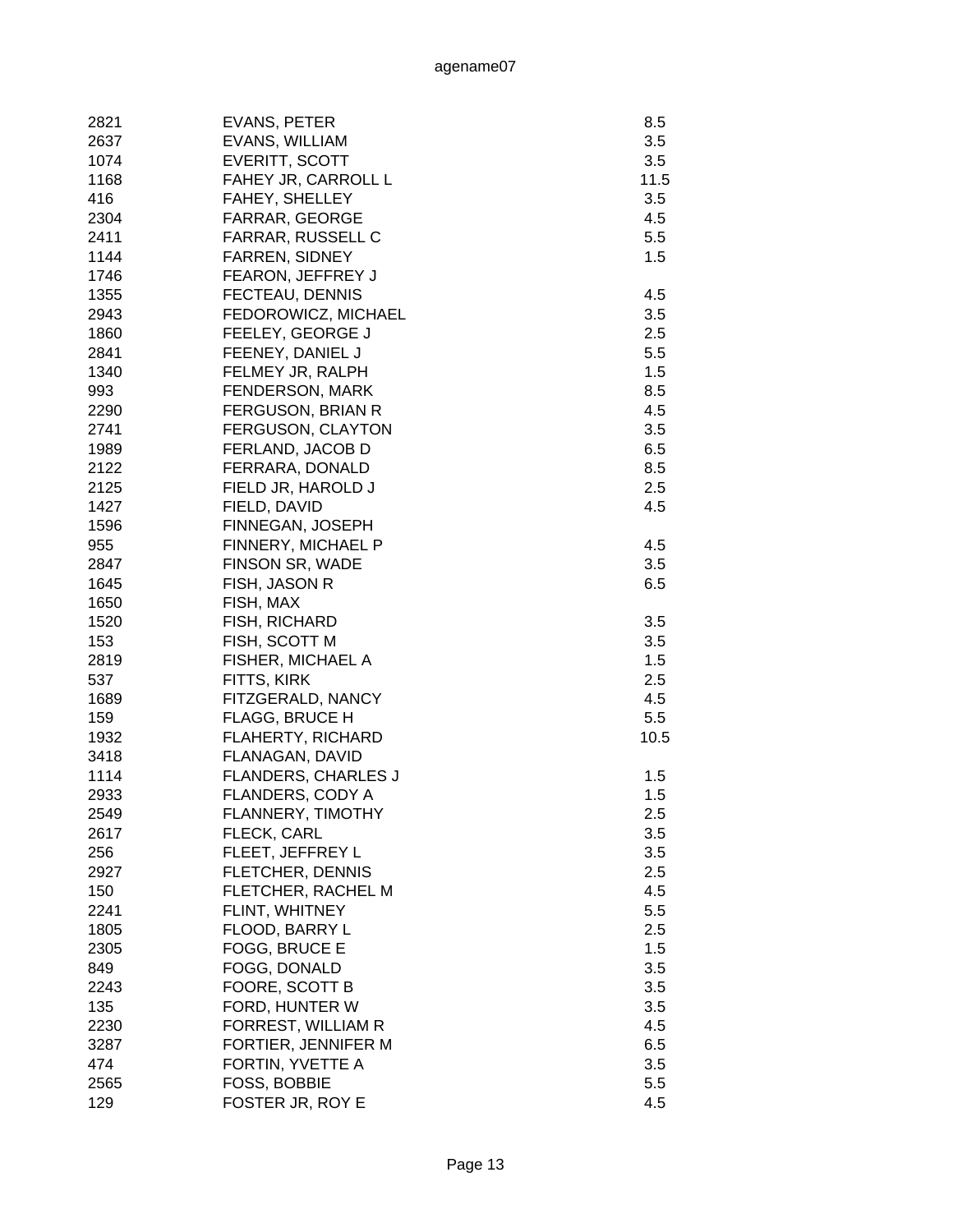| 1640 | FOSTER, ADAM                | 3.5 |
|------|-----------------------------|-----|
| 2266 | FOSTER, RANDALL A           | 3.5 |
| 3152 | FOSTER, TED                 | 2.5 |
| 302  | FOTTER, SCOTT D             |     |
| 514  | FOURNIER, AUSTIN            | 4.5 |
| 1904 | FOURNIER, CLAYTON           | 7.5 |
| 2506 | FOURNIER, RANDY             | 5.5 |
| 2525 | FOX, THOMAS                 | 4.5 |
| 1899 | FRANCK, JAMES               | 7.5 |
| 911  | FRANCOEUR, RICHARD L        | 2.5 |
| 2130 | FRANK, DAVID M              |     |
| 751  | FRANK, JEFFREY K            |     |
| 2925 | <b>FRANKEN, LEON</b>        | 4.5 |
| 1815 | FRANKLIN III, PETER         | 9.5 |
| 128  | <b>FRASER, ROBERT</b>       | 3.5 |
| 1838 | FRECHETTE, JAMES            | 4.5 |
| 173  | FRECHETTE, MARK             |     |
| 749  | FREDERIC, JOSEPH W          | 2.5 |
| 1084 | FREEMAN, DAN                | 1.5 |
| 1625 | FREEMAN, KATHY              | 3.5 |
| 485  | FREEMAN, LEONARD            | 1.5 |
| 1868 | FREITAS, CONSTANTINO        | 5.5 |
| 394  | FRENCH, BRUCE R             | 2.5 |
| 1231 | FRENCH, KIMBERLEY R         | 5.5 |
| 1091 | FRIEND JR, DARREN L         | 5.5 |
| 174  | FRIEND, MICHAEL             |     |
| 12   | FRIEND, SAMUEL G            | 3.5 |
| 3157 | FRIGON, JEREME D            | 4.5 |
| 1239 | FRIZZELL, JACOB J           | 4.5 |
| 1735 | FROST, JEFFREY A            | 7.5 |
| 2084 | FULLER, JASON M             |     |
| 3246 | FULLER, JOSHUA              | 1.5 |
| 2313 | FULTON, JO A                | 3.5 |
| 2231 | FURROW, DANIEL R            | 1.5 |
| 665  | FUSCO, JOHN E               |     |
| 1344 | <b>GABOURY SR, JOSEPH S</b> | 4.5 |
| 2762 | <b>GABOURY, SCOTT</b>       | 1.5 |
| 857  | <b>GAGNER, BONNIE</b>       | 4.5 |
| 2919 | <b>GAGNON, ALBERT</b>       | 2.5 |
| 2594 | <b>GAGNON, CLINT</b>        | 7.5 |
| 1826 | <b>GAGNON, GREGG</b>        | 2.5 |
| 2606 | GAGNON, JOHN                | 8.5 |
| 614  | <b>GAGNON, RONALD G</b>     | 2.5 |
| 1462 | <b>GAGNON, WILFRED W</b>    | 1.5 |
| 430  | <b>GALLAGHER, BRYER D</b>   | 2.5 |
| 1111 | <b>GALLI, ARTHUR</b>        | 3.5 |
| 2938 | GAMAGE, JOHN                | 4.5 |
| 533  | GAMLIN, JORDAN              | 2.5 |
| 2556 | GARCEAU, JARED              | 5.5 |
| 595  | <b>GARDINER, GARY</b>       | 6.5 |
| 446  | <b>GARDINER, JAMES A</b>    | 7.5 |
| 2098 | <b>GARDNER, KEVIN</b>       |     |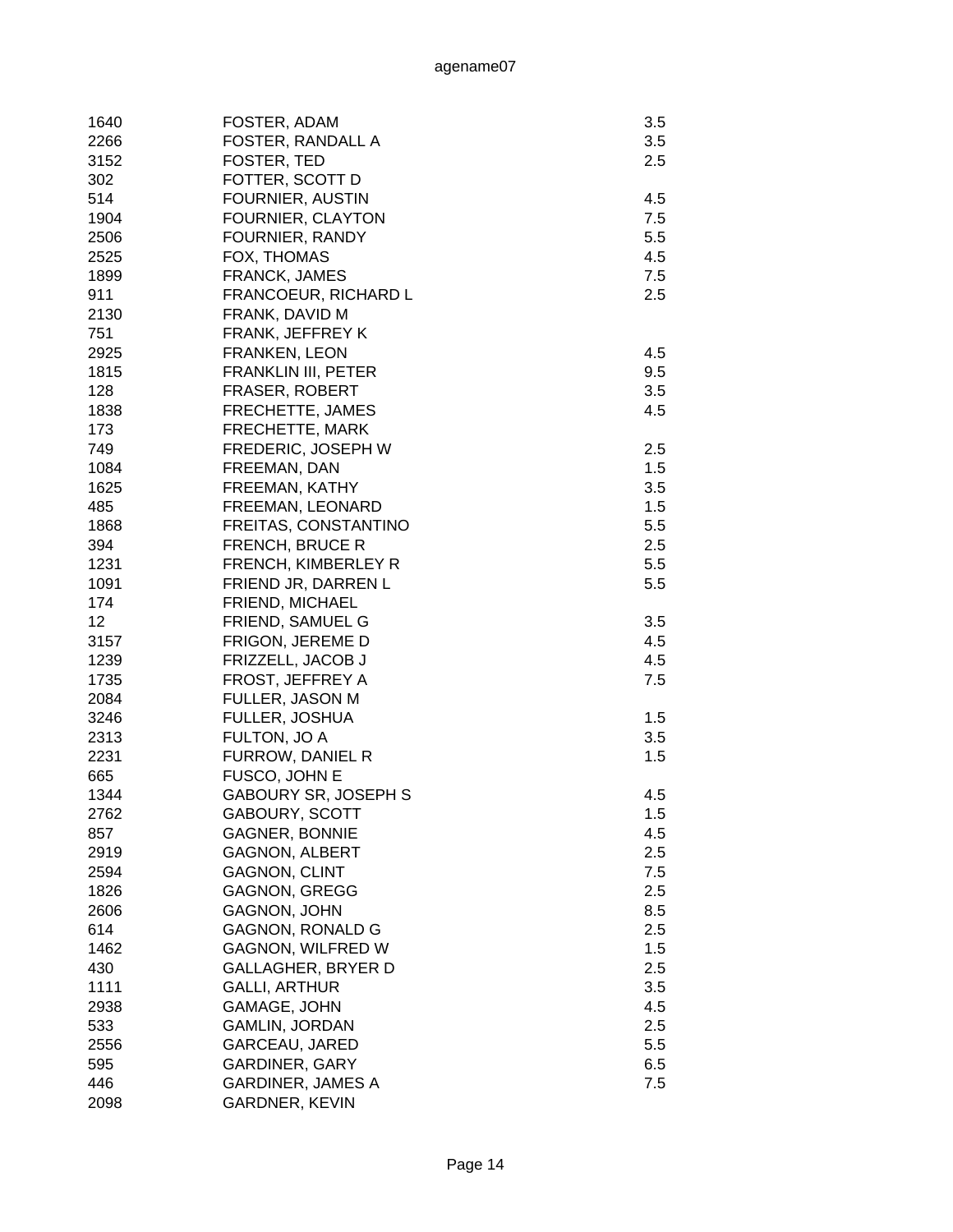| 325  | <b>GARDNER, LARRY</b>        | 3.5  |
|------|------------------------------|------|
| 2603 | <b>GARDNER, LESTER</b>       | 7.5  |
| 2626 | GARDNER, ROY                 | 3.5  |
| 2569 | <b>GARDNER, TROY</b>         | 1.5  |
| 471  | <b>GARTLEY, RANDALL</b>      | 5.5  |
| 3021 | <b>GATLIN, CHARLES</b>       | 4.5  |
| 450  | <b>GATSKIE, ROBERT M</b>     | 4.5  |
| 2278 | <b>GAUDETTE SR, CARL</b>     | 4.5  |
| 522  | <b>GAUTREAU, DANIEL P</b>    |      |
| 2915 | <b>GAUVIN, WILLIAM R</b>     | 4.5  |
| 2420 | GAY, ROBERT                  | 6.5  |
| 910  | <b>GEEL, JENNIFER A</b>      | 6.5  |
| 1733 | <b>GENEST, RICHARD P</b>     | 2.5  |
| 154  | <b>GEORGE, EDWARD D</b>      | 6.5  |
| 2555 | <b>GERVAIS, SHANIA</b>       | 2.5  |
| 1401 | <b>GESEL, BRET</b>           | 1.5  |
| 2436 | GIBBS, JOSHUA                | 9.5  |
| 1942 | GIERINGER, ROBERT P          | 2.5  |
| 3521 | GIGUERE, BRADD               |      |
| 2159 | <b>GILBERT SR, MERLE</b>     |      |
| 2918 | GILBERT, DAVID M             | 5.5  |
| 127  | GILBERT, JOHN J              | 2.5  |
| 1134 | GILBERT, THERESA             | 6.5  |
| 1143 | GILBERT, WAYNE               | 1.5  |
| 1104 | GILBOE, WILLIAM              | 2.5  |
| 1703 | GILES, BRIAN L               | 2.5  |
| 503  | GILLETT, PAUL R              | 9.5  |
| 427  | <b>GILMORE, CHARLES</b>      | 1.5  |
| 1727 | GILMORE, JAMES               | 4.5  |
| 3391 | <b>GIRARDIN IV, HENRY</b>    | 3.5  |
| 1162 | GIRSA, EDWARD S              | 8.5  |
| 1116 | <b>GIVEN, BERT K</b>         | 3.5  |
| 1075 | GIVEN, GREGORY S             | 5.5  |
| 1423 | GLIDDEN, DUANE C             | 7.5  |
| 1481 | GOGUEN, MARK J               | 2.5  |
| 1836 | <b>GOGUEN, MICHAEL R</b>     | 9.5  |
| 1102 | GOGUEN, ROLAND               | 1.5  |
| 1    | GOMM, CARL                   | 5.5  |
| 1718 | <b>GONYEA, SCOTT W</b>       | 3.5  |
| 2719 | GOODBLOOD, MAEGAN            | 1.5  |
| 704  | GOODMAN, FOREST              | 12.5 |
| 1503 | <b>GOODRICH, ALVIN</b>       | 11.5 |
| 273  | GOODWIN, JUDSON              |      |
| 2419 | <b>GOOGINS, KEITH</b>        | 6.5  |
| 3038 | <b>GORDON, MICHAEL J</b>     | 6.5  |
| 1123 | <b>GORDON, PETER</b>         | 5.5  |
| 2713 | <b>GORNEAULT, THEODORE</b>   | 2.5  |
| 1705 | <b>GORRIE, BRENDAN W</b>     | 2.5  |
| 1631 | <b>GOSSELIN, STEVE</b>       | 1.5  |
| 23   | GOTT, TAMMY L                | 5.5  |
| 415  | <b>GOTTSTILWELL, MICHELL</b> | 9.5  |
| 1804 | GOUCHER, MICHAEL             | 4.5  |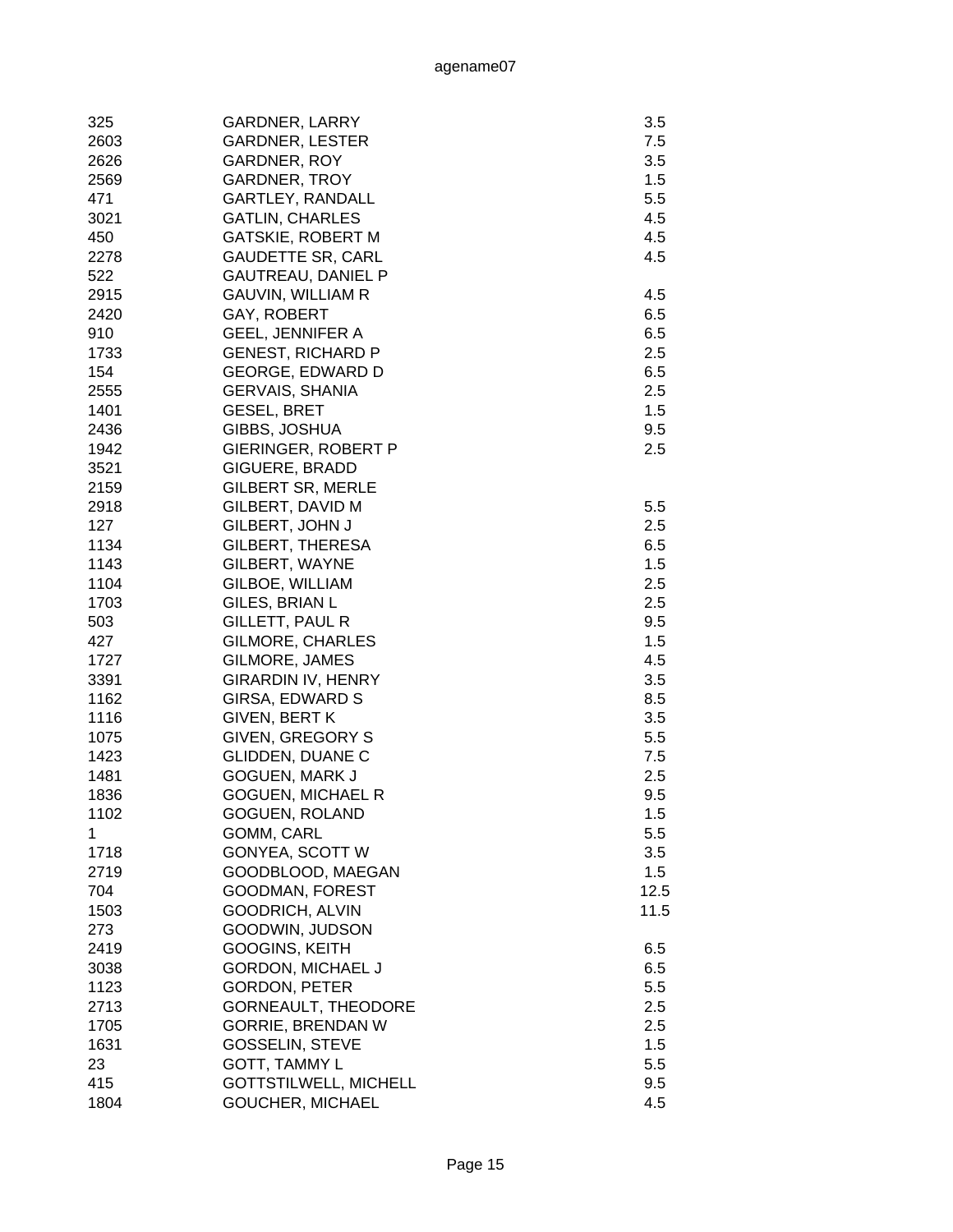| 1816 | <b>GOUGH, EUGENE E</b>      | 2.5     |
|------|-----------------------------|---------|
| 2127 | <b>GOULATIS, JAMES L</b>    | 1.5     |
| 550  | <b>GOULD JR, ROBERT J</b>   | 7.5     |
| 1755 | GOULD, KEITH                |         |
| 1726 | <b>GRADY, JAMES J</b>       | 1.5     |
| 2448 | <b>GRAHAM, JAMES</b>        | 3.5     |
| 2282 | <b>GRAHAM, MONTIE</b>       | 0.5     |
| 2308 | <b>GRAHAM, NASON</b>        |         |
| 1599 | <b>GRANT, CHRISTOPHER</b>   |         |
| 1341 | <b>GRANT, DAVID</b>         | 2.5     |
| 1429 | <b>GRANT, ERVING</b>        |         |
| 764  | <b>GRANT, MARTIN</b>        | 2.5     |
| 2712 | <b>GRANT, PAUL</b>          | 5.5     |
| 902  | <b>GRANT, PETER</b>         | 7.5     |
| 1740 | <b>GRANT, TERRY D</b>       | 2.5     |
| 1518 | <b>GRASS JR, STANLEY</b>    | 4.5     |
| 15   | <b>GRASS, NICHOLAS R</b>    | 5.5     |
| 1105 | <b>GRASSI, FRANK A</b>      | 2.5     |
| 381  | <b>GRAY, ANTHONY D</b>      | 2.5     |
| 1487 | GRAY, DARRELL               | 9.5     |
| 848  | GRAY, JEREMY                | 2.5     |
| 172  | GRAY, JON W                 |         |
| 2503 | GRAY, LANE                  | 9.5     |
| 1501 | <b>GRAY, LAWRENCE E</b>     | $2.5\,$ |
| 304  | <b>GRAY, MATTHEW R</b>      | 5.5     |
| 1251 | <b>GREAVES, GARY W</b>      | 9.5     |
| 1492 | <b>GREEN, JEFF</b>          | 7.5     |
| 2714 | <b>GREEN, WILLIAM</b>       | 2.5     |
| 1637 | <b>GREENIER, DYLAN</b>      | 3.5     |
| 497  | <b>GRENDELL, JOSH</b>       | 1.5     |
| 2755 | <b>GRENIER, LUCIEN</b>      | 6.5     |
| 1072 | <b>GRENIER, MARC</b>        | 2.5     |
| 3194 | <b>GRIFFEN, NICHOLAS J</b>  |         |
| 1508 | <b>GRIFFIN, LELAND</b>      | 1.5     |
| 411  | <b>GRIGGS, GARY</b>         | 14.5    |
| 2929 | <b>GRIMES, OWEN</b>         | 2.5     |
| 455  | <b>GRONDIN, KELLY L</b>     |         |
| 3264 | <b>GROVO, JEFFREY C</b>     | 7.5     |
| 2280 | <b>GUDROE, ROBERT</b>       | 1.5     |
| 1925 | <b>GUERRETTE, CONRAD J</b>  | 2.5     |
| 3322 | <b>GUERTON, SANDRA R</b>    | 1.5     |
| 1791 | <b>GUILLEMETTE, THOMAS</b>  | 3.5     |
| 494  | <b>GUIMOND II, WHALEN</b>   | 3.5     |
| 2627 | <b>GUIMOND, JAMIE</b>       | 2.5     |
| 354  | <b>GUIMOND, SAMSON</b>      | 2.5     |
| 1964 | GUIOU, PAUL                 | 3.5     |
| 975  | <b>GUPTILL III, FRANK</b>   | 6.5     |
| 2400 | <b>GUPTILL, JENNIFER</b>    | 2.5     |
| 2812 | <b>GUSTAFSON, BENHARD G</b> | 2.5     |
| 2930 | GUY, ERIC S                 | 2.5     |
| 1087 | HADDEN, ROSS                | 7.5     |
| 2444 | HAGGAN, ALLAN               | 12.5    |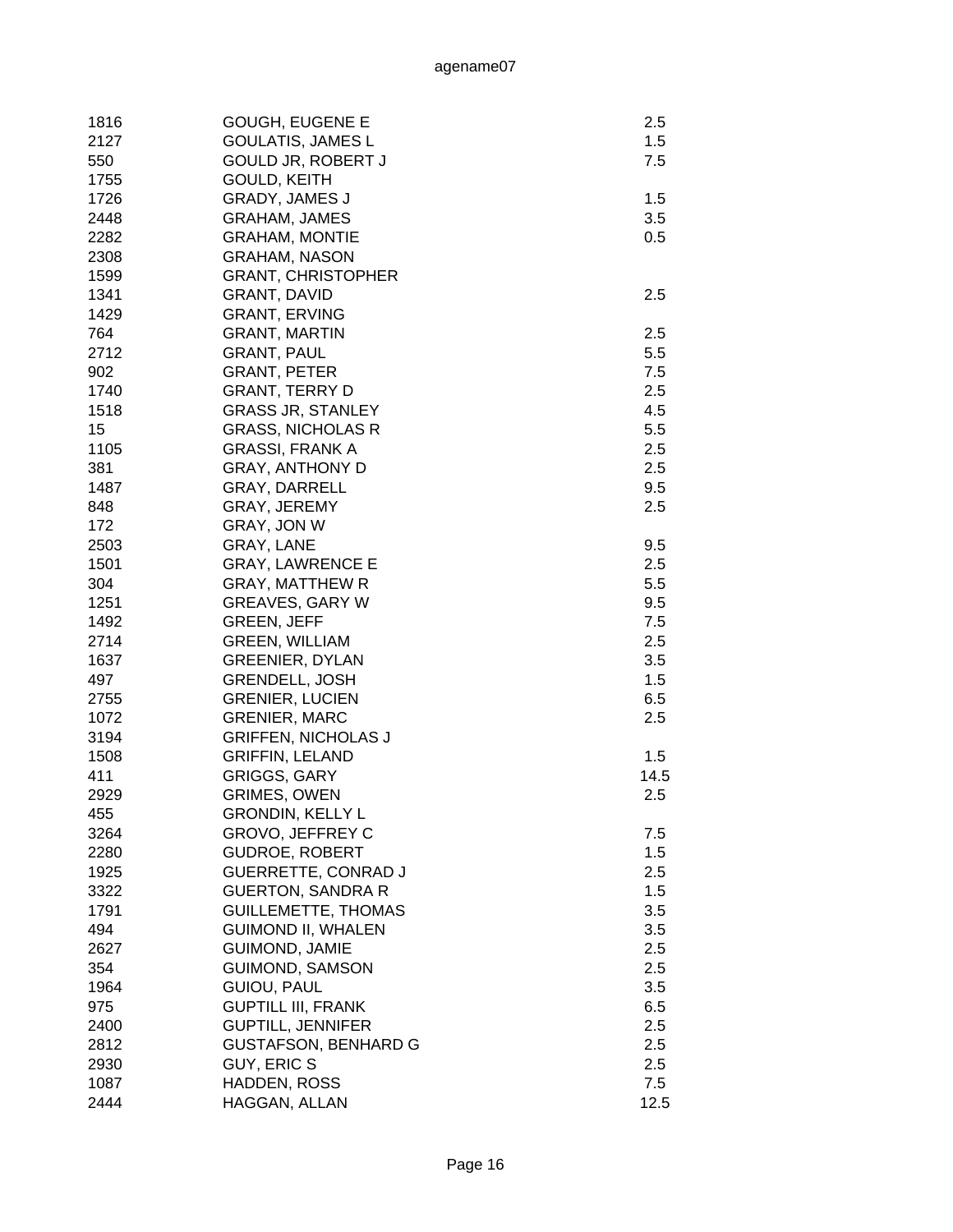| 2326 | HAINES, BRIAN C          |      |
|------|--------------------------|------|
| 2250 | HAINES, JOSHUA           | 1.5  |
| 1493 | HALE, CALVIN D           | 0.5  |
| 1581 | HALE, RICHARD A          | 3.5  |
| 32   | HALL, BRENT T            |      |
| 2417 | HALL, EZEKIEL            | 2.5  |
| 2701 | HALL, ROBERT             | 5.5  |
| 1773 | HALL, STEPHEN D          | 6.5  |
| 2262 | <b>HAMILTON, BROCK R</b> | 6.5  |
| 465  | HAMLIN, BARNEY A         |      |
| 472  | <b>HAMLIN, BRUCE S</b>   | 5.5  |
| 548  | HAND, STEPHEN D          | 2.5  |
| 1698 | HANDLEY JR, CHARLES      | 4.5  |
| 960  | HANEY, GILBERT           | 3.5  |
| 1890 | HANEY, KENNETH           | 5.5  |
| 1358 | HANNA, TREVOR R          | 2.5  |
| 2148 | HANNING JR, LARRY M      |      |
| 1343 | HANNON, LARRY            | 0.5  |
| 1613 | HANSCOM, JUDITH          |      |
| 741  | HANSEN, MINNIE A         | 2.5  |
| 1329 | HANSON, DONALD           | 2.5  |
| 1489 | HANSON, MATHEW D         | 2.5  |
| 2258 | HANSON, THOMAS D         |      |
| 1245 | HARDING, DEAN T          | 7.5  |
| 2264 | HARDWICK, TERRIE J       | 9.5  |
| 2276 | HARDY, DERRICK J         | 1.5  |
| 1897 | HARDY, JOHN R            | 6.5  |
| 2940 | <b>HARMON, BRUCE</b>     |      |
| 3502 | HARMON, DANIEL A         |      |
| 1700 | HARMON, MICHAEL P        | 10.5 |
| 467  | HARRIMAN III, JESSE W    | 7.5  |
| 386  | HARRIMAN JR, WILLIAM     | 2.5  |
| 3314 | HARRIMAN, DENNIS L       | 5.5  |
| 2533 | HARRINGTON, DANIEL       | 3.5  |
| 1237 | HARRISON, COLE           | 2.5  |
| 322  | HART, RANDY              | 6.5  |
| 2586 | HART, WILLARD P          | 9.5  |
| 1360 | HARTLEY, NELSON R        | 5.5  |
| 953  | HARTLEY, STEPHEN         | 2.5  |
| 605  | HARTSGROVE, MARIE        | 2.5  |
| 2850 | HARTT, ANDREW F          | 7.5  |
| 1332 | HASKELL, FREDERICK D     | 5.5  |
| 2765 | HASKELL, JONATHAN        |      |
| 2311 | HASSELMANN, MARK         | 5.5  |
| 1741 | HASSETT, TIMOTHY         | 4.5  |
| 942  | HASTINGS, MICHAEL        | 2.5  |
| 1228 | HATCH, JEFFREY A         | 7.5  |
| 269  | HATFIELD, CHRISTOPHER    | 2.5  |
| 855  | HAWKINS, PAUL            | 5.5  |
| 3261 | HAYDEN, MITCHELL E       | 5.5  |
| 1089 | HAYES, JAMES C           | 1.5  |
| 140  | HAYES, WILLIAM G         |      |
|      |                          |      |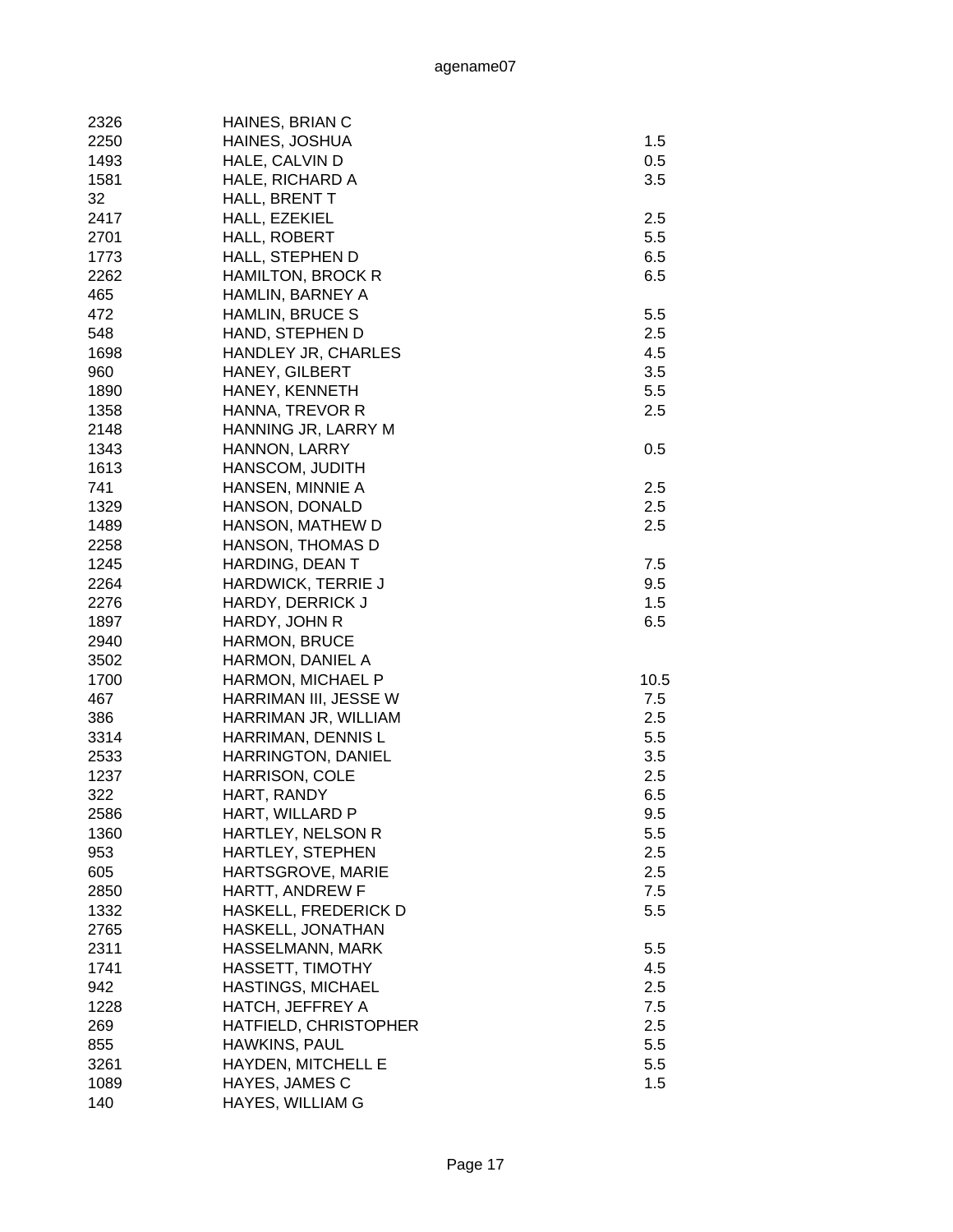| 1428 | HAYMAN, SETH               |      |
|------|----------------------------|------|
| 711  | HEATH JR, CLAIR            | 2.5  |
| 1949 | HEBERT, JOEL J             | 2.5  |
| 2126 | HEIMERL, JAMES L           | 3.5  |
| 1871 | <b>HELSTROM, KEVING</b>    | 3.5  |
| 275  | HELWIG, KEVIN C            | 1.5  |
| 2316 | <b>HEMINGWAY, PAUL</b>     | 1.5  |
| 2424 | <b>HEMMINGER, LEO</b>      | 9.5  |
| 3148 | HENDERSON, JOHN            | 3.5  |
| 1781 | HENDERSON, MICHAEL A       | 2.5  |
| 319  | HENDERSON, ROBERT D        | 2.5  |
| 1813 | <b>HENDERSON, THOMAS A</b> | 2.5  |
| 2551 | <b>HENRIQUES, MATTHEW</b>  | 2.5  |
| 104  | <b>HERRICK, TRAVIS</b>     | 7.5  |
| 1322 | HERSEY, JOYCE M            | 2.5  |
|      |                            |      |
| 1616 | HESS, DAVID                | 8.5  |
| 2604 | <b>HEWEY, KENDRICK</b>     | 6.5  |
| 1906 | HEWITT, RANDY J            | 8.5  |
| 14   | HICHBORN, RODNEY           |      |
| 1142 | HICHENS, CALVIN            | 9.5  |
| 387  | HILL, DENNIS               | 2.5  |
| 2972 | HILL, RICHARD              | 5.5  |
| 321  | HILLIARD, RONALD L         |      |
| 979  | HILLICOSS, BENJAMIN        | 4.5  |
| 985  | HILLICOSS, BENJAMIN D      | 4.5  |
| 3274 | HILTON, CHRISTOPHER H      | 11.5 |
| 1483 | HINES, ANN M               | 4.5  |
| 324  | HINSE, DANIEL S            | 3.5  |
| 755  | <b>HISCOCK JR, GERALD</b>  | 5.5  |
| 155  | HLYWA, DANIEL G            | 5.5  |
| 3249 | HOAR, GARY L               | 1.5  |
| 3142 | <b>HODGDON, ROGER C</b>    | 3.5  |
| 2498 | HOGLUND, STEPHEN           | 4.5  |
| 2427 | HOLBROOK, STEPHEN L        | 3.5  |
| 2621 | <b>HOLBROOK, TODD</b>      | 10.5 |
| 1690 | HOLLAND, MICHAEL S         |      |
| 1424 | HOLLAND, MICHEAL           | 3.5  |
| 2735 | HOLLEY, SEAN               | 12.5 |
| 157  | HOLMAN JR, PAUL W          | 3.5  |
| 2261 | <b>HOLMES, GERALD R</b>    | 3.5  |
| 1873 | HOLMQUIST, MICHAEL J       | 5.5  |
| 2434 | HOLT, CHRISTOPHER          | 1.5  |
|      |                            |      |
| 276  | HOLT, JEROME               |      |
| 31   | HOLT, PETER                | 1.5  |
| 420  | HOLT, TIMOTHY E            | 5.5  |
| 1471 | HOOD SR, RONALD O          | 4.5  |
| 1338 | HOOGEWIND, GARY L          | 7.5  |
| 2325 | <b>HOPKINS SR, HARLEY</b>  | 4.5  |
| 570  | <b>HOPKINS, PRISCILLA</b>  | 2.5  |
| 1634 | HOPKINS, SETH              |      |
| 2453 | HORNE, BARBARA M           |      |
| 2826 | HORNE, NATHAN              | 8.5  |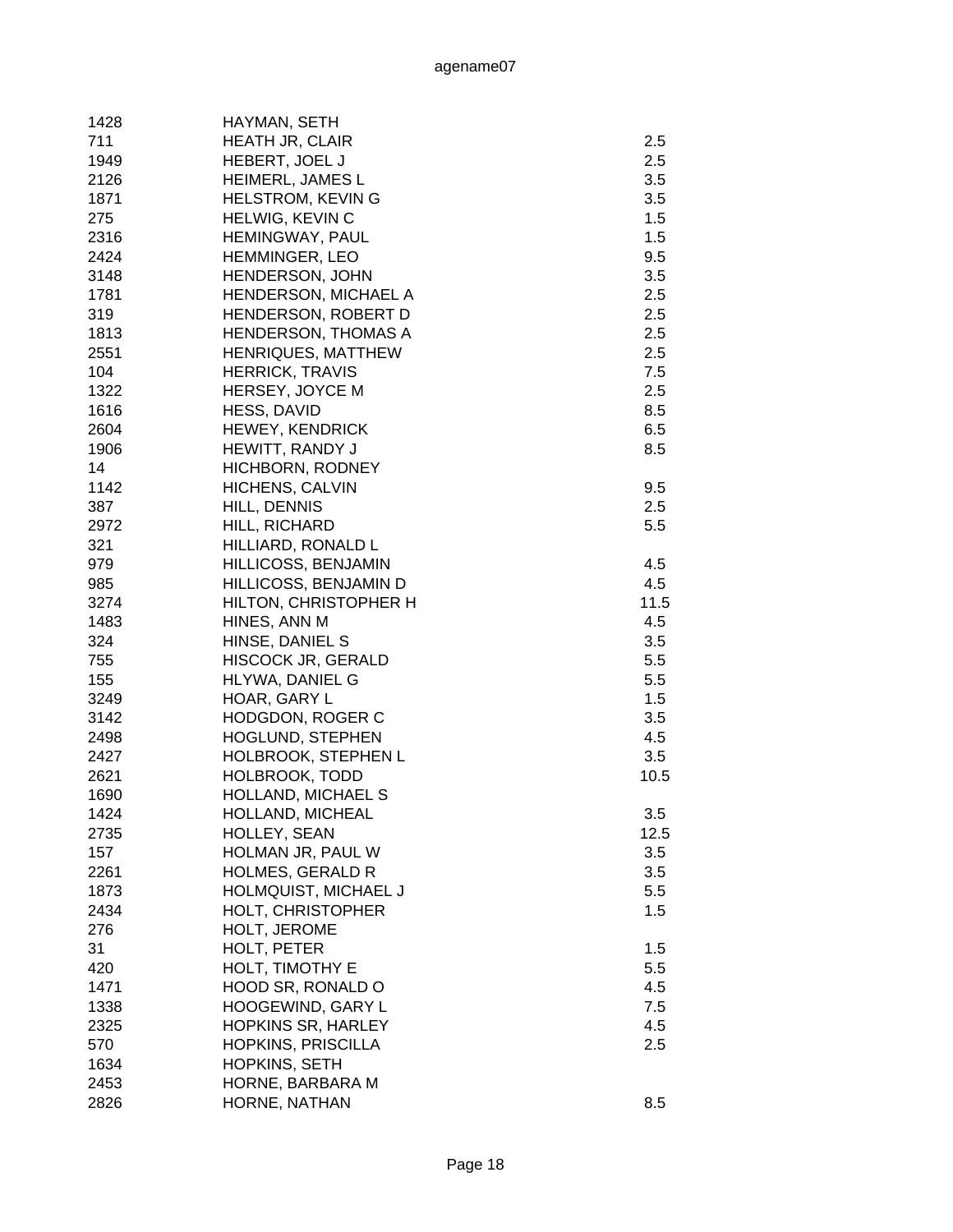| 510  | <b>HORNING JR, ROGER</b>  | 5.5  |
|------|---------------------------|------|
| 1970 | HOTHAM, ANTHONY D         | 4.5  |
| 578  | <b>HOUSSOCK, DANIEL</b>   |      |
| 1082 | HOWARD, NOREEN            | 5.5  |
| 2708 | HOWE, FREEMAN             | 4.5  |
|      | HOWELL, GARWOOD           | 2.5  |
| 2908 |                           |      |
| 260  | <b>HOWES, MARGARET</b>    | 8.5  |
| 519  | HOWEY, MICHAEL            | 3.5  |
| 428  | HUBBARD, ALLEN J          | 5.5  |
| 1362 | HUBBARD, KIMBERLIE A      | 7.5  |
| 2247 | HUGHES, DENNIS            |      |
| 2965 | <b>HUGHGILL, ROBERT</b>   | 2.5  |
| 2643 | HUME, JOHN                | 1.5  |
| 3282 | HUMPHREY, BRITTANY A      | 4.5  |
| 495  | HUNT, COLING              | 4.5  |
| 1642 | HUNTINGTON, HERBERT       | 2.5  |
| 1647 | HUNTINGTON, HERBERT       | 3.5  |
| 1109 | HURD, RICHARD             | 2.5  |
| 1240 | HURLEY, MICHAEL           | 3.5  |
| 2829 | HUSSEY, ROLAND L          | 3.5  |
| 1827 | <b>HUSTON, THOMAS E</b>   | 1.5  |
| 356  | HUTCHESON, PHILO          | 4.5  |
| 1466 | HUTCHINS, DAVID A         | 3.5  |
| 392  | HUTCHINSON, THOMAS        | 3.5  |
| 672  | HUTTON, AARON             |      |
| 2583 | ILSE, ROBERT              | 2.5  |
| 1093 | INGALLS, SYDNEY           | 6.5  |
| 2253 | <b>INNIGER, CRAIG</b>     | 2.5  |
| 502  | <b>IRELAND, DEVIN V</b>   | 9.5  |
| 2245 | <b>IRELAND, JUSTIN</b>    | 5.5  |
| 515  | <b>IRELAND, MARK</b>      | 1.5  |
| 2763 | <b>IRELAND, MIKE</b>      | 1.5  |
| 399  | <b>IRELAND, WAYNE R</b>   |      |
| 544  | <b>IRISH SR, JASON</b>    | 1.5  |
| 2297 | <b>IRISH, EUGENE</b>      | 3.5  |
| 1956 | <b>IRVING, ROBBIE M</b>   | 3.5  |
| 2505 | JACKSON, JOEL             | 2.5  |
| 341  | <b>JACKSON, MATHEW</b>    | 2.5  |
| 170  | <b>JACKSON, MAURICE W</b> |      |
| 536  | <b>JACKSON, PHILLIP A</b> | 2.5  |
| 2629 | JACQUES, ROBERT           | 2.5  |
| 2746 | <b>JAKINS, TYLER</b>      | 0.5  |
| 3498 | JAMES, AARON P            | 1.5  |
|      | JAMES, GREGORY M          |      |
| 568  |                           | 2.5  |
| 468  | JANDREAU, DOCITE          | 4.5  |
| 2494 | JANDREAU, KEITH           | 13.5 |
| 1782 | JANDREAU, LANCE           | 2.5  |
| 742  | JARAMILLO, JODY A         | 2.5  |
| 412  | JARRETT JR, STEVEN        | 2.5  |
| 2845 | JARRETT, MICHAEL C        | 2.5  |
| 359  | JARRETT, RANDEE W         | 5.5  |
| 1743 | JARVIS III, RONALD E      | 10.5 |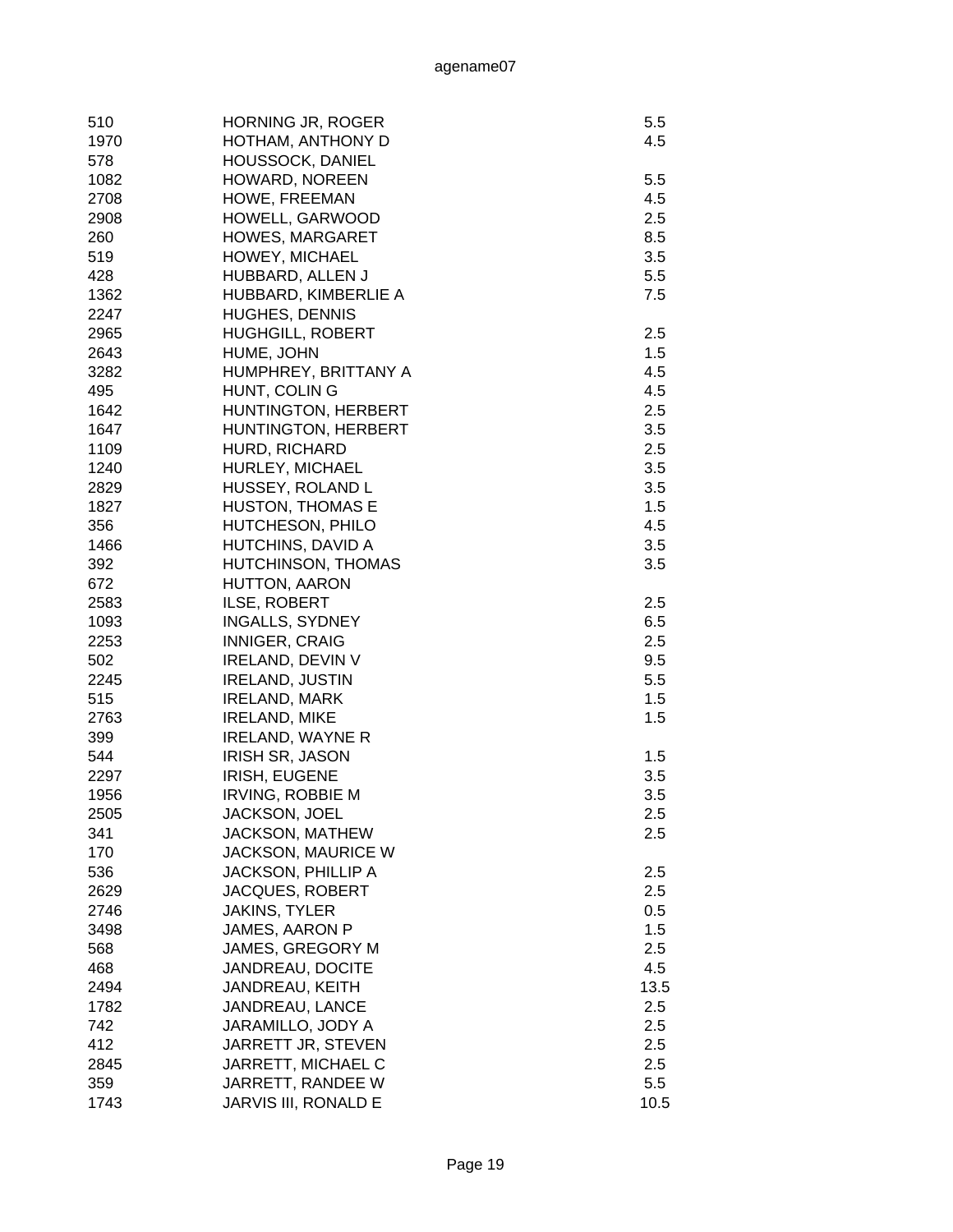| 1233 | <b>JAWORSKI, MICHAEL</b>    | 2.5  |
|------|-----------------------------|------|
| 3032 | JAY, TERRY                  | 3.5  |
| 1523 | JEFFERS, JOHN               | 4.5  |
| 1222 | <b>JENKINS, ANTHONY B</b>   | 9.5  |
| 1749 | JENKINS, JACOB E            | 2.5  |
| 18   | <b>JENNINGS, TRICIA</b>     | 0.5  |
| 147  | JEROME, BENJAMIN E          |      |
| 22   | JEROME, TIMOTHY R           | 2.5  |
| 1357 | JIPSON, STEPHEN             | 0.5  |
| 272  | <b>JOHNSON III, KENNETH</b> | 3.5  |
| 16   | JOHNSON SR, DANA R          | 8.5  |
| 1802 |                             | 4.5  |
|      | <b>JOHNSON, BRIAN</b>       | 1.5  |
| 2535 | JOHNSON, JEAN               |      |
| 1766 | JOHNSON, JEFFREY L          | 2.5  |
| 3170 | <b>JOHNSON, KENNETH</b>     | 1.5  |
| 1161 | <b>JOHNSON, NORMAN E</b>    | 3.5  |
| 3027 | <b>JOHNSON, RACHEL</b>      | 2.5  |
| 1701 | JOHNSTON, GREGORY A         | 7.5  |
| 1937 | JOHNSTON, SCOTT D           | 6.5  |
| 389  | JONES JR, FRANK E           | 3.5  |
| 1115 | JONES, BRENT P              | 5.5  |
| 1495 | JONES, KENNETH              | 2.5  |
| 1136 | <b>JONES, TRAVIS</b>        | 4.5  |
| 3182 | JORDAN, BRAD                | 1.5  |
| 966  | <b>JOY, ARTHUR J</b>        |      |
| 2849 | JOY, MARK                   | 2.5  |
| 2857 | KARCHER, ARTHUR R           | 4.5  |
| 964  | <b>KARIOTIS, ANTHONY</b>    | 4.5  |
| 3197 | KAY, NATHAN D               | 11.5 |
| 33   | KAY, THOMAS F               | 7.5  |
| 585  | KAZMIERSKI, ALLAN           | 3.5  |
| 573  | <b>KEEGAN, ZACHARY W</b>    | 5.5  |
| 361  | KEEHN, KEITH                | 7.5  |
| 2314 | KEENE, ALAN                 | 4.5  |
| 1748 | <b>KEENE, DESTEN</b>        | 2.5  |
| 1499 | <b>KEHR, GLENN</b>          | 8.5  |
| 543  | KEIZER, JAMIE               | 4.5  |
| 3253 | KELLEY, DELMONT C           | 11.5 |
| 3173 | <b>KELLOGG, CHARLES</b>     | 2.5  |
| 2628 | KELLY, CLAUDE               | 2.5  |
| 2333 | KELSO, RICHARD L            |      |
| 3267 | <b>KENDRICK, KEVING</b>     | 4.5  |
| 2963 | <b>KENNARD, STEVEN E</b>    | 5.5  |
| 571  | <b>KENNEDY III, WILLIAM</b> | 4.5  |
| 991  | <b>KENNIE, THOMAS E</b>     | 2.5  |
| 34   | <b>KENNISTON, DAVID C</b>   |      |
| 2748 | <b>KEOUGH, RONALD</b>       | 4.5  |
| 2709 | <b>KERN, DAVID</b>          | 2.5  |
| 1417 | <b>KEYES III, LEONARD J</b> | 4.5  |
| 2591 |                             |      |
|      | KIESMAN JR, PAUL            | 8.5  |
| 1652 | KIMBALL, MICHAEL            |      |
| 21   | KIMBALL, MICHAEL J          |      |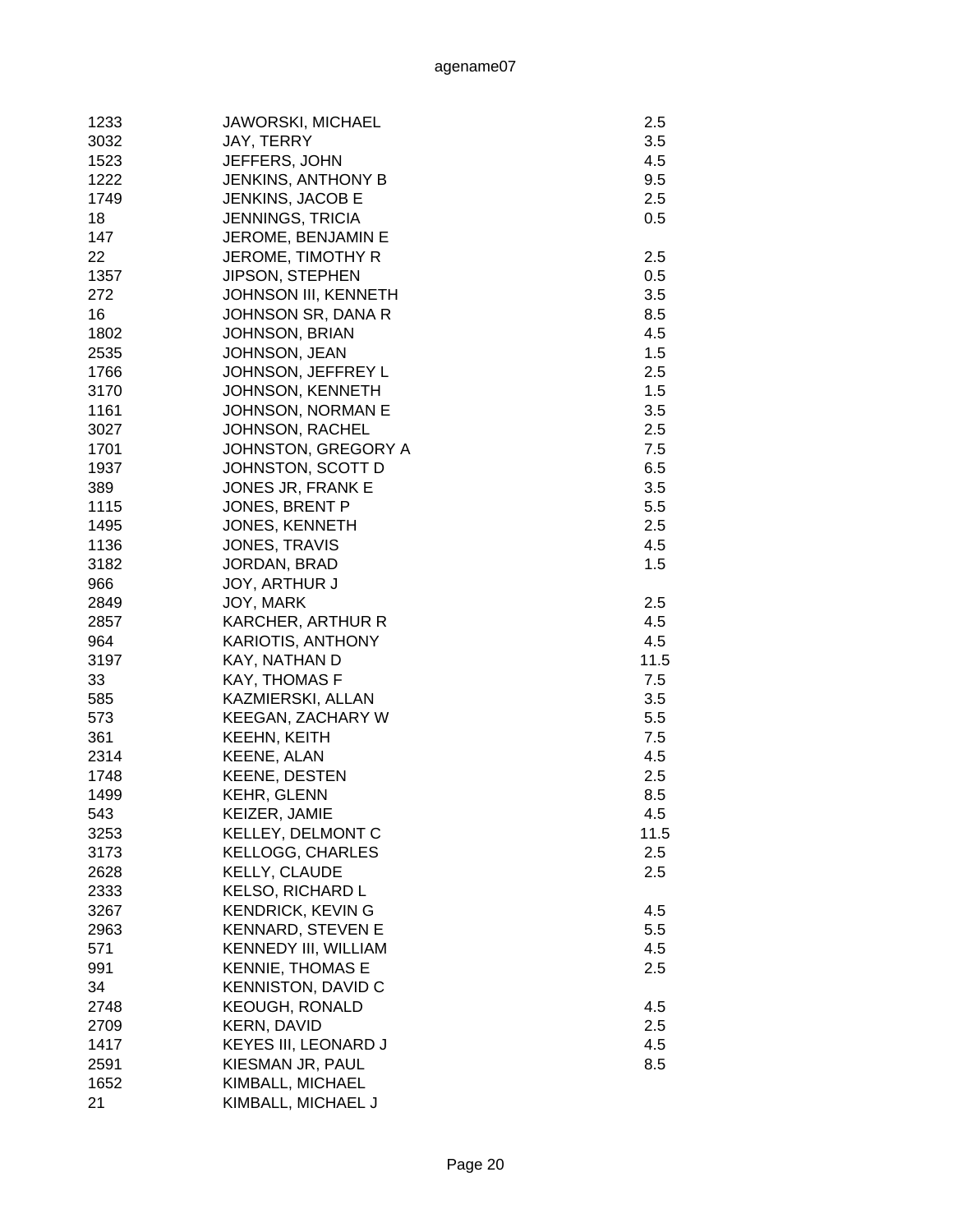| 2970 | KING, ERNEST           | 2.5  |
|------|------------------------|------|
| 2319 | KING, JOHN             |      |
| 1944 | KING, TIMOTHY D        | 1.5  |
| 962  | KINTZEL, FRANK J       | 12.5 |
| 3310 | <b>KIRBY SR, JAMES</b> | 4.5  |
| 2836 | <b>KLUS, RANDALL G</b> |      |
| 1902 | KNIGHT JR, MICHAEL S   | 1.5  |
| 1737 | KNIGHT, ANDREW L       |      |
| 1364 | KNIGHT, JOSEPH A       | 2.5  |
| 1911 | KNIGHTS, ARIEL A       | 1.5  |
| 1762 | KNOWLEN, BRETT W       |      |
| 116  | KNOWLES, BRIAN P       |      |
|      | <b>KNOX, ERICH S</b>   |      |
| 1916 |                        | 0.5  |
| 1350 | KNOX, JARED            | 3.5  |
| 2572 | <b>KNULL, GALE</b>     | 8.5  |
| 133  | KNUPP, MICHAEL         | 2.5  |
| 3141 | <b>KOEHLING, DAVID</b> | 5.5  |
| 1479 | KORNEGAY, DANIEL E     | 2.5  |
| 2239 | <b>KRUG, FRANCIS</b>   | 3.5  |
| 1100 | KRUKOWSKI, CHRIS       | 6.5  |
| 1528 | KULP, JONATHAN         | 8.5  |
| 1913 | LABBE, LEO D           | 4.5  |
| 2633 | LABBE, ROGER           | 0.5  |
| 3503 | LABELLE, MARK          |      |
| 1875 | LABRECK, CLIFFORD      | 0.5  |
| 1893 | LABRECK, JAMIE R       | 3.5  |
| 1874 | LABRECK, THELMA        | 4.5  |
| 745  | LABRECQUE, ROBERT R    | 3.5  |
| 3388 | LACHANCE, RICHARD E    | 1.5  |
| 3043 | LACOMBE, ROBERT J      | 3.5  |
| 2639 | LAFERRIERE, MADELINE   | 6.5  |
| 1593 | LAFFEY, RICHARD        | 3.5  |
| 1771 | LAFLAMME, RONALD E     | 1.5  |
| 1788 | LAGASSE, CHARLES C     | 5.5  |
| 1985 | LAGASSE, DOUGLAS       | 8.5  |
| 594  | LAGASSE, KERRY P       | 2.5  |
| 2582 | LAGASSE, MICHAEL       | 4.5  |
| 3290 | LAKE, ADAM             | 4.5  |
| 2931 | LAKE, ERIC             | 4.5  |
| 3028 | LAKE, WADE             | 3.5  |
| 2515 | LAMBERT, BRIAN         | 5.5  |
| 1905 | LAMBRECHT, EARL        | 1.5  |
| 266  | LAMONTAGNE, DANIEL     | 3.5  |
| 2630 | LAMONTAGNE, MAURICE    | 5.5  |
| 1507 | LAMONTAGNE, MICHAEL J  | 1.5  |
| 2283 | LAMOREAU, TERRANCE O   | 1.5  |
| 2743 | LAMOUREUX, LEO         | 1.5  |
| 1707 | LANDER, DUSTIN         | 5.5  |
| 2838 | LANDRY, ARTHUR H       | 2.5  |
| 2638 | LANDRY, BUDDY          | 0.5  |
| 2496 | LANE, CHARLES          | 2.5  |
| 3026 | LANE, MATTHEW S        | 2.5  |
|      |                        |      |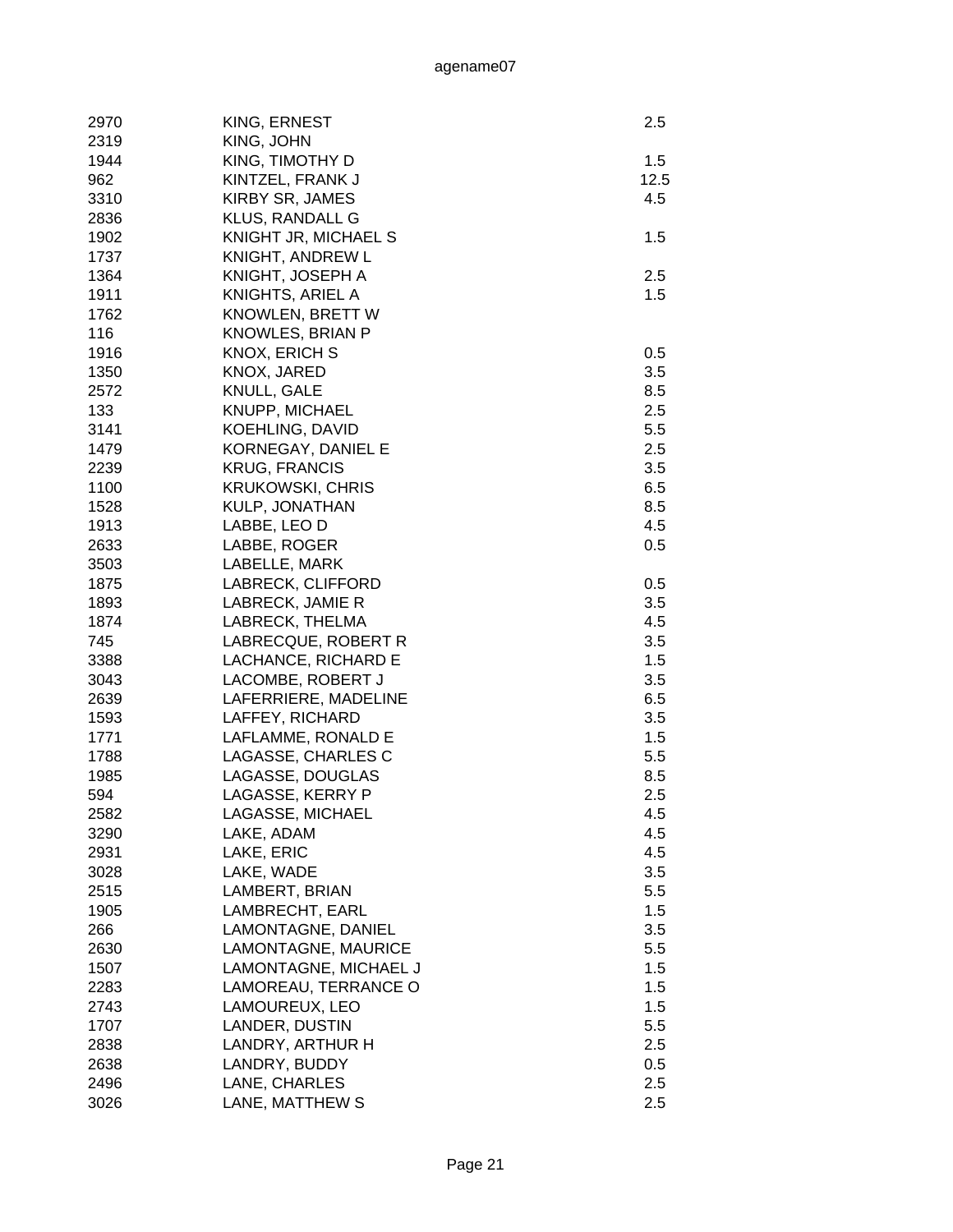| 3494 | LANGILLE, DONALD      | 2.5  |
|------|-----------------------|------|
| 2831 | LANPHER, ROBERT E     | 2.5  |
| 423  | LANUEL, ROGER F       | 5.5  |
| 362  | LAPOINTE, PHILIP R    | 4.5  |
| 330  | LAPORTE, RICHARD J    | 2.5  |
| 357  | LAROSE, RICHARD A     | 2.5  |
| 1512 | LAUKKA, BRUCE         | 4.5  |
| 2616 | LAVERTU, LAURETTE     | 0.5  |
| 274  | LAVOIE, JAMES         |      |
| 395  | LAWLER, CATHLEEN      | 8.5  |
| 1506 | LAWLOR, CHRIS         | 4.5  |
| 2726 | LEACH, MICHAEL D      | 2.5  |
| 2756 | <b>LEATHERS, MARK</b> | 12.5 |
| 668  | LEAVITT, ANDREW       |      |
| 418  | LEBEL, RONALD M       | 4.5  |
| 1172 | LEBLANC, STEPHEN T    |      |
| 2246 | LEDEW, DAVID P        |      |
| 948  | LEE, JAMES C          | 5.5  |
| 591  | LEE, KRISTINA L       | 2.5  |
|      |                       |      |
| 949  | LEE, THOMAS G         | 3.5  |
| 858  | LEEDER JR, FREDERICK  | 3.5  |
| 136  | LEEMAN JR, ROGER W    | 8.5  |
| 1651 | LEEMAN, ERIC          | 1.5  |
| 1973 | LEGASSIE, JOE S       | 0.5  |
| 1431 | LEGEN, MARCEL         | 2.5  |
| 2279 | <b>LEIGHTON, MARK</b> | 2.5  |
| 3316 | LEMAR, JOSEPHINE      | 7.5  |
| 976  | LEMAY, RICHARD E      | 3.5  |
| 2244 | LEMIEUX, KALEB        | 2.5  |
| 442  | LEO, JAMES            | 3.5  |
| 1326 | LEONS, JAMES J        | 1.5  |
| 3244 | LESENSKI, JOSEPH      | 3.5  |
| 3148 | LESSARD, JOSEPH E     | 3.5  |
| 303  | LESSARD, ROBERT E     | 10.5 |
| 2625 | LEVESQUE, ZACHARY     | 1.5  |
| 473  | LEWIN, STEVEN         | 2.5  |
| 1098 | LEWISGILES, AMANDA S  | 5.5  |
| 759  | LIBBY JR, DELWIN W    | 2.5  |
| 166  | LIBBY, EDWARD         | 8.5  |
| 2901 | LIBBY, KRISTI L       |      |
| 1511 | LIBBY, TRAVIS         | 6.5  |
| 2805 | LIBBY, WAYNE          | 2.5  |
| 3247 | LIDSTONE, JEANNIE     | 1.5  |
| 1863 | LIETZ, DAVID A        | 7.5  |
| 383  | LINCK, PHILLIP J      | 3.5  |
| 2449 | LINCOLN, ROBERT       | 1.5  |
| 1519 | LINDSAY, BRANDON      | 5.5  |
| 2327 | LINSCOTT, JEFFREY     |      |
| 336  | LITTLE, DAVID         | 2.5  |
| 1586 | LITTLEFIELD, DANITA B |      |
| 1855 | LITTLEFIELD, JOEL B   | 2.5  |
| 2182 | LITTLEFIELD, NEAL     |      |
|      |                       |      |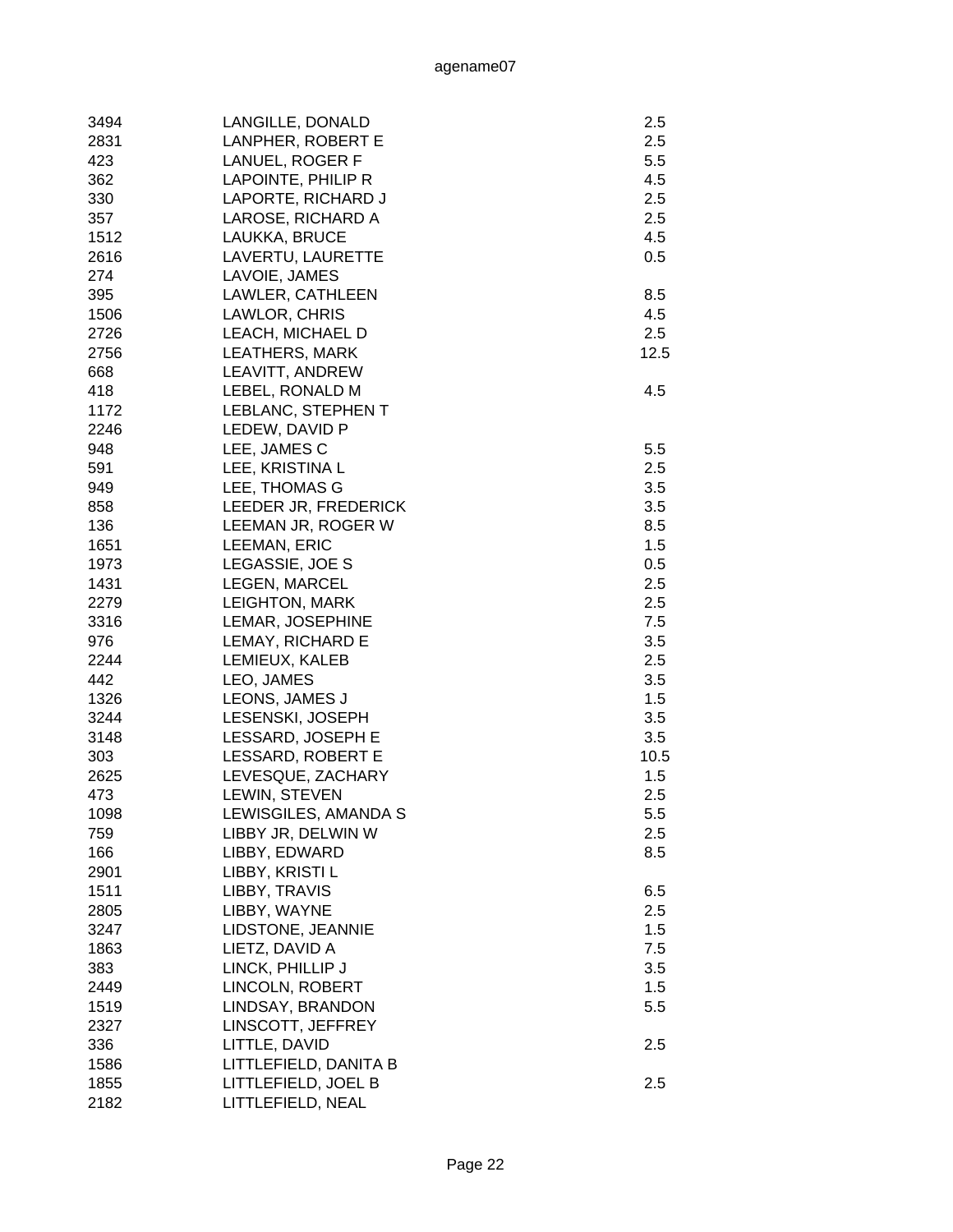| 946  | LITTLEFIELD, RANDY      | 2.5 |
|------|-------------------------|-----|
| 2291 | <b>LITTLETON, GLEN</b>  | 1.5 |
| 492  | LITVINCHYK, SHARON A    | 1.5 |
| 454  | LIZOTTE, ALBIN J        | 4.5 |
| 498  | LIZOTTE, MARK           | 9.5 |
| 602  | LOCKHART SR, ROGER L    | 1.5 |
| 2131 | LOGAN, KEITH            | 4.5 |
| 908  | LOLA, RUSSELL J         | 5.5 |
| 1605 | LOMBARDI JR, PHILIP T   | 4.5 |
| 460  | LONG, CHRISTOPHER       | 2.5 |
| 2824 | LORD, BARRY P           | 2.5 |
| 2635 | LOUGHLIN, JAMES M       | 1.5 |
| 124  | LOVAGLIO, RON           | 4.5 |
| 3292 | LOVEJOY, BRANDEN        | 2.5 |
| 2332 | LOWE, CHARLES L         |     |
| 105  | LOWICKI, RAYMOND G      | 3.5 |
| 2563 | LOZIER, LAURIE          | 3.5 |
| 2645 | LOZIER, PAUL            | 3.5 |
| 586  | LUCE, DARRELL W         | 5.5 |
| 2715 | LUCY, THOMAS K          | 5.5 |
| 2946 | LUKE, PHILIP J          |     |
| 3033 | LUNDGREN, CONRAD H      | 3.5 |
| 123  | LYFORD SR, DOUGLAS      |     |
| 123  | LYFORD SR, DOUGLAS      |     |
| 708  | LYNDON, MASON           | 2.5 |
| 2236 | LYNDS, GLEN             | 2.5 |
|      |                         |     |
| 1612 | LYONS SR, KEITH A       |     |
| 3500 | LYONS, JOHN D           | 1.5 |
| 532  | LYTTON, JORDAN C        | 5.5 |
| 1648 | MACDONALD, MICHELLE A   | 7.5 |
| 1724 | MACEY, NANCY            | 4.5 |
| 1468 | MACKIE, JOHN            | 1.5 |
| 2949 | MACLEARN, DEREK G       |     |
| 1131 | MACVANE, JOHN S         | 2.5 |
| 2623 | MADDOCKS, DANA          | 3.5 |
| 2487 | MADDOCKS, JASON         | 1.5 |
| 2853 | MADORE, ANNA            | 2.5 |
| 2839 | MADORE, BERNON J        | 3.5 |
| 1619 | MADORE, JOHN            | 7.5 |
| 1923 | MADORE, KELLY A         | 8.5 |
| 2848 | MADORE, KENNETH         | 7.5 |
| 307  | MAHANEY, LISA           | 2.5 |
| 851  | MAIN, BENJAMIN          | 4.5 |
| 842  | MAKER, JAY              | 3.5 |
| 3416 | MALDOVAN, MARC          |     |
| 380  | <b>MALENA, TRAVIS</b>   | 3.5 |
| 3193 | MALENFANT, MICHAEL      | 5.5 |
| 983  | MALLOY, JOHN            | 1.5 |
| 1101 | MALO, JEAN              | 4.5 |
| 1345 | <b>MALONE II, LARRY</b> | 1.5 |
| 1608 | MALONEY, JOHN           | 2.5 |
| 24   | MAMMINA, BRENDAN M      | 4.5 |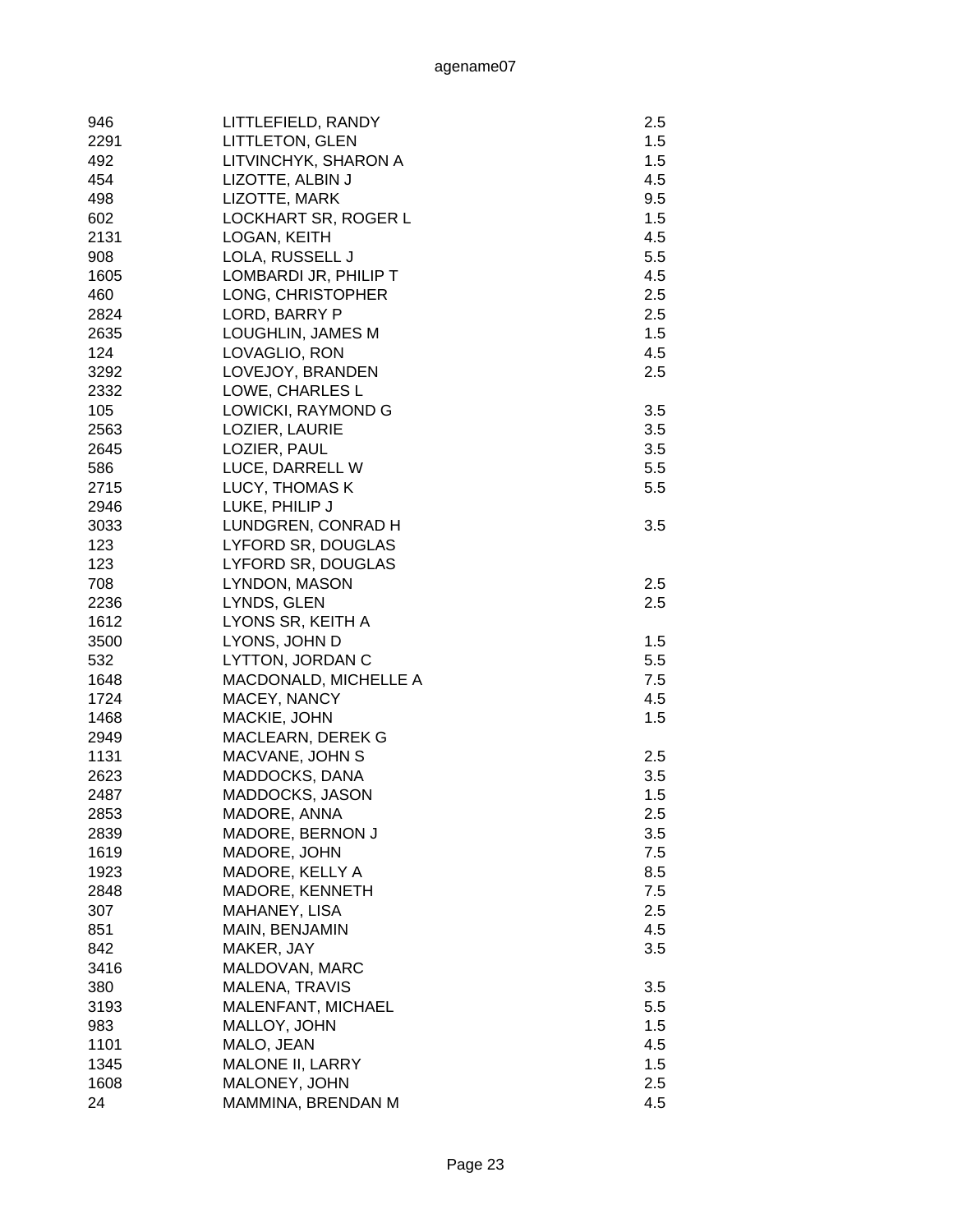| 466         | MANDRACCHIA, STEVEN         | 2.5 |
|-------------|-----------------------------|-----|
| 1822        | MANILLA, DAVID M            | 6.5 |
| 762         | MANLEY, GERALD A            | 2.5 |
| 2415        | MANSFIELD, HEATH            | 4.5 |
| 1609        | MARCHELLETTA, MICHAEL       | 3.5 |
| 2858        | MARCHYSHYN, KEVIN D         | 1.5 |
| 758         | MARCOULIER, CECELIA J       | 4.5 |
| 1090        | MARDEN, DONALD              | 3.5 |
| 1112        | MARKHAM JR, RODNEY          | 5.5 |
| 458         | MARKS, JASON A              | 4.5 |
| 2844        | <b>MARKS, TIMOTHY I</b>     | 4.5 |
| 487         | <b>MARKS, WINSTON A</b>     | 7.5 |
| 995         | <b>MARQUIS, CHRISTOPHER</b> | 4.5 |
| 2296        | MARSHALL, NANCY J           | 4.5 |
| 615         | MARSTON, JOSELYN M          | 3.5 |
| 2855        | MARTELL, GREGORY A          | 4.5 |
| 1730        | MARTELLI, RAYMOND           | 3.5 |
| 707         | <b>MARTIN, FORREST</b>      | 1.5 |
| 1083        | <b>MARTIN, KURT</b>         | 5.5 |
| 574         | <b>MARTIN, MICHEAL</b>      | 2.5 |
| 584         | <b>MARTIN, MORGAN B</b>     | 2.5 |
| 328         | <b>MARTIN, PAUL R</b>       | 3.5 |
| 1469        | <b>MARTIN, RONALD E</b>     | 6.5 |
| 2744        | <b>MARTIN, THOMAS</b>       | 2.5 |
| 555         |                             | 3.5 |
|             | MARTINEAU, KYLE             |     |
| 555         | MARTINEAU, KYLE             |     |
| 2813        | MARTKA, WAYNE               | 2.5 |
| 163         | MARTORANA, JOSEPH           |     |
| 3383        | MARVEL SR, RICHARD          | 3.5 |
| 2443        | <b>MASON, RICHARD</b>       | 3.5 |
| 1978<br>965 | MATHIEU, CARL A             | 2.5 |
|             | MATHIEU, VICTOR             | 4.5 |
| 1769        | <b>MATHIS, GEORGE W</b>     | 7.5 |
| 1848        | <b>MATTHEWS, JACQUES M</b>  | 1.5 |
| 2516        | <b>MATTSON, DENNIS</b>      | 2.5 |
| 2945        | MAXHAM JR, GEORGE W         | 4.5 |
| 414         | MAY JR, PHILIP              | 4.5 |
| 2550        | MAY SR, ROBERT P            | 2.5 |
| 1465        | MAYBERRY, EDWARD K          | 2.5 |
| 2323        | MAYBURY, MARK D             | 7.5 |
| 3389        | MAYNARD, EDWARD W           | 1.5 |
| 2834        | MAZUREK, DIANE              | 1.5 |
| 2534        | MCBREAIRTY, DOUGLAS         | 3.5 |
| 2529        | MCBREAIRTY, SHELDON         | 3.5 |
| 1950        | MCCONNELL, MICHAEL P        | 3.5 |
| 507         | MCCORMACK, SHEILA           |     |
| 1229        | <b>MCCORMICK, GEORGE E</b>  | 4.5 |
| 1120        | <b>MCCORMICK, JAMES</b>     | 4.5 |
| 3493        | MCCOUBREY, JUSTIN           | 2.5 |
| 2228        | MCCRAY, KEITH A             | 7.5 |
| 2614        | MCCREARY, LEON              | 1.5 |
| 529         | MCCROSSIN, DUSTIN P         | 5.5 |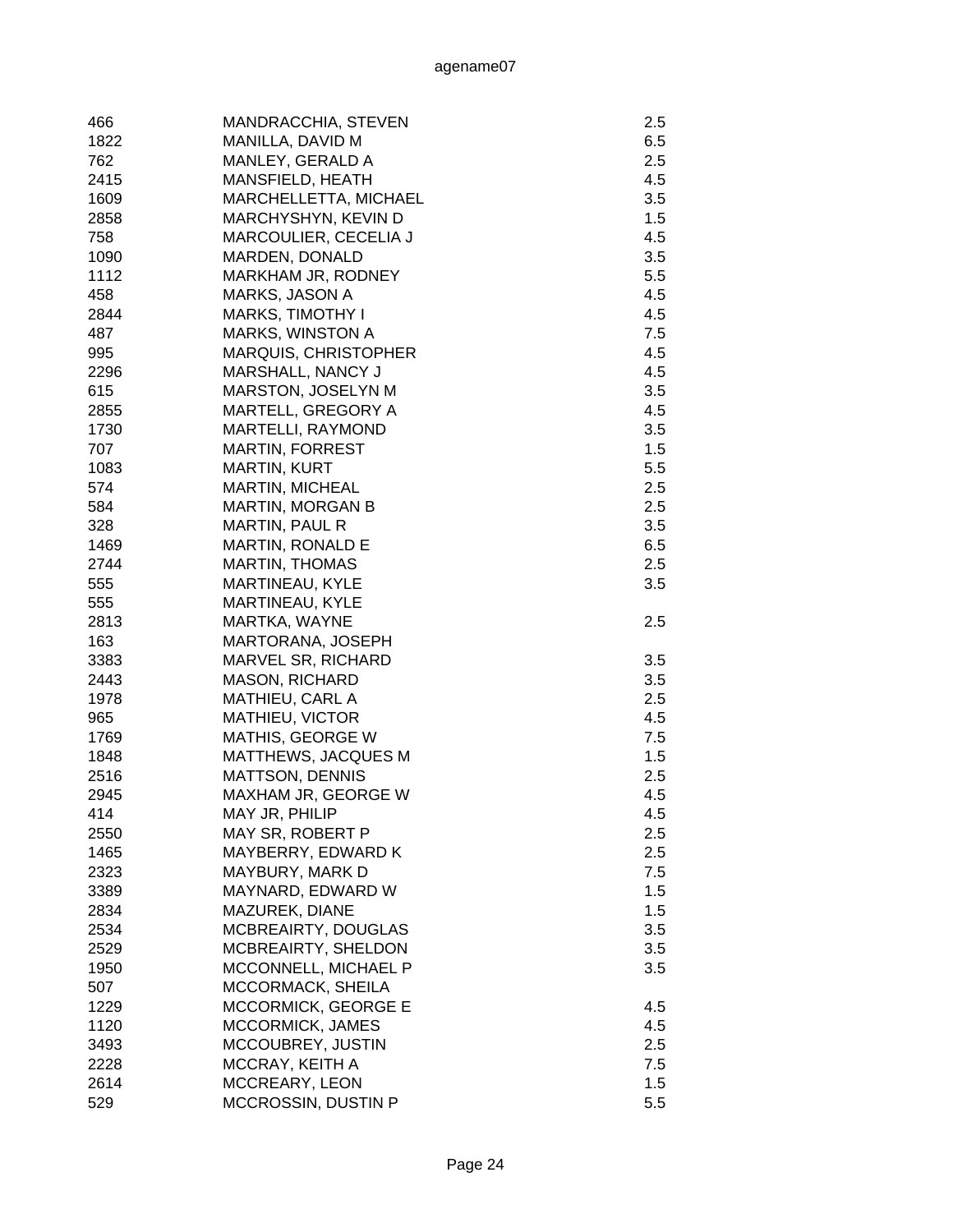| 2225           | MCCUE, JOHN                | 5.5  |
|----------------|----------------------------|------|
| 747            | MCCULLOUGH, TONYA M        | 3.5  |
| 2488           | MCDERMOTT, JAMES           | 3.5  |
| 2542           | MCDERMOTT, THOMAS M        | 5.5  |
| 1842           | MCDONALD, BONNILEE V       | 1.5  |
| 1814           | MCDONALD, DALE             | 7.5  |
| 1699           | MCDONALD, JOHN W           | 6.5  |
| 1685           | MCDOUGALL IV, WILLIAM      | 2.5  |
| 431            | MCFADDEN, BLAINE           | 8.5  |
| 1238           | MCFARLAND IV, PAUL O       | 3.5  |
| 164            | MCGRATH, JOSEPH M          | 4.5  |
| 1611           | MCGUIRE, EDWARD            |      |
| 1983           | MCHUGH JR, DENNIS          | 10.5 |
| 2724           | MCKENNEY, CAROLYN K        | 1.5  |
| 518            | MCKEOWN, NATHAN J          | 5.5  |
| 1334           | MCKINNON, BRIAN H          | 3.5  |
| 385            | MCLAIN, WILLIAM            | 5.5  |
| 1630           | <b>MCLAUGHLIN, CHAD T</b>  | 5.5  |
| 2410           | <b>MCLAUGHLIN, CHARLES</b> | 1.5  |
| 338            | <b>MCLAUGHLIN, KYLE</b>    | 4.5  |
| 115            | <b>MCLELLAN, TERI</b>      | 10.5 |
| 259            | MCLINTOCK, ROBERT C        | 4.5  |
| 1515           | MCMANUS, ARTHUR W          |      |
| 1408           | MCPHEE, MARTHA L           |      |
| 3299           | MCPHERSON, ALAN            | 1.5  |
| 2532           | MCPHERSON, DANIEL          | 12.5 |
| 246            | MCPHERSON, EDWARD          | 5.5  |
| 379            | MCPHERSON, HENRY E         | 7.5  |
| 1903           | <b>MCQUILLAN, ROBERT</b>   | 7.5  |
| 3180           | MCSHANE JR, MARK           | 5.5  |
| $\overline{7}$ | MCVAY, BENJAMIN            |      |
| 1623           | <b>MELANSON SR, TERRY</b>  | 4.5  |
| 1817           | <b>MELNICK, JOSHUA R</b>   | 3.5  |
| 2752           | MENEER, LON                | 5.5  |
| 1527           | MERCHANT JR, ARDEEN A      |      |
| 582            | MERCHANT, ADAM             | 3.5  |
| 1811           | MERCHANT, LEON L           | 3.5  |
| 2100           | <b>MERCIER, MICHAEL</b>    |      |
| 1129           | <b>MERRICK, WILLIAM</b>    | 4.5  |
| 1249           | MERRILL, DAVID L           | 2.5  |
| 245            | MERRILL, WILLIAM           | 2.5  |
| 580            | <b>MERRITTS, GARY</b>      | 2.5  |
| 126            | MERRYMAN, JAMES            | 3.5  |
| 618            | MESERVEY, BOYCE S          | 2.5  |
| 1419           | <b>METCALF, CHARLES R</b>  | 3.5  |
| 29             | METHE, ELAYNE              | 11.5 |
| 2588           | METZ, TRAVIS               | 4.5  |
| 2086           | MEUSE JR, VINCENT          |      |
| 3269           | MEZZELO, MICHAEL J         | 2.5  |
| 1236           | MICHAUD, LEO               | 5.5  |
| 2513           | MICHAUD, MARC              | 5.5  |
| 1926           |                            | 3.5  |
|                | MICHAUD, REAL C            |      |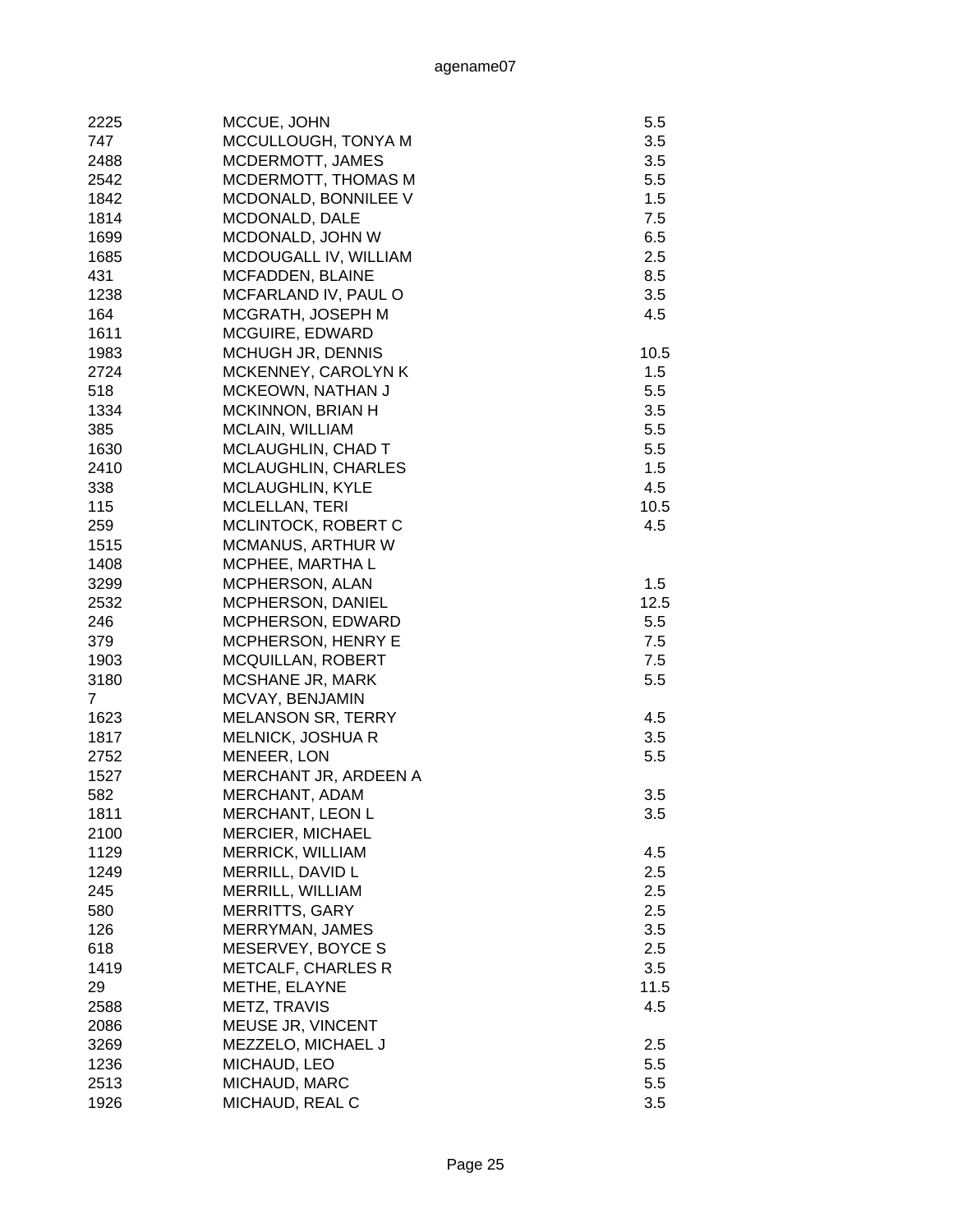| 2961 | MICHAUD, STEVEN P        | 1.5        |
|------|--------------------------|------------|
| 3162 | MIHALOS JR, LOUIS        | 4.5        |
| 1403 | MILHURN, MIKE            |            |
| 2640 | MILLER JR, ROBERT        | 6.5        |
| 1820 | MILLER JR, RONALD E      | 8.5        |
| 339  | MILLER, ALAN S           |            |
| 400  | MILLER, CHRISTOPHER      | 7.5        |
| 2575 | MILLER, EDWARD           | 6.5        |
| 2315 | MILLER, GLENN K          | 3.5        |
| 3198 | MILLER, JERRY R          | 5.5        |
| 969  | MILLER, MICHAEL          | 8.5        |
| 1175 | MILLETT, DYLAN           | 5.5        |
| 1494 | MILLIGAN, ROBERT         | 5.5        |
| 1628 | MILLS JR, DOUGLAS        | 2.5        |
| 2753 | MILTON, SETH H           | 2.5        |
| 2451 | MINER, LOGAN D           |            |
| 2442 | MITCHEL, CRAIG M         | 1.5        |
| 2568 | MITCHELL, ALEX           | 2.5        |
| 2814 | MITSIN, LEO              | 3.5        |
| 1896 | MODERY, ROBERT C         | 3.5        |
| 2321 | MODLIN, CHRISTOPHER      |            |
| 1484 | MOLNAR, KEVIN E          | 1.5        |
| 26   | MONAHAN JR, JOHN J       | 6.5        |
| 2605 | MONAHAN, JOHN            | 5.5        |
| 403  | MONDELLO JR, JOHN        | 2.5        |
| 2531 | MONINGHOFF, EDWARD       | 4.5        |
| 990  | MONTGOMERY, TOBY         | 11.5       |
| 3245 | MOOAR, MARY L            | 9.5        |
| 1920 | MOOCZ, ANDRAS            | 5.5        |
| 1691 | MOODY, CHARLES D         | 4.5        |
| 3386 | MOODY, LEROY F           | 1.5        |
| 1410 | MOODY, MARY A            | 2.5        |
| 1728 | MOON, CARL               | 3.5        |
| 854  | MOORE, GENE              | 2.5        |
| 401  | MOORE, JEFFREY C         | 7.5        |
| 3278 | MOORE, KAREN M           | 2.5        |
| 3459 | MOORE, THOMAS J          |            |
| 313  | MOORES, EUGENE W         | 1.5        |
| 1467 | MOORES, HOLLIS           |            |
| 109  | MORESHEAD, HERBERT       | 9.5        |
| 590  | MORGAN, COREY J          | 2.5        |
| 1894 | MORGAN, DYLAN L          | 9.5        |
| 1414 | MORGAN, REBECCA A        | 4.5        |
| 2590 | MORIN, CHAD P            | 9.5        |
| 2570 | MORIN, PATSY             | 9.5        |
| 2306 | MORIN, SCOTT             | 4.5        |
| 3496 |                          | 3.5        |
|      | MORRELL, BOBBIE J        |            |
| 333  | <b>MORRIS, EUGENE P</b>  | 2.5<br>5.5 |
| 1405 | <b>MORRIS, JOHN</b>      |            |
| 1831 | <b>MORRIS, MICHAEL T</b> | 7.5        |
| 986  | <b>MORRISON, JAMES</b>   | 6.5        |
| 1882 | MORSE, PATRICK A         | 2.5        |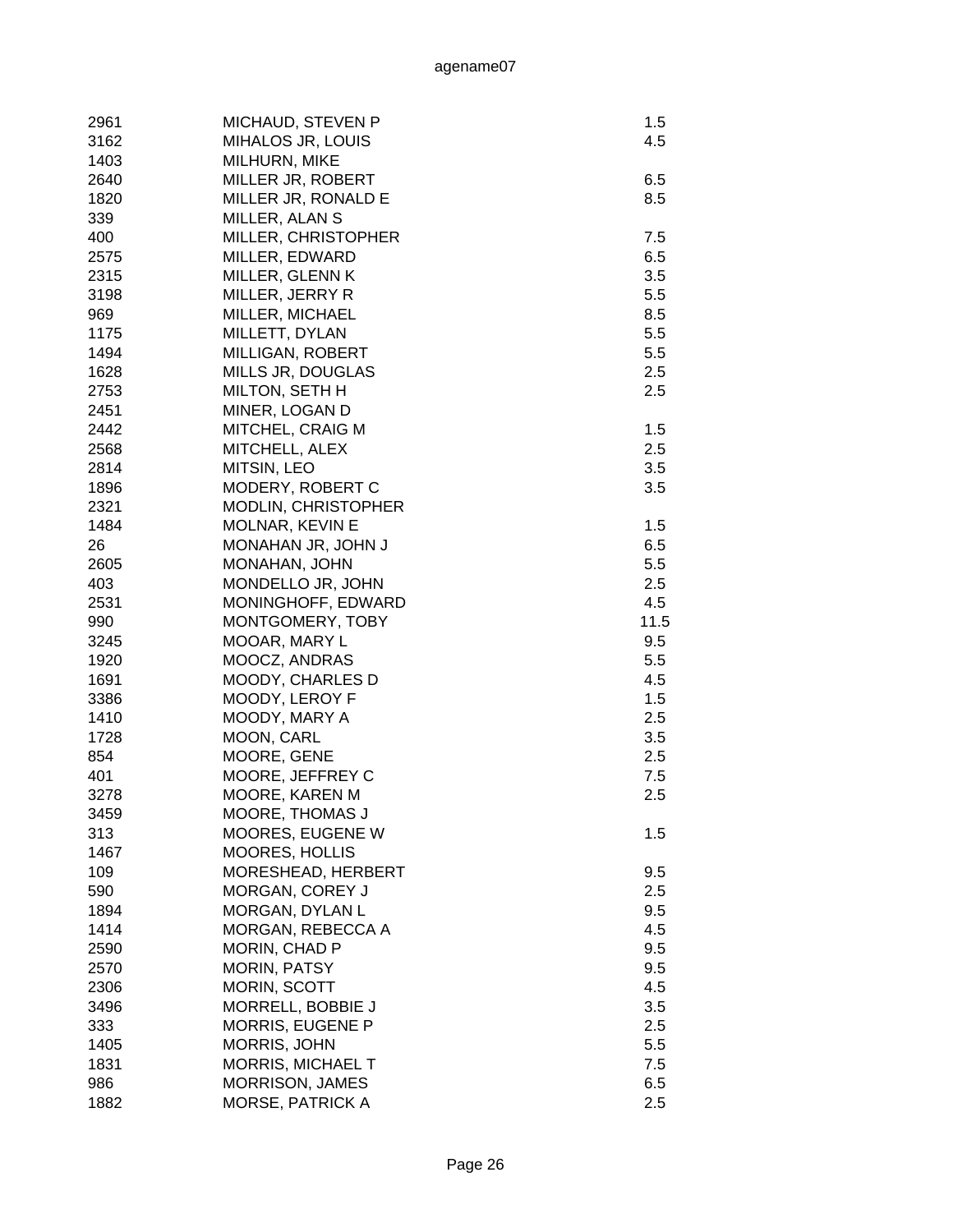| 3184 | MORSE, WILBUR            |      |
|------|--------------------------|------|
| 493  | MORSE, WYATT J           | 6.5  |
| 3042 | MOULTON, JODY            | 2.5  |
| 2843 | MROWCA, TODD             | 9.5  |
| 1759 | MUCHOW, DANIEL           | 9.5  |
| 3037 | MURPHY, KEITH            | 5.5  |
| 3174 | MURRAY, DANIEL           | 2.5  |
| 332  | <b>MUSETTI, MICHAEL</b>  | 3.5  |
| 368  | MUSIC, PAUL              | 2.5  |
| 1785 | NADEAU, ALBERT           | 2.5  |
| 1474 | NADEAU, LORRAINE         | 10.5 |
| 2707 | NADEAU, PAUL             | 1.5  |
| 1987 | NADEAU, PETER            | 0.5  |
| 20   | NAPPI, TOBY D            | 4.5  |
| 3327 | NASH, GARY E             | 4.5  |
| 2238 | NASON, DARCIE            | 2.5  |
| 2259 | NASON, LOGAN J           | 2.5  |
| 167  | NEAL, DONALD             |      |
| 141  | NEAL, LEANN B            |      |
| 1936 | NEILSEN JR, JOHN J       | 11.5 |
| 1513 | <b>NELSON SR, BRENT</b>  | 2.5  |
| 62   | NELSON, COREY N          | 6.5  |
| 1635 | <b>NELSON, ERIC</b>      | 1.5  |
| 2274 | <b>NELSON, NANCY</b>     | 0.5  |
| 1529 | <b>NELSON, RANDY</b>     | 3.5  |
| 486  | NELSON, RAYMOND J        | 3.5  |
| 525  | NEVELLS, RONALD J        |      |
| 944  | NEWELL JR, JOHN          | 4.5  |
| 2935 | NICHOLS, CLAYTON         | 6.5  |
| 971  | NICHOLS, ELMER           | 9.5  |
| 2932 | NICHOLS, PHILIP H        |      |
| 1789 | NICHOLS, ROBERT T        | 2.5  |
| 1473 | NICKERSON, RONALD S      | 2.5  |
| 1068 | NICKERSON, WAYNE         | 2.5  |
| 25   |                          | 4.5  |
| 1409 | NIXON, WILLIAM           | 2.5  |
|      | NOBLE, NEIL              |      |
| 2916 | NOEL, SETH               | 7.5  |
| 2702 | NORCROSS, CRAIG          | 3.5  |
| 3040 | NORMANDEAU, HERBERT      | 2.5  |
| 1504 | NORRIS, JACK             |      |
| 2808 | NORTON, JARED            | 1.5  |
| 175  | NOYES, ALLEN             |      |
| 340  | NYLIC JR, WILLIAM        | 2.5  |
| 2641 | OAKES, RONALDO           | 1.5  |
| 1169 | OBERLANDER, MICHAEL      | 7.5  |
| 464  | OBERLERCHNER, ALFRED     | 5.5  |
| 353  | <b>OCLAIR, BRANDON J</b> | 9.5  |
| 352  | <b>OCLAIR, JEREMY</b>    | 3.5  |
| 405  | <b>OCLAIR, RICHARD</b>   | 4.5  |
| 505  | OCONNOR, ARTHUR J        |      |
| 3171 | ODOM, DOUGLAS            | 1.5  |
| 1784 | ODONNELL, AVERY J        | 1.5  |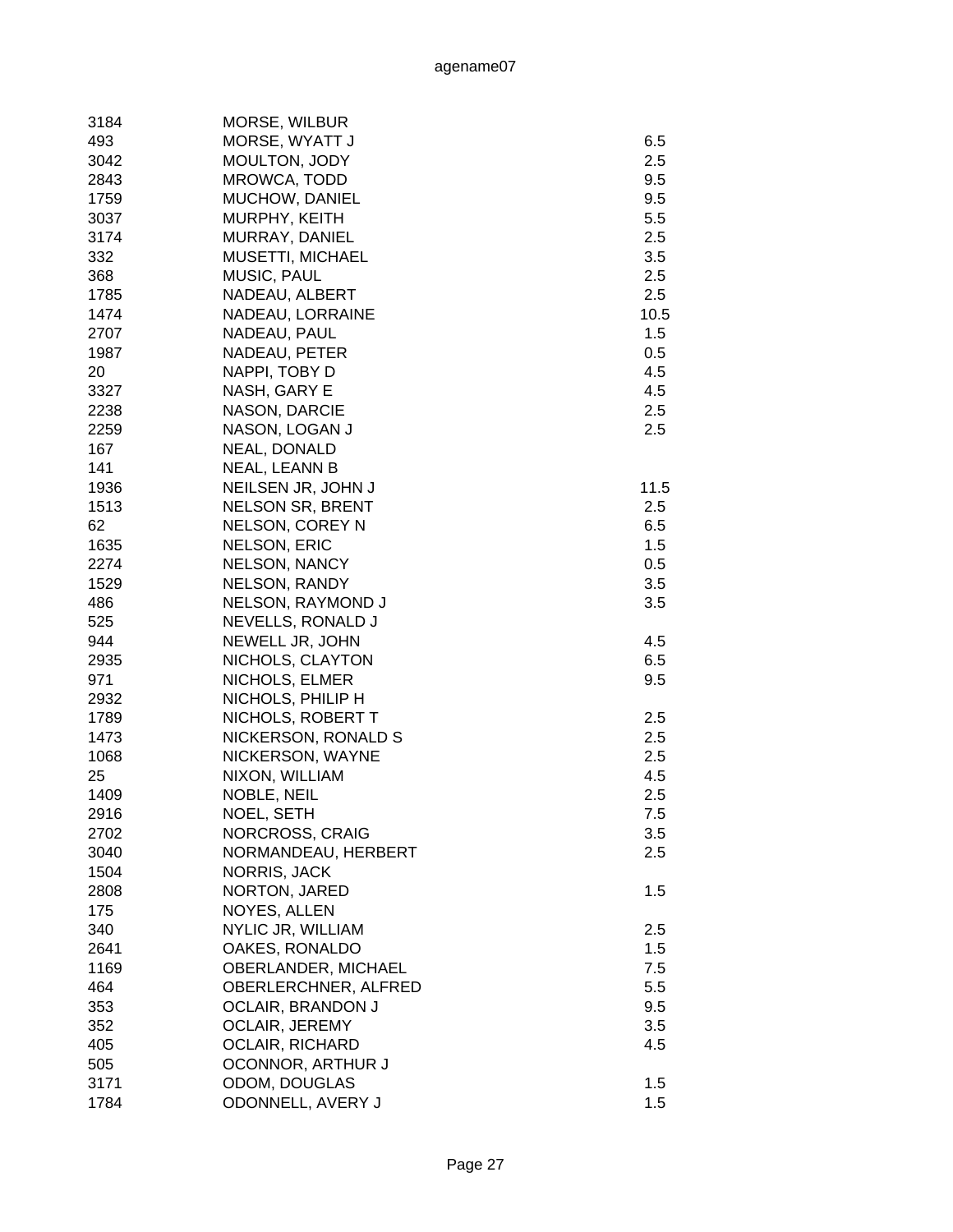| 2722 | <b>ODONNELL, MICHAEL</b>    | 2.5  |
|------|-----------------------------|------|
| 2854 | OGDEN, KAREN M              | 1.5  |
| 2252 | OGDEN, LOUIS S              | 4.5  |
| 119  | OLDERSHAW, ROY D            | 6.5  |
| 540  |                             |      |
|      | OLDROYD, JAMES W            |      |
| 158  | <b>OLSEN, BRENT L</b>       | 3.5  |
| 1807 | OLSEN, CARA                 | 2.5  |
| 3284 | OLSON, AUBREY               | 6.5  |
| 1165 | <b>ONTENGCO, FRANCIS F</b>  | 2.5  |
| 1323 | ORCUTT, JASON               | 4.5  |
| 3    | ORNE, DALE F                | 1.5  |
| 3046 | OSBORNE JR, CHARLES J       | 5.5  |
| 2733 | OSBORNE, MICHAEL            | 2.5  |
| 251  | OSGOOD, GLENN               |      |
| 508  | OTIS, KEITH                 |      |
| 1627 | OTIS, STEVEN                |      |
| 1870 | <b>OUELLETTE, ANDY L</b>    | 1.5  |
| 2483 | <b>OUELLETTE, ASHLEY</b>    | 3.5  |
| 1909 | <b>OUELLETTE, BRANDON M</b> | 4.5  |
| 2597 | <b>OUELLETTE, DUSTIN</b>    | 2.5  |
| 2324 | <b>OUELLETTE, ERIC</b>      |      |
| 2580 | <b>OUELLETTE, KAREN</b>     | 2.5  |
| 2527 | <b>OUELLETTE, KEVIN</b>     | 2.5  |
| 1930 | <b>OUELLETTE, RONALD S</b>  | 4.5  |
| 1818 | <b>OVERLOCK, ROBERT M</b>   | 1.5  |
| 577  | <b>OWEN, PATRICK D</b>      | 4.5  |
| 539  | PACKARD, DANA               | 5.5  |
| 1963 | PAGE, SCOTT F               | 1.5  |
| 169  | PAGE, TERESA L              |      |
| 475  | PALMER III, ORRIN H         | 5.5  |
| 1806 | PALMER, ALECIA              | 4.5  |
| 3265 | PAQUETTE, JEFFREY D         | 2.5  |
| 393  | PARADIS, JEREMY F           | 3.5  |
| 2577 | PARADIS, JUDY               | 1.5  |
| 565  | PARADIS, JUSTIN             | 1.5  |
| 2642 | PARADIS, JUSTIN             | 3.5  |
|      |                             |      |
| 1959 | PARADIS, PATRICK D          | 2.5  |
| 2610 | PARADIS, REGINALD           | 3.5  |
| 1092 | PARADISE, SARA              | 11.5 |
| 1113 | PARKER, BETH                |      |
| 2140 | PARKER, BRUCE               | 6.5  |
| 3202 | PARKER, EDWIN J             | 2.5  |
| 767  | PARKER, JAMES W             | 3.5  |
| 2509 | PARKER, ROGER               | 4.5  |
| 2249 | PARKS, PHILIP               | 5.5  |
| 1582 | PARTRIDGE, WALTER L         | 2.5  |
| 1800 | PATTEN, BRETT               | 9.5  |
| 547  | PAUL, DAVID T               | 6.5  |
| 1862 | PAWLOSKI, COURTNEY          | 2.5  |
| 2852 | PAYEUR, THOMAS D            | 8.5  |
| 3298 | PEARCY, KEVIN               | 4.5  |
| 3160 | PEASE, ADAM R               | 2.5  |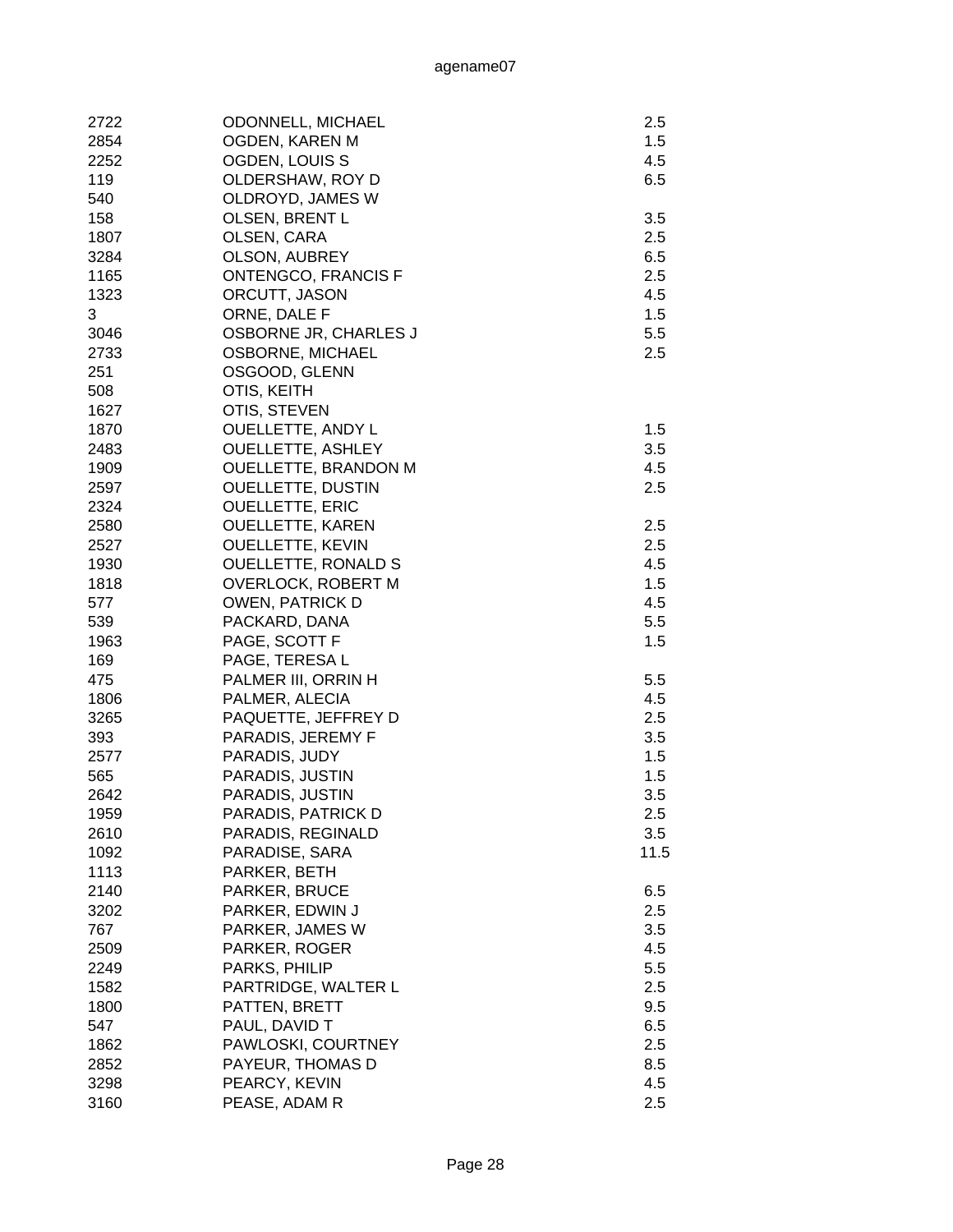| 2968 | PEASE, GORDON         | 3.5  |
|------|-----------------------|------|
| 527  | PEASLEE, GARY W       | 4.5  |
| 963  | PEASLEE, PETER M      | 6.5  |
| 2952 | PELKEY JR, WILLIAM F  | 3.5  |
| 1965 | PELLETIER JR, PETER   | 10.5 |
| 2508 | PELLETIER, GERALD     | 5.5  |
| 546  | PELLETIER, JAMES H    | 5.5  |
| 2595 | PELLETIER, JOSEPH     | 4.5  |
| 2562 | PELLETIER, JOSEPH G   | 4.5  |
| 2547 | PELLETIER, LEONARD    | 1.5  |
| 1325 | PELLETIER, LEWIS      | 5.5  |
| 432  | PELLETIER, MICHELLE L | 2.5  |
| 2414 | PELLETIER, PETER      | 4.5  |
| 1587 | PELLETIER, ROBERT     |      |
| 2501 | PELLETIER, THOMAS     | 7.5  |
| 2905 | PELTON, ERNEST W      | 2.5  |
| 1654 | PENDLETON, CLIFFORD J |      |
| 2723 | PENNEY, DONALD        | 1.5  |
| 1849 | PENNEY, DYLAN         | 3.5  |
| 1753 | PERKINS, SCOTT A      | 3.5  |
| 2745 | PERREAULT, AARON      | 10.5 |
| 663  | PERRON, RENE          |      |
| 477  | PERRY SR, CARROLL L   | 5.5  |
| 1918 | PERRY, GEORGE B       | 0.5  |
| 17   | PERRY, JAMES          | 3.5  |
| 2132 | PERRY, MICHAEL F      | 6.5  |
| 329  | PETERS, JOSEPH C      | 4.5  |
| 149  | PETERSON, JOHN B      |      |
| 1977 | PETERSON, JOHN L      | 0.5  |
| 2948 | PETIT, DAVID K        | 1.5  |
| 1235 | PETRE, JULIAN         | 4.5  |
| 1751 | PETRIE, STEVEN J      | 6.5  |
| 491  | PETTEGROW, COLE       | 3.5  |
| 1426 | PEYTON, ROBERT        | 3.5  |
| 3270 | PHINNEY, JOHN         | 6.5  |
| 1924 | PICARD, CURTIS        | 4.5  |
| 1912 | PICARD, MARIO M       | 6.5  |
| 1065 | PIERCE, ROBERT        |      |
| 2504 | PIETROWICZ, CLAUDE    | 5.5  |
| 3460 | PINDAR, NICHOLAS      |      |
| 763  | PINEAU, MICHAEL       | 4.5  |
| 106  | PINKHAM, JEFF         |      |
| 1164 | PITTS, JEREMIAH       | 2.5  |
| 3312 | PLANCHE II, LEON      | 3.5  |
| 1843 | PLANTE, ROGER E       | 9.5  |
| 617  | PLATT, RICHARD        | 8.5  |
| 1837 | PLOURDE, NORMAN G     | 5.5  |
| 2538 | PLOURDE, STEVEN       | 7.5  |
| 501  | PLUMMER, BETH A       |      |
| 2433 | PLUMMER, ELAINE       | 4.5  |
| 2914 | POHOPEK, RICHARD A    | 4.5  |
| 1250 | POINER, DAVID A       | 7.5  |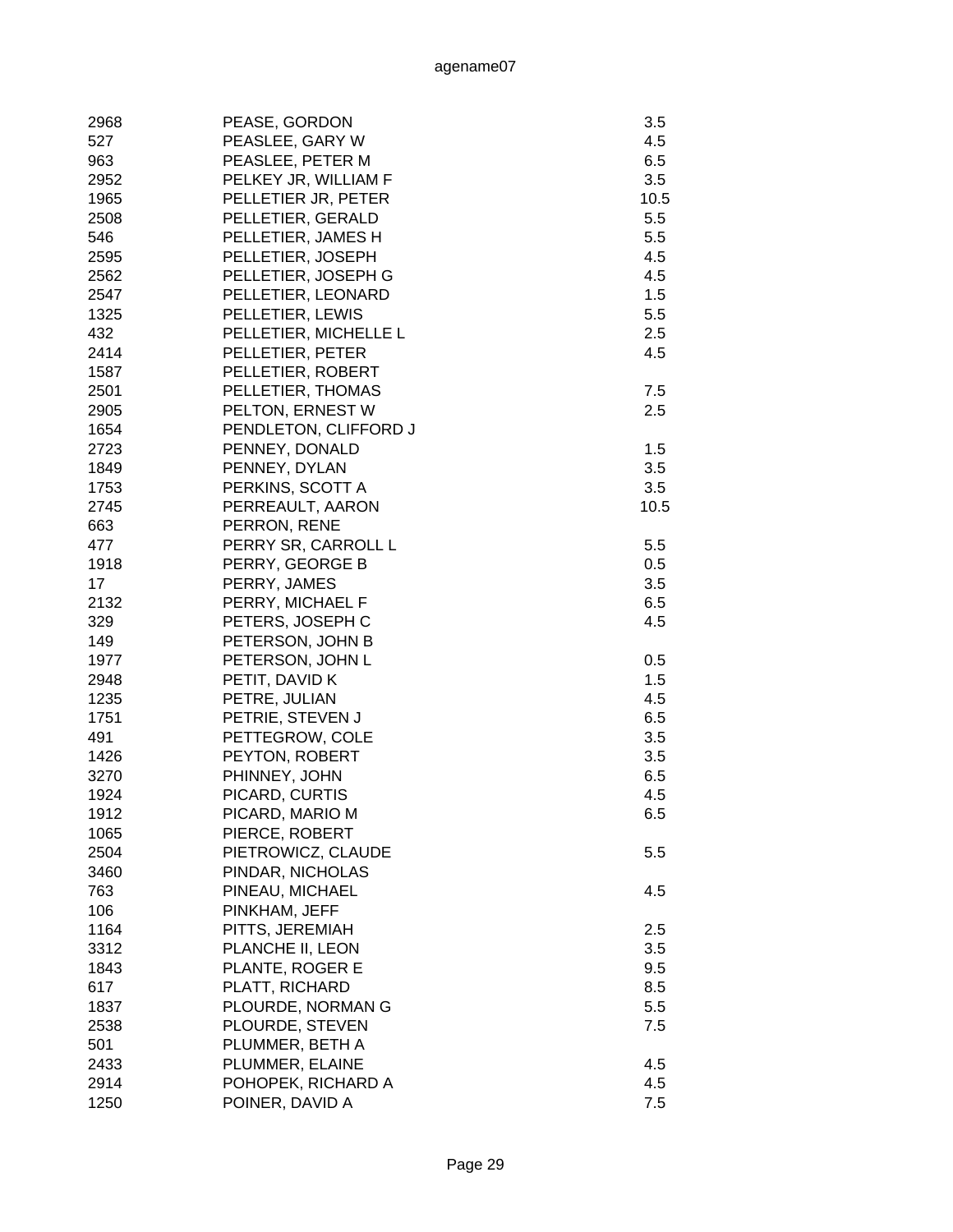| 1067 | POITRAS, COREY      | 10.5 |
|------|---------------------|------|
| 599  | POLAND, CODY        |      |
| 3144 | POLI, STACY J       | 6.5  |
| 3308 | POLLAND, MERLEN     | 7.5  |
| 2486 | POLLARD, MARK       | 1.5  |
| 752  | POLLEY, HAROLD L    | 3.5  |
| 530  | POLLIFRONE, ROBERT  | 5.5  |
| 1864 | POLSTER, JANENE     | 8.5  |
| 3295 | PONKALA, JOHN       | 1.5  |
| 2810 | PORTER, ERIC        | 4.5  |
| 2303 | PORTER, ROBERT      | 3.5  |
| 558  | POTTLE JR, THOMAS   | 4.5  |
| 264  | POULIN, CHRISTOPHER | 11.5 |
| 2134 | POULIN, RAYMOND G   | 6.5  |
| 2507 | POULIN, SHAWN       | 4.5  |
| 2953 | POWELL, JERRY S     | 2.5  |
| 317  | POWERS, JARED M     | 7.5  |
| 142  | POWERS, TAMMY K     |      |
| 3280 | PRATT, CASSANDRA M  | 2.5  |
| 587  | PREBLE, THOMAS D    |      |
| 433  | PRESCOTT JR, ROBERT | 2.5  |
| 2939 | PRICE, BRADY P      | 9.5  |
| 2822 | PRICE, CHERYL D     | 4.5  |
| 2721 | PRINCE, TIMOTHY     | 2.5  |
| 350  | PRIOR JR, VERGE     |      |
| 1900 | PROCTOR, JEFF D     | 4.5  |
| 3271 | PROSSER SR, PAUL S  | 8.5  |
| 2917 | PROVOST, EDWARD     | 4.5  |
| 161  | PROVOST, TERRENCE L | 2.5  |
| 2299 | PRYGROCKI, PETER    | 3.5  |
| 417  | PULCIFUR, LARRY F   | 4.5  |
| 1066 | PULLEN, CAMERON     | 3.5  |
| 1146 | PURINGTON, CARIN J  | 2.5  |
| 1353 | PUSHARD, WILLIAM    |      |
| 3328 | QUIRION JR, GARY    | 2.5  |
| 2803 | RAITTO, RUSSELL G   | 1.5  |
| 2647 | RAMELLI, FRANK      |      |
| 557  | RAMNARINE, DARREN   | 4.5  |
| 1646 | RAMNARINE, DARREN   | 8.5  |
| 556  | RAMNARINE, SEAN     | 4.5  |
| 1622 | RAND, JAMES         | 8.5  |
| 3044 | RAND, TYLER         | 5.5  |
| 1600 | RANDALL JR, EUGENE  | 3.5  |
| 3302 | RANDALL, ANTHONY    | 7.5  |
| 2423 | RANGER III, JOHN    | 3.5  |
| 1363 | RANZONI, JOSEPH     | 2.5  |
| 2295 | RAU JR, ED P        | 3.5  |
| 769  | RAY, RICHARD F      | 4.5  |
| 601  | RAY, ROLAND C       | 1.5  |
| 1247 | RAYMOND, ISAAC      | 8.5  |
| 593  | RAYMOND, MARC E     | 9.5  |
| 1601 | REAGAN, BRADLEY     | 12.5 |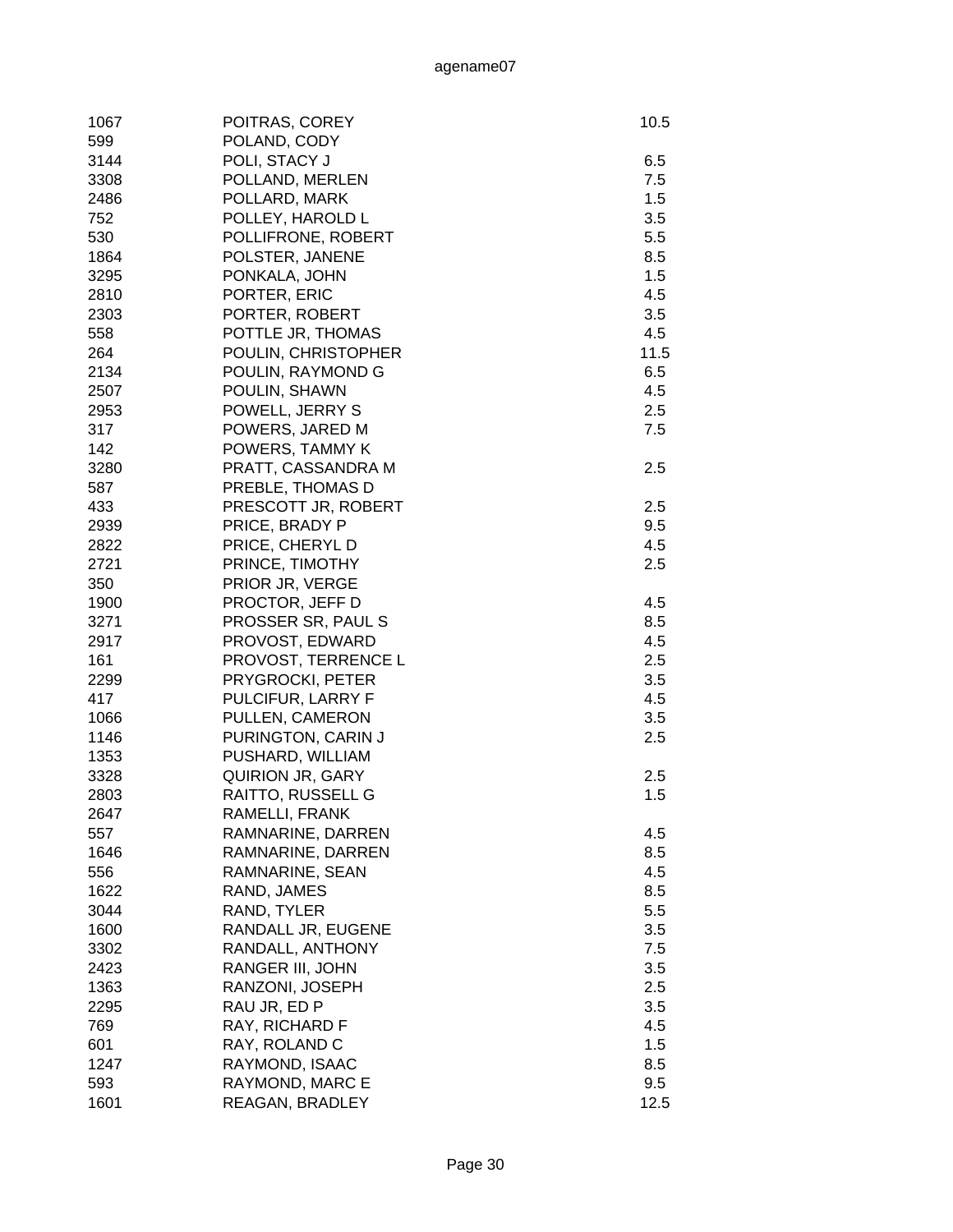| 3273 | REAGAN, WILLIAM E        | 2.5  |
|------|--------------------------|------|
| 3165 | REAL, RICKY J            | 7.5  |
| 528  | REDIMARKER, RICHARD      | 2.5  |
| 469  | REDMAN, THOMAS A         | 2.5  |
| 2227 | REED, CHAYSE             | 2.5  |
| 1840 | REED, DANIEL A           | 2.5  |
| 2275 | REED, LARRY              | 1.5  |
| 2242 | <b>REED, NICHOLAS</b>    | 3.5  |
| 509  | <b>REED, RICHARD B</b>   | 2.5  |
| 2543 | REIGLE, ALFRED F         | 13.5 |
| 554  | REILLY, JOHN M           |      |
| 1430 | <b>REMICK SR, ROBERT</b> |      |
| 1415 | RENAUD, EDWARD           | 7.5  |
| 165  |                          | 5.5  |
|      | REYNOLDS, CHARLENE R     |      |
| 3300 | REYNOLDS, MICHAEL A      | 1.5  |
| 3045 | <b>REYNOLDS, RICK</b>    | 12.5 |
| 2846 | RICE, GEORGE             | 7.5  |
| 2954 | RICHARD, DAVID L         | 3.5  |
| 1711 | RICHARD, GARY L          | 5.5  |
| 3263 | RICHARDS, DAVID C        | 4.5  |
| 253  | RICHARDS, DEBRA          | 4.5  |
| 2608 | RICHARDS, SCOTT          | 2.5  |
| 1851 | RICHARDSON, DARRINK      | 5.5  |
| 2912 | RICHARDSON, LEVI         | 6.5  |
| 1477 | RICHMOND JR, TOM         | 5.5  |
| 2906 | RICKER, JACOB            | 12.5 |
| 1110 | <b>RICKER, SUMNER</b>    | 3.5  |
| 309  | RIDEOUT, LAWRENCE        | 10.5 |
| 419  | RIDLEY, IRWIN            | 3.5  |
| 1921 | RIFFE, JOHN E            | 3.5  |
| 2725 | RILEY, ANDREW            | 2.5  |
| 1594 | RINFRET, JOSEPH          |      |
| 513  | RING, JOSHUA             | 7.5  |
| 1927 | RIOUX, TIMOTHY S         | 12.5 |
| 511  | RIPLEY, BOYDE T          | 10.5 |
| 1892 | ROACH, ROBERT C          | 8.5  |
| 372  | ROALF, THERESA C         |      |
| 2510 | ROATCHE, RICHARD         |      |
| 524  | ROBBINS, FRANKLIN D      | 6.5  |
| 1629 | ROBBINS, SHERMAN         | 4.5  |
| 1941 | ROBERTS, DARREN C        | 0.5  |
| 2737 | ROBERTS, SUSAN           | 7.5  |
| 2851 | ROBERTSON, CHRIS         | 1.5  |
| 3293 | ROBICHAUD, MICHAEL R     | 3.5  |
| 1337 | ROBICHEAU, PETER         | 2.5  |
| 132  | ROBINS, CODY R           | 7.5  |
| 956  | ROBINSON, EVERT          | 2.5  |
| 244  | ROBINSON, MICHAEL        | 7.5  |
| 1710 | ROCQUE, PETER L          | 8.5  |
| 2926 | ROGERS, DIANE            | 2.5  |
| 1141 | ROGERS, STEPHEN          | 2.5  |
| 1243 | ROLLINS, CRAIG A         | 7.5  |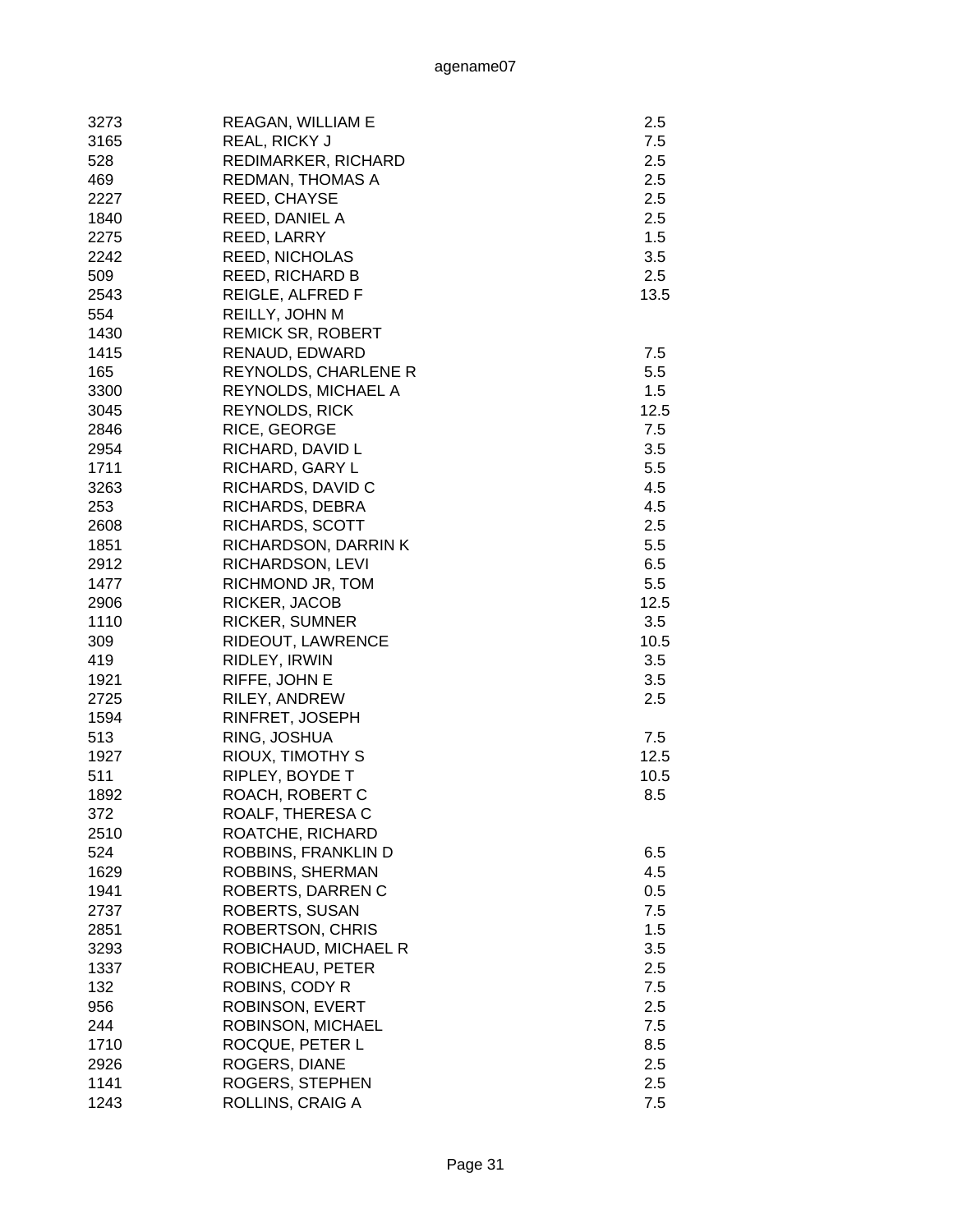| 664  | ROMA, WAYNE             |         |
|------|-------------------------|---------|
| 1723 | RONCO, DANA J           | 12.5    |
| 2560 | ROOD JR, HERMAN         | 5.5     |
| 3187 | ROSARIO, JAMES E        | 1.5     |
| 1794 | ROSCOE, BRUCE W         | 2.5     |
| 2967 | ROSS, LYNDON            | 9.5     |
| 331  | ROSSIGNOL, GILBERT R    | 3.5     |
| 3289 | ROUILLARD, STEVEN M     | 10.5    |
| 705  | ROUNSEVELL, BROOK M     | 3.5     |
| 1757 | ROURKE, WILLIAM J       | 3.5     |
| 1095 | ROUSSEAU, RICHARD R     | 4.5     |
| 3301 | ROWBOTHAM SR, JAMES     | 6.5     |
| 421  | ROWE, ANTONENIA S       | 4.5     |
| 2632 | ROWE, JON               | 7.5     |
| 2523 | ROY, IVAN               | 3.5     |
| 1103 | ROY, RICHARD            | 2.5     |
| 2761 | ROY, ROGER              | 5.5     |
|      | ROY, RONALD P           | 5.5     |
| 1969 |                         |         |
| 1721 | ROYAL, MICHAEL          | 6.5     |
| 3392 | RUSSEL, ELBRIDGE        | 4.5     |
| 1986 | RUSSELL JR, KEITH       |         |
| 1497 | RYAN SR, DENNIS         | $7.5\,$ |
| 316  | RYAN, JOHN              | 11.5    |
| 2517 | RYAN, KEVIN             | 1.5     |
| 2903 | RYAN, ROBERT            | 9.5     |
| 2802 | RYDER, NATHANIEL G      | 2.5     |
| 348  | RYERSON, KEITH A        | 6.5     |
| 1140 | SABATTUS JR, GEORGE     |         |
| 2592 | SABEAN, BENJAMIN        | 1.5     |
| 151  | SAMPSON, GARY N         | 5.5     |
| 1225 | SANBORN, DEBBIE A       | 6.5     |
| 2618 | SANBORN, MORGAN         | 5.5     |
| 1354 | SANBORN, ROBERT         | 1.5     |
| 488  | SANTANGELO, DOMINIC     |         |
| 3276 | SANTHESON, ANDREW R     | 5.5     |
| 947  | SANTORA JR, PAUL J      | 5.5     |
| 2807 | SANTOS, ETHAN F         | 4.5     |
| 1866 | SARGENT, DAVID J        | 3.5     |
| 1886 | SARGENT, DYLAN          | 2.5     |
| 1505 | SARGENT, HAROLD         |         |
| 320  | SARGENT, KIMBERLY C     | 3.5     |
| 3023 | SASSANO, MICHAEL S      | 3.5     |
| 171  | SAUCIER, DANA W         |         |
| 847  | SAUNDERS, SAMUEL        | 1.5     |
| 480  | SAVAGEAU, STEPHEN V     | 5.5     |
| 1821 | SAWYER, ALBERT L        | 4.5     |
| 3177 | SAWYER, RANDOLPH        |         |
| 1119 | SAYWARD, KEITH          | 4.5     |
| 1127 | <b>SCANLIN, KEENAN</b>  | 3.5     |
| 1756 | <b>SCHAD, WILLIAM R</b> | 4.5     |
| 1829 | SCHAEFFER, KYLE J       | 3.5     |
| 2910 | <b>SCHAFFNER, BRAD</b>  | 8.5     |
|      |                         |         |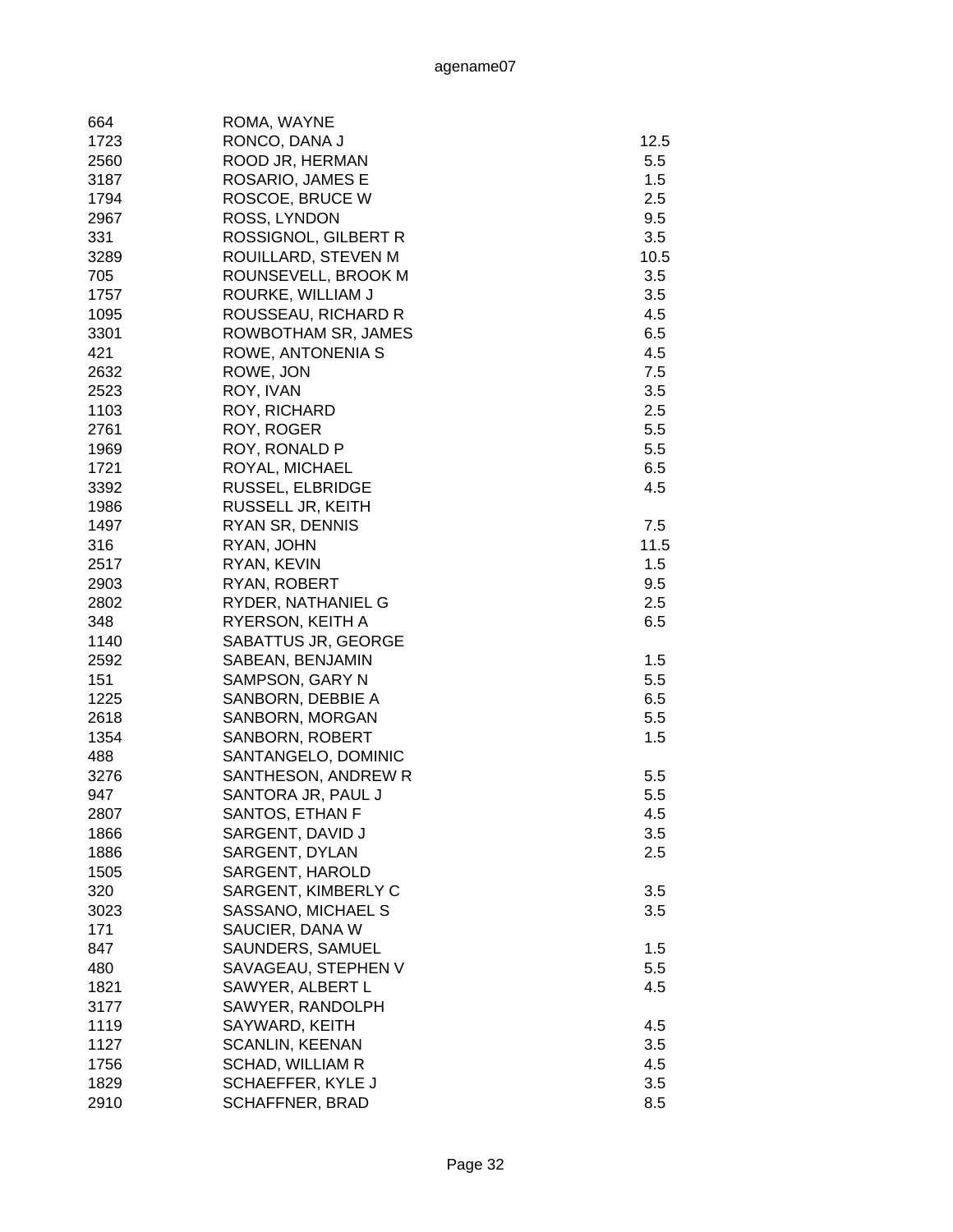| 2734 | SCHOPPEE, JACOB            | 1.5  |
|------|----------------------------|------|
| 3318 | <b>SCHULTZ, NEAL</b>       | 9.5  |
| 1244 | <b>SCHUPP, WARREN</b>      | 2.5  |
| 311  | <b>SCHUR JR, RICHARD S</b> | 8.5  |
| 2490 | SCOTT, ARMAND              | 4.5  |
| 1725 | SCOTT, LARRY               | 1.5  |
| 9    | <b>SCOTT, LAWRENCE A</b>   | 8.5  |
| 3250 | SCOTT, NATHAN P            | 5.5  |
| 3286 | <b>SCRIBNER, KENNETH</b>   | 3.5  |
| 2331 | <b>SCUBELEK, JAMES</b>     | 9.5  |
| 3306 | <b>SCULLY JR, JAMES P</b>  | 5.5  |
| 3029 | SEAVER, JONATHAN           | 3.5  |
| 1954 | SEAVEY SR, HOLLIS A        | 7.5  |
| 2428 | SEAVEY, GARY               | 2.5  |
| 373  | SECONE, JOHN W             | 7.5  |
| 978  | SEEKINS, JANE A            | 3.5  |
| 2706 | <b>SEELEY, TYLER</b>       |      |
| 2820 | SEYMOUR, MATTHEW           | 9.5  |
| 1803 | SFERRAZZA, BARTLOF         | 2.5  |
| 516  | SHARP JR, ARNOLD E         | 2.5  |
| 1174 | SHAW SR, WAYNE A           | 1.5  |
| 2229 | <b>SHAW, ERIC</b>          | 1.5  |
| 2222 | <b>SHAW, HARTLEY B</b>     | 2.5  |
| 1339 | SHAY, DAVID A              | 4.5  |
| 2330 | <b>SHAY, KRISTEN L</b>     | 7.5  |
| 2497 | SHEDD, GALEN               | 3.5  |
| 1509 | SHEEDY, KEVIN              | 1.5  |
| 346  | SHEPARD, LEROY             | 4.5  |
| 1852 | SHERBURNE, DONALD E        | 9.5  |
| 2260 | SHERMAN JR, GLENWOOD       | 3.5  |
| 1763 | SHERMAN, NEOTA J           | 9.5  |
| 1416 | SHEVEWELL, EDWARD E        |      |
| 1750 | SHIRLEY, THOMAS G          | 4.5  |
| 3036 | SHOLLERBERGER, DALE        | 5.5  |
| 2447 | SHOREY JR, RAYMOND E       | 6.5  |
| 1758 | SHOSTAK JR, JOHN           | 6.5  |
| 334  | <b>SHUFELT, ERNEST F</b>   | 3.5  |
| 2766 | SHUGART, PHILLIP           | 3.5  |
| 1597 | SILK, JOHN H               | 2.5  |
| 2907 | SILVA, ROBERT              | 4.5  |
| 242  | SIMARD, JOSEPH             | 11.5 |
| 2407 | SIMES, JEFFREY             | 3.5  |
| 3030 | SIMMONS, GORDON            | 5.5  |
| 1241 | SIMMONS, JOHN              | 3.5  |
| 398  | SIMMONS, ROBERT            | 8.5  |
| 2587 | SINCLAIR, DAVID            | 6.5  |
| 490  | SINCLAIR, LAURICE W        | 4.5  |
| 408  | SIROIS, JASON              | 4.5  |
| 1683 | SIROIS, THELMA M           | 2.5  |
| 349  | SITES, RONALD H            | 10.5 |
| 1352 | SKAVIS, DAVID              | 1.5  |
| 305  | SKIDGEL, WAYNE M           | 2.5  |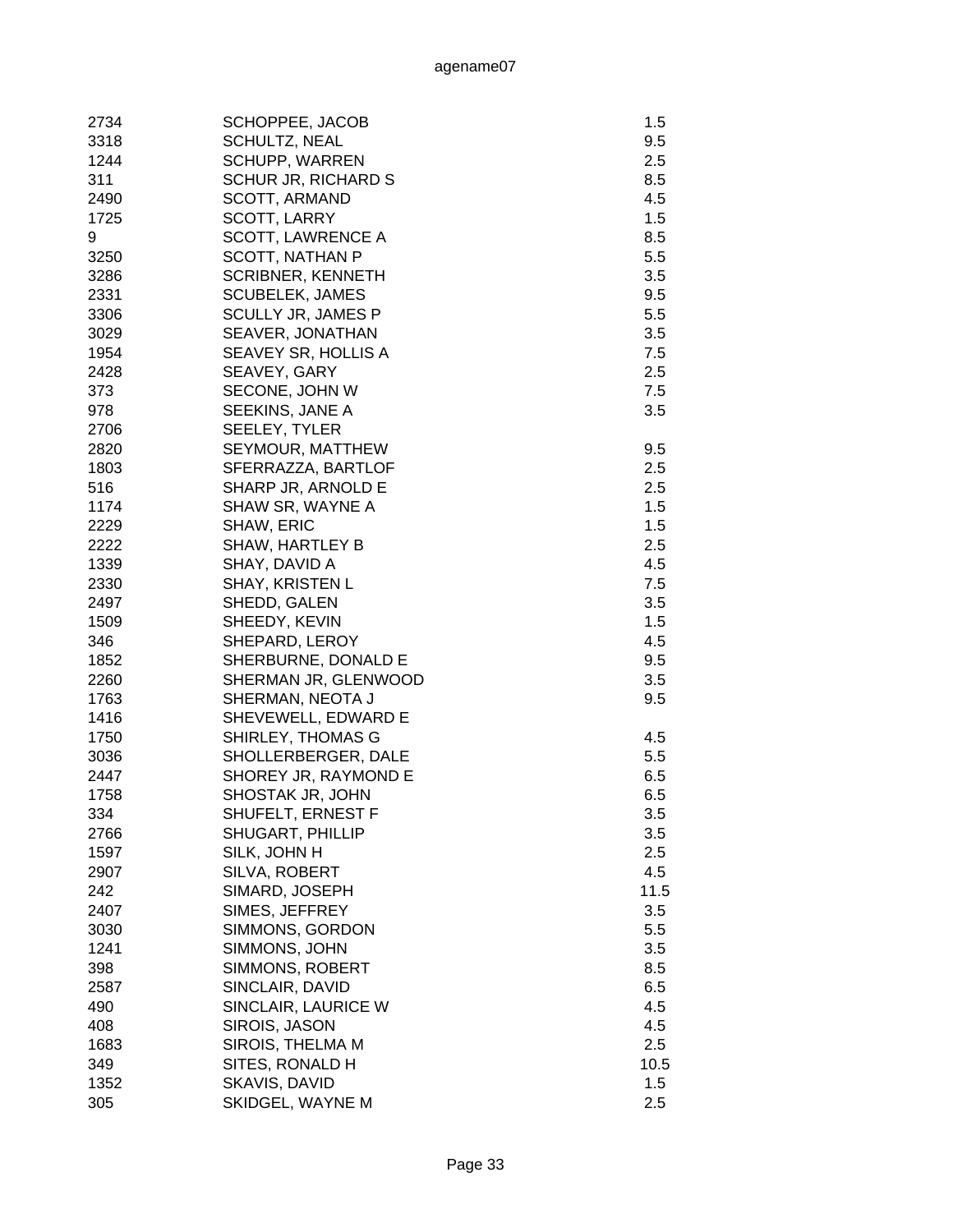| 384  | SMALL, CARRIE A         | 3.5 |
|------|-------------------------|-----|
| 1885 | SMALL, JOSHUA A         | 2.5 |
| 2537 | SMART, HOLLY            | 6.5 |
| 1708 | SMEDBERG, PETER D       | 1.5 |
| 1688 | SMITH, BART             | 5.5 |
|      |                         |     |
| 1768 | SMITH, BEVERLY          | 4.5 |
| 2151 | SMITH, DOUGLAS          |     |
| 512  | SMITH, EDMUND D         | 9.5 |
| 1359 | SMITH, JOHN R           | 5.5 |
| 906  | SMITH, MITCHELL         | 2.5 |
| 1078 | SMITH, PHILIP           | 7.5 |
| 1234 | SMITH, ROBERT A         |     |
| 2450 | SMITH, RYAN             | 1.5 |
| 1330 | SMITH, TINA D           | 2.5 |
| 2133 | SNELL, BETTY S          | 1.5 |
| 241  | SNELL, JOHN L           | 9.5 |
| 1951 | SNOW, RICHARD           | 3.5 |
| 125  | SNOWDON, KENNETH        | 2.5 |
| 703  | SNYDER, KELLY           | 9.5 |
| 754  | SOONEY, JOSEPH          | 3.5 |
| 1122 | SOPER, CHRISTOPHER      | 5.5 |
| 3251 | SORENSEN, JACK L        | 2.5 |
|      |                         |     |
| 3024 | SOUCIA, GERALD          |     |
| 351  | SOUCIER, CIERRA         |     |
| 2742 | SOUCIER, RONALD         | 1.5 |
| 2536 | SOUCY, JUSTIN           | 5.5 |
| 1953 | SOUCY, NORMAN           | 3.5 |
| 1638 | SOULE, MICHAEL          | 4.5 |
| 2806 | SPAULDING, ROLAND W     | 4.5 |
| 2441 | SPEAR, RODNEY W         | 1.5 |
| 1833 | SPEED, JOHN W           | 3.5 |
| 2301 | SPENCE, JOSH            | 5.5 |
| 13   | SPENCER, JAMES E        |     |
| 2432 | SPILLER, MARC           | 7.5 |
| 3181 | <b>SPINKS, ANDREW</b>   | 3.5 |
| 1696 | SPRAGGINS, NATHAN J     | 4.5 |
| 3151 | SPRAGUE, FRANK          | 6.5 |
| 604  | SPRING, GERALD          | 8.5 |
| 951  | SPRINGER, LAURENCE C    | 3.5 |
| 2520 | SPROUL, ARNOLD K        | 2.5 |
| 710  | ST GERMAIN, RAYMOND     | 3.5 |
| 1713 | ST HILAIRE, DIANNE      | 7.5 |
|      |                         |     |
| 2255 | ST MICHEL, SHIRLEY A    | 3.5 |
| 2310 | ST PETER, EDWARD C      | 9.5 |
| 2718 | ST PIERRE, CAMILLE R    | 3.5 |
| 997  | STACK, LOUIS A          | 3.5 |
| 1461 | STACKPOLE, JARED        | 2.5 |
| 2437 | <b>STALEY, NICHOLAS</b> | 6.5 |
| 2137 | <b>STANLEY, LOUIS</b>   | 5.5 |
| 1908 | STAPLES, EPHRAIM R      | 2.5 |
| 1832 | STAPLES, KERRY F        | 3.5 |
| 139  | STARBIRD, RONALD P      | 4.5 |
|      |                         |     |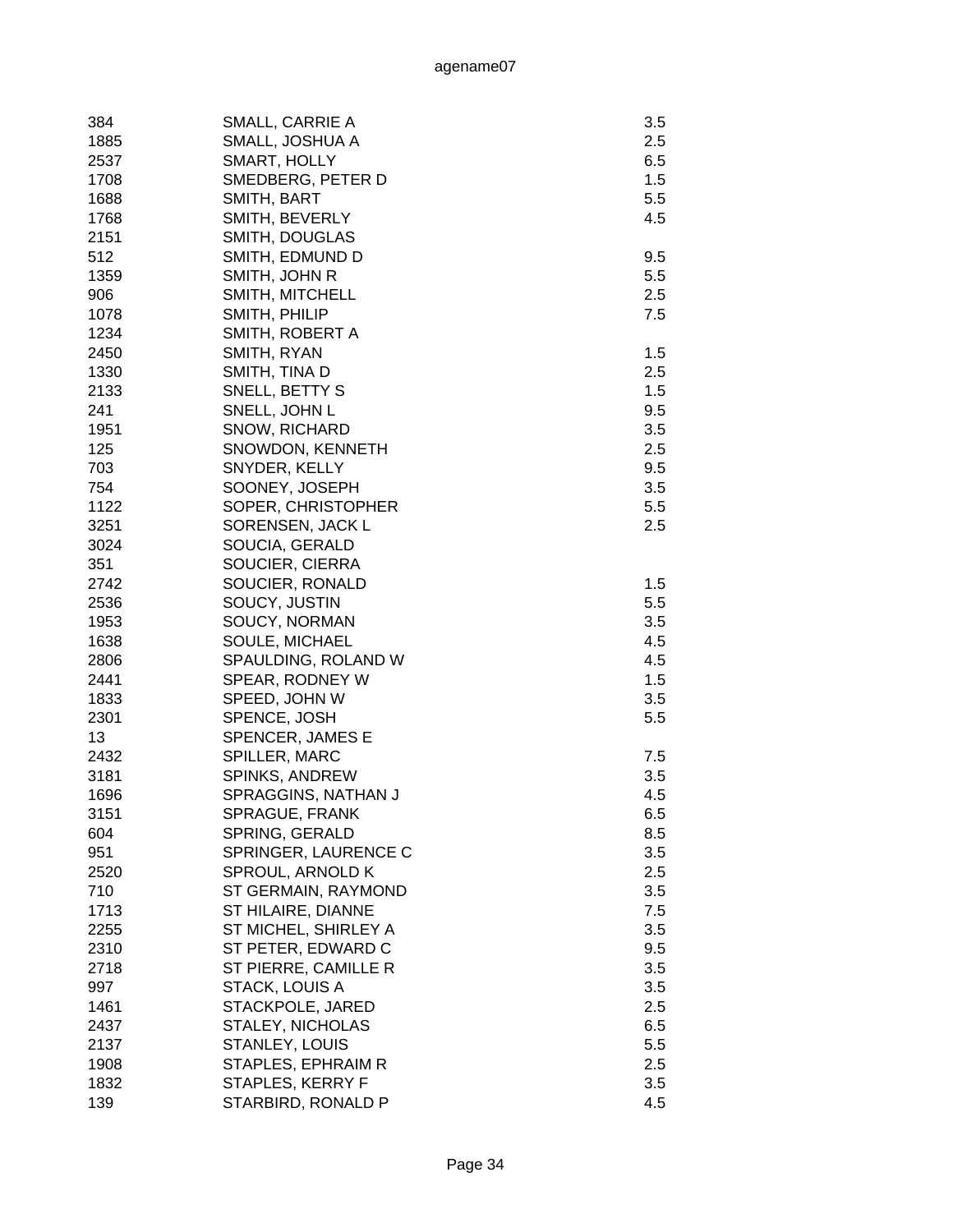| 1221         | STARR, LINDA M       | 5.5  |
|--------------|----------------------|------|
| 2438         | STEARNS SR, SCOTT E  | 6.5  |
| 1510         | STEARNS, JASON       | 5.5  |
| 2271         | STEARNS, PAUL A      |      |
| 2759         | STEEL, MEARL         | 4.5  |
| 753          | STERLING, JEREMY C   | 4.5  |
| 958          | STEVENS II, DENNIS   | 1.5  |
| 113          | STEVENS, ALEXANDER T |      |
| 2412         | STEVENS, ANTHONY M   | 3.5  |
| 1895         | STEVENS, DOUGLAS H   | 3.5  |
| 2526         | STEVENS, JENNIFER    | 2.5  |
| 2942         | STEVENS, RICHARD     | 1.5  |
| 2446         | STEVENS, ROBERT      | 1.5  |
| 1335         | STEVENS, THOMAS L    | 7.5  |
| 845          | STEVENS, TODD        | 2.5  |
| 310          | STEVENSON, GEORGE R  | 3.5  |
| 360          | STEWARD JR, TERRENCE | 1.5  |
| 3200         | STEWART, RAYMOND R   | 8.5  |
| 608          | STEWART, TIMOTHY     | 3.5  |
| 1846         | STILPHEN, RICHARD E  | 1.5  |
| 3324         | STIMSON, RICHARD W   | 3.5  |
| 2426         | STINSON, SHEILA A    | 6.5  |
| 1422         | STODDARD, NICHOLAS   | 0.5  |
| 2636         | STOEBE, WILLIAM      | 7.5  |
| 1223         | STONE, MATTHEW W     | 4.5  |
| 1071         | STORER, ARTHUR       | 2.5  |
| 2328         |                      |      |
|              | STORMANN SR, ALAN D  | 6.5  |
| 2913<br>1765 | STOUTENBURG, CASEY   | 6.5  |
|              | STOVER, JONATHAN     | 3.5  |
| 1604         | STRATTON, BARBARA    | 10.5 |
| 1823         | STRATTON, LARRY A    | 3.5  |
| 2816         | STROBL, ROBERT P     | 12.5 |
| 3169         | STROUD, JACK         | 2.5  |
| 3191         | STROUT, CHERYL E     | 3.5  |
| 122          | <b>STROUT, JAMES</b> |      |
| 122          | <b>STROUT, JAMES</b> |      |
| 2720         | STRUCK, DAVID        | 0.5  |
| 999          | STUART, RALPH P      | 7.5  |
| 1824         | STUART, RAYMOND      | 4.5  |
| 1490         | STUBBS, NANCY        | 1.5  |
| 1472         | STUBBS, ROBERT H     | 3.5  |
| 1607         | STUFFLEBEAM, MELISSA |      |
| 1061         | STURDIVANT, WAYNE    | 5.5  |
| 1839         | STURGEON, DAVID E    | 1.5  |
| 1227         | STURTEVANT, PATRICK  | 3.5  |
| 954          | SUCKROW, PATRICIA M  | 6.5  |
| 1975         | SUITER, DAVID        | 7.5  |
| 2270         | SUITTER, BRIAN       | 1.5  |
| 374          | SULLIVAN, CONNOR N   | 4.5  |
| 1589         | SULLIVAN, GEORGE M   | 6.5  |
| 499          | SULLIVAN, THOMAS     | 2.5  |
| 1498         | SWALLOW JR, KENNETH  | 3.5  |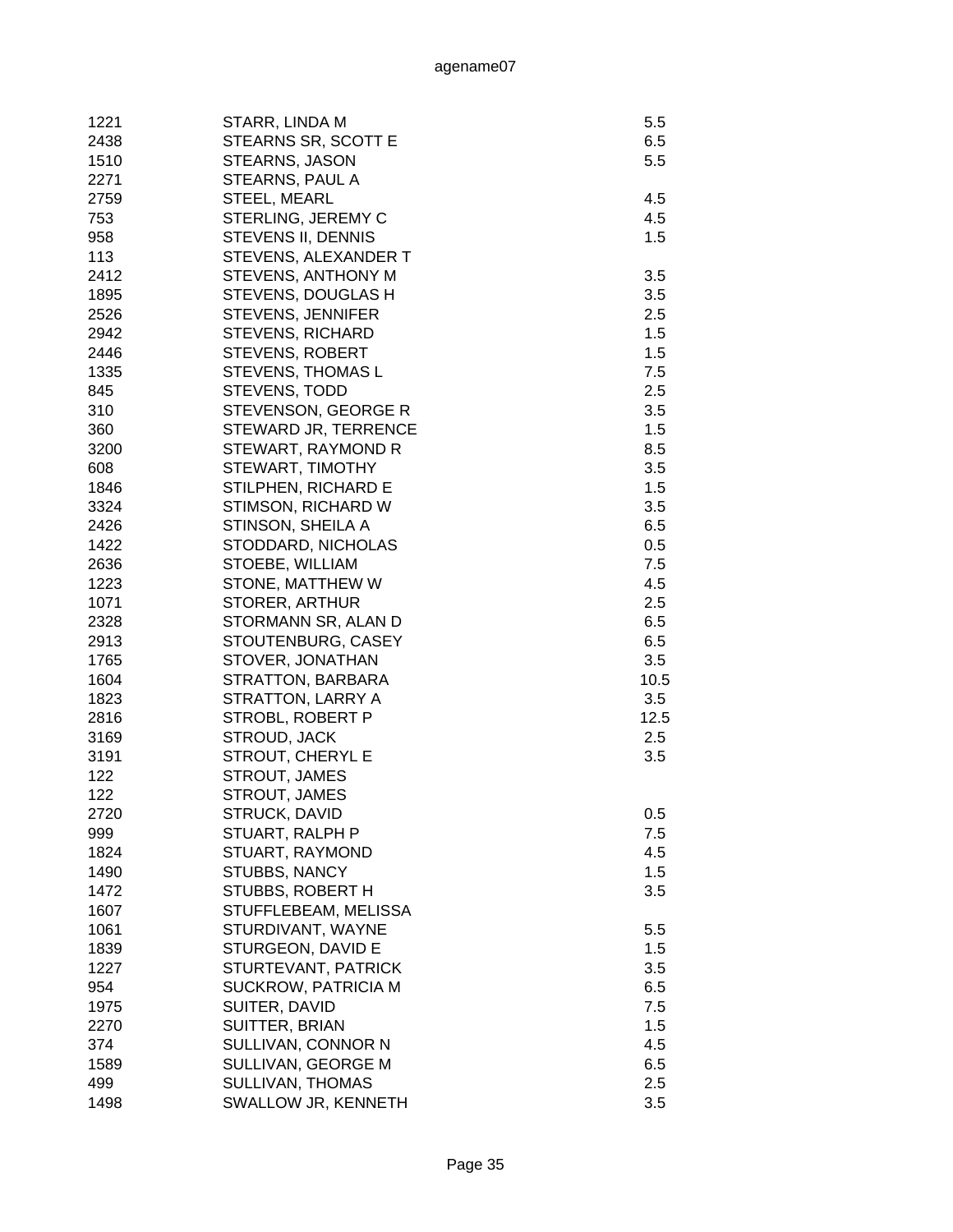| 451          | SWALLOW, JEFFREY A           | 1.5 |
|--------------|------------------------------|-----|
| 61           | SWAN JR, ERNEST A            | 3.5 |
| 461          | <b>SWANICK JR, PAUL</b>      | 2.5 |
| 1879         | <b>SWANSON, BRUCE S</b>      | 2.5 |
| 1793         | SWIFT, DAVID D               | 1.5 |
| 1774         | SZYMKOWICZ, STEPHEN J        | 3.5 |
| 2254         | TADDEO, ROGER                | 1.5 |
| 2579         | TAR, KEVIN                   | 3.5 |
| 2272         | <b>TARDIFF, KENNETH P</b>    | 4.5 |
| 2736         | <b>TARDIFF, THOMAS</b>       | 1.5 |
| 1598         | TASH JR, ROSCOE              | 2.5 |
| 2269         | TATE, KENNETH A              | 2.5 |
| 2406         | TAYLOR, CARLY                | 3.5 |
| 2268         | TAYLOR, JAMES                |     |
| 504          | <b>TAYLOR, JUSTIN M</b>      | 8.5 |
| 2334         | TAYLOR, KEVIN J              | 4.5 |
| 365          | TEMPLE, EARLE                | 8.5 |
| 662          | THAYER, PAMELA L             |     |
| 409          | THEBARGE, DAVID R            | 7.5 |
| 111          | THERIAULT, MATHEW S          |     |
| 1062         | THERIAULT, NORMAN            | 3.5 |
| 597          | THERRIEN, RAYMOND M          |     |
| 1333         | THIBEAULT, RONALD D          | 7.5 |
| 1877         | THIBODEAU, ALBAN R           | 3.5 |
| 2153         | THIBODEAU, ALLAN P           |     |
|              |                              | 2.5 |
| 549          | THIBODEAU, CHRISTINE         |     |
| 1173         | THIBODEAU, DAVID H           | 3.5 |
| 1166<br>1480 | THIBODEAU, JOSEPH R          | 5.5 |
|              | THIBODEAULT, DERRICK         |     |
| 2646         | THOMAS, DONALD               | 1.5 |
| 250<br>1073  | THOMAS, DONNA                | 5.5 |
|              | THOMPSON, COREY              |     |
| 2154         | THOMPSON, DEWEY A            |     |
| 757          | <b>THOMPSON, FREDERICK R</b> | 1.5 |
| 3149         | <b>THOMPSON, MARK S</b>      | 5.5 |
| 3041         | <b>THOMPSON, NEIL</b>        | 4.5 |
| 1968         | THOMPSON, ROLAND F           | 8.5 |
| 410          | THOMSON JR, CYRUS W          | 4.5 |
| 1621         | THURLOW, SPENCER             | 2.5 |
| 2            | TIBBETTS JR, ROBERT B        | 6.5 |
| 3192         | TIBBETTS, COREY R            | 2.5 |
| 425          | <b>TIBBETTS, RICK</b>        |     |
| 1138         | TINDALL, JACK                | 8.5 |
| 2601         | TIPPETT, JOHN                | 3.5 |
| 912          | TOBEY, HEATHER A             | 2.5 |
| 1764         | TOHER, FREDERICK C           | 7.5 |
| 907          | TOMAH II, JEFFREY            | 5.5 |
| 2288         | TOMPKINS, PARKER             | 0.5 |
| 2277         | TOMPKINS, PHILIP A           | 6.5 |
| 616          | TOMPKINS, WILLIAM            | 8.5 |
| 3323         | <b>TOOLEY SR, EDWARD</b>     | 1.5 |
| 592          | TORSCH, MARK A               | 3.5 |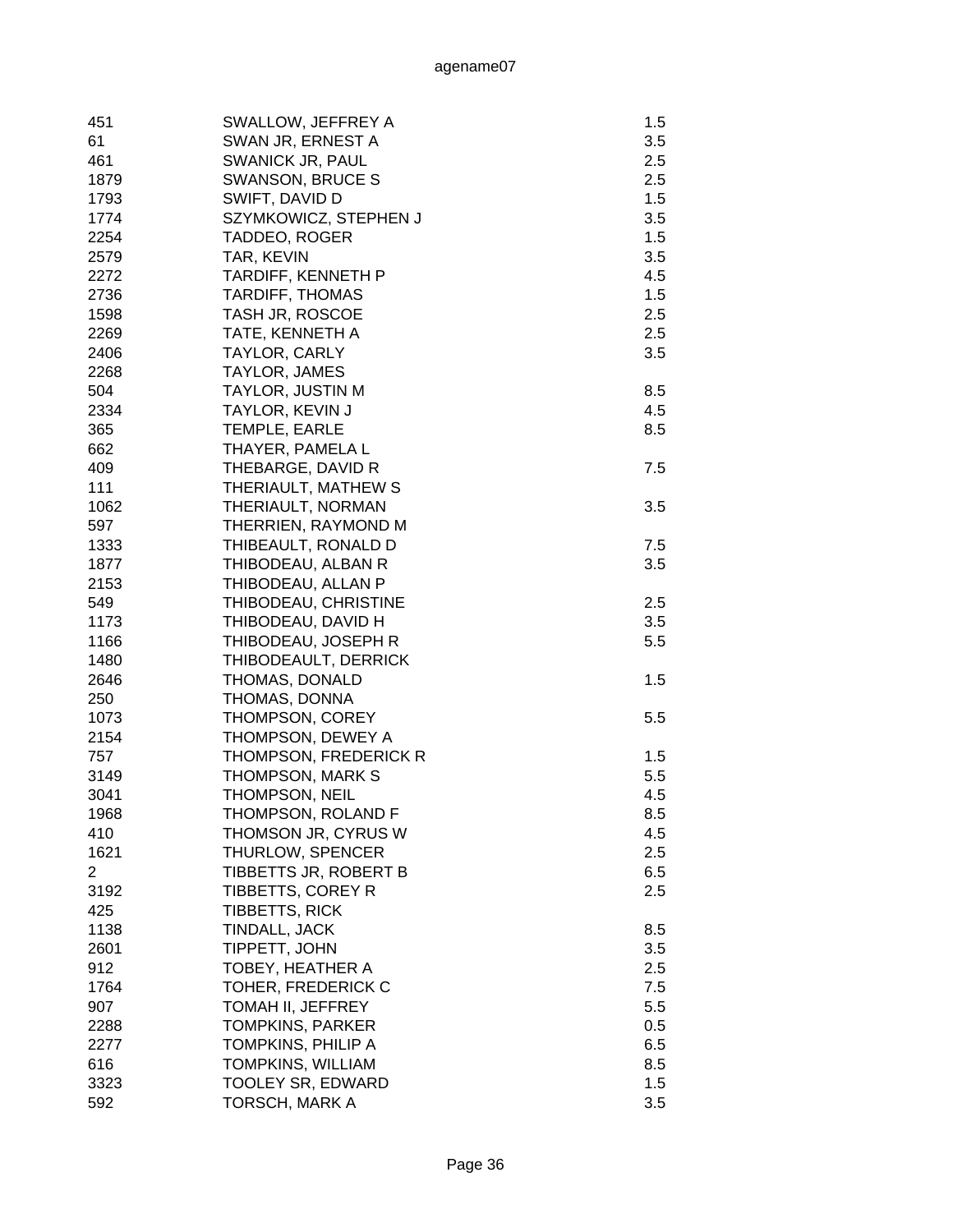| 1988        | <b>TOTTEN, CHARLES P</b>         | 6.5  |
|-------------|----------------------------------|------|
| 1891        | TOWNSEND, GEORGE R               | 3.5  |
| 103         | <b>TOWNSEND, JAY</b>             | 5.5  |
| 1475        | <b>TOWNSEND, TRACEY</b>          | 3.5  |
| 2512        | TRACY, HOWARD                    | 1.5  |
| 1425        | TRACY, JONATHAN                  |      |
| 1636        | TRACY, TYLER                     | 4.5  |
| 1614        | TRASK, DAVID                     | 2.5  |
| 987         | <b>TRASK, PATRICIA L</b>         | 11.5 |
| 904         | TREMBLAY, RICHARD F              | 5.5  |
| 2312        | <b>TRIGLIONE SR, ANTHONY</b>     |      |
| 2754        | TRUDEAU, MICHAEL                 | 1.5  |
| 1476        | TRUMAN, CHAD                     | 5.5  |
| 1432        | TRUNDY, RONALD                   | 2.5  |
| 2484        | <b>TSCHOPP, BARRY</b>            | 8.5  |
| 2704        | <b>TUCK, GARY</b>                | 3.5  |
| 1522        | <b>TUCKER, LANA J</b>            | 4.5  |
| 2429        | TUDELLA, DARRELL O               | 5.5  |
| 3155        | TURK, RUTH                       | 12.5 |
| 2511        | <b>TURKE, CHRISTOPHER</b>        | 2.5  |
| 2840        | <b>TURNBULL SR, DONALD</b>       | 3.5  |
| 3321        | TURNER, DAVID W                  | 2.5  |
| 1962        | TURNER, JOHN                     | 0.5  |
| 1588        | <b>TURNERCYR, BROOKE</b>         | 2.5  |
| 2959        | TUTTLE, JUSTIN J                 | 3.5  |
| 2273        | TUTTLE, KEVIN                    | 2.5  |
| 1633        | TYLER, ALAN                      |      |
| 2920        | TYLER, JOHN                      | 3.5  |
| 1514        | UNDERHILL, CORY R                |      |
| 1695        | UNDERWOOD, CHARLES W             | 7.5  |
| 3495        | URQUHART, WILLIAM B              | 4.5  |
| 3330        | VACCHIANO, JAMES E               | 3.5  |
| 1516        | VACCHIANO, JON R                 |      |
| 3178        | VACHON, NICHOLAS S               | 6.5  |
| 1585        | VALLEY, SAMUEL J                 |      |
| 1910        | VANCE, STEPHEN R                 | 5.5  |
| 2631        | VANDEBERG, LOLA                  | 7.5  |
| 3501        | VANWICKLER, DAVID                |      |
| 1420        | VARNEY, DORIS M                  | 2.5  |
| 903         | VARNEY, ROSCOE C                 | 8.5  |
| 426         | VASSIE SR, DANIEL J              | 3.5  |
| 581         | <b>VERNESONI SR, HARRY S</b>     | 2.5  |
| 3203        | <b>VERRILL, ERIC</b>             | 2.5  |
| 2235        | <b>VICKERY, ROBERT G</b>         |      |
| 435         | VILLANUEVA, ALEX                 |      |
| 576         | <b>VOGT, BETHANIE</b>            |      |
| 531         | <b>VOISINE, RENO</b>             | 9.5  |
| 2405        | VONA SR, GINO                    | 8.5  |
| 2924        |                                  | 4.5  |
|             | WADE, JACOB L<br>WADE, STEPHEN B | 4.5  |
| 552<br>2298 | WADLAND, ROBERT                  | 5.5  |
| 8           | WADSWORTH, DAVID B               | 2.5  |
|             |                                  |      |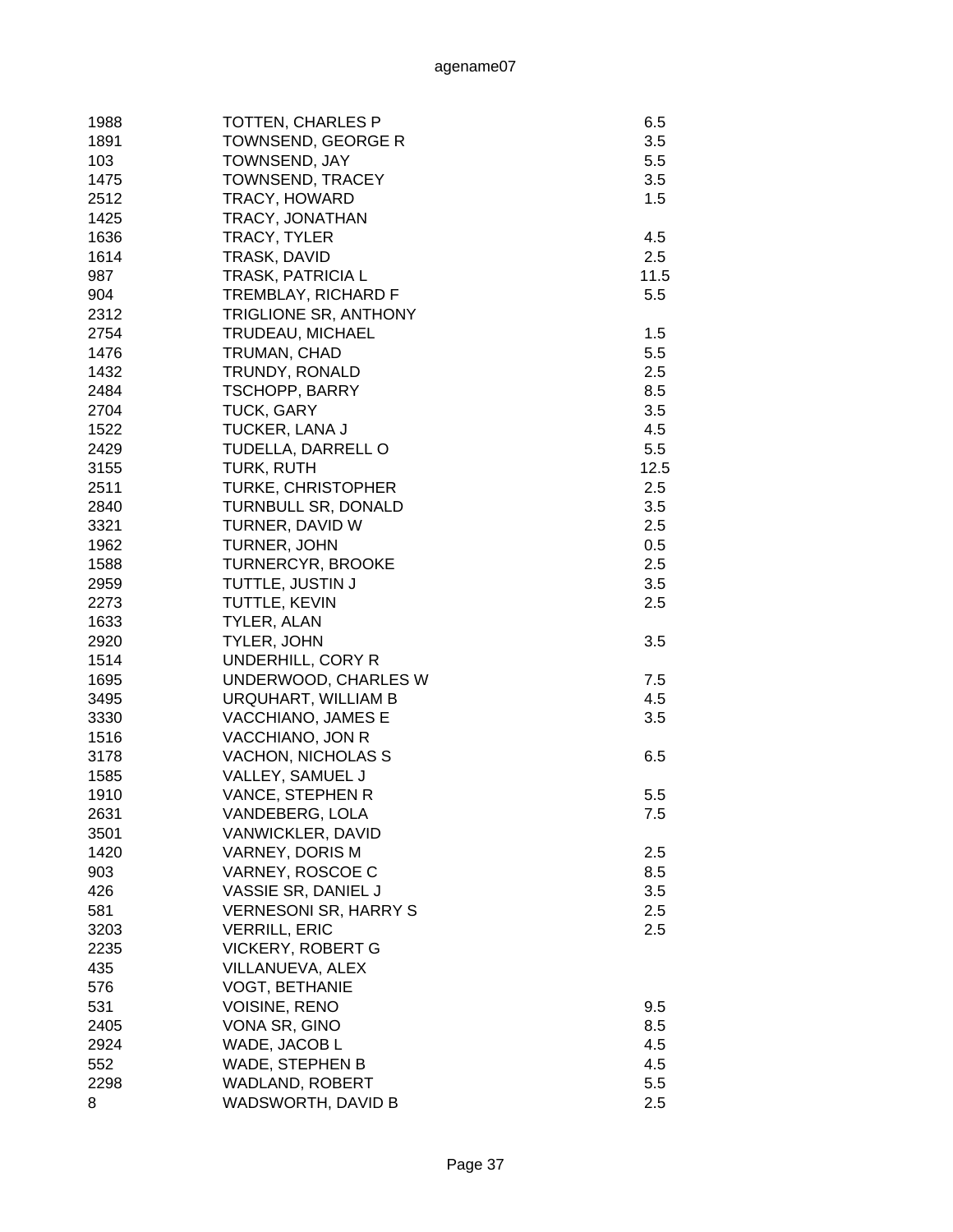| 1413 | WAGSTAFF, PETER              |      |
|------|------------------------------|------|
| 569  | WAKEFIELD, HEATH             | 1.5  |
| 1130 | WALKER, JAMES                | 5.5  |
| 1799 | WALKER, JAMES                | 1.5  |
| 2727 | WALKER, KEVIN                | 8.5  |
| 1787 | <b>WALLACE SR, MICHAEL</b>   | 4.5  |
| 1524 | WALLACE, DANA A              | 3.5  |
| 3288 | WALLACE, LUGENE W            | 4.5  |
| 2502 | WALLER, DALE                 | 3.5  |
| 1907 | <b>WALTON, ELERY M</b>       | 6.5  |
| 1407 | <b>WALTON, KATHARINE</b>     |      |
| 596  | WARD, CALEB W                | 1.5  |
| 1592 | WARD, KARL                   |      |
| 1463 | <b>WARD, MICHAEL</b>         |      |
| 2830 | WARD, PATRICIA A             | 4.5  |
| 363  | WARD, WILLIAM A              | 3.5  |
| 1641 | WARDWELL, JEFFREY            | 2.5  |
| 3275 | <b>WARNER, STEVEN S</b>      | 3.5  |
| 3188 | <b>WARREN JR, CLAUDE</b>     | 10.5 |
| 2955 | <b>WASHBURN, DANIEL A</b>    | 5.5  |
| 1167 | <b>WASYLINK, FRANCIS</b>     | 4.5  |
| 1835 | <b>WATERHOUSE SR, ALAN G</b> | 8.5  |
| 261  | <b>WATERHOUSE, GARY</b>      | 7.5  |
| 1402 | <b>WATROUS, JOSEPH E</b>     |      |
| 702  | <b>WATSON, MARY</b>          | 4.5  |
| 3305 | WATT, LORETTA J              | 9.5  |
| 2307 | <b>WATTS, NATHAN</b>         | 1.5  |
| 2740 | WEAVER, JOHN A               | 3.5  |
| 1736 | WEBB, MANDI                  | 6.5  |
| 3294 | WEBBER, WILLIAM N            | 4.5  |
| 3325 | WEBBERWING, SPENCER D        | 3.5  |
| 2519 | <b>WEBSTER, CHARLES</b>      | 4.5  |
| 2416 | WEED, ROBIN B                | 3.5  |
| 3163 | WELCH, DEAN                  | 5.5  |
| 1139 | <b>WELLS, BERT</b>           | 2.5  |
| 1342 | <b>WESCOTT, RICHARD J</b>    | 8.5  |
| 406  | <b>WESCOTT, ROBERT</b>       | 2.5  |
| 613  | <b>WESCOTT, SEAN</b>         | 3.5  |
| 1620 | WEST III, WILLIAM H          | 5.5  |
| 1517 | WEST, CLYDE                  | 1.5  |
| 761  | WEST, JEREMY                 | 3.5  |
| 2944 | <b>WESTON, PETER B</b>       | 6.5  |
| 1982 | <b>WEYENETH, ROBERT</b>      | 4.5  |
| 671  | <b>WEYMOUTH SR, THEODORE</b> |      |
| 2710 |                              | 4.5  |
|      | WEYMOUTH, JONATHAN           |      |
| 1960 | WEYMOUTH, LELAND             | 4.5  |
| 669  | <b>WEYMOUTH, PATRICIA</b>    |      |
| 612  | WHALEN, DAVID                | 1.5  |
| 1349 | <b>WHEATON, ARTHUR</b>       | 4.5  |
| 1348 | <b>WHEATON, SHANE A</b>      | 0.5  |
| 2286 | WHEELER, MITCHELL V          | 6.5  |
| 1747 | <b>WHEELOCK, DAMON A</b>     | 5.5  |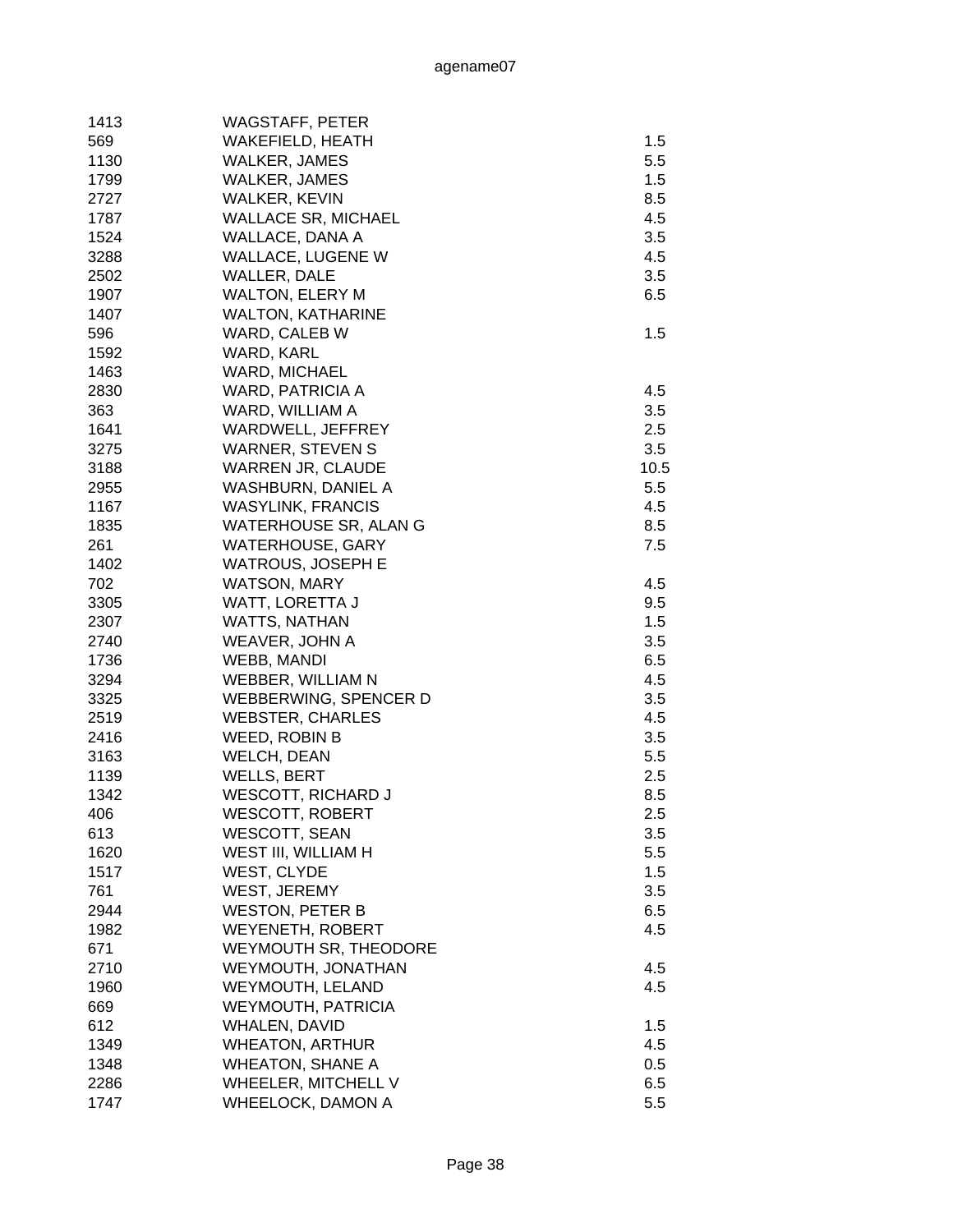| 453  | WHIPPLE, JOHN P            | 9.5  |
|------|----------------------------|------|
| 413  | <b>WHITCOMB, BRIAN K</b>   | 7.5  |
| 2941 | WHITE JR, DANNY            | 5.5  |
| 1731 | WHITE, BRADLEY A           |      |
| 1135 | <b>WHITE, FREDERICK</b>    | 2.5  |
| 517  | WHITE, MICKEY              | 7.5  |
| 1825 | WHITE, PAMELA J            | 2.5  |
| 2421 | WHITE, TERRELL             | 1.5  |
| 2545 | <b>WHITEHOUSE, MICHAEL</b> | 2.5  |
| 483  | WHITING JR, ROBERT A       | 3.5  |
| 138  | WHITMORE, DOUGLAS K        | 3.5  |
| 456  | WHITNEY, RANDALL           | 1.5  |
| 1819 | WHITTEMORE JR, DONALD      | 2.5  |
| 1224 | WHITTEN, JOHN S            | 8.5  |
| 2124 | <b>WILBER, RODNEY E</b>    | 3.5  |
| 2514 | WILBRAHAM, SAMUEL          | 1.5  |
| 2292 | <b>WILDE, LEONARD A</b>    | 7.5  |
| 3150 | <b>WILLARD, GARY E</b>     | 7.5  |
| 2553 | <b>WILLARD, SARAH B</b>    | 1.5  |
| 746  | WILLEY, JASON D            | 7.5  |
| 2522 | WILLEY, KEVIN              | 2.5  |
| 344  | WILLIAMS II, JOHN          | 2.5  |
| 396  | <b>WILLIAMS, BRENT</b>     | 7.5  |
| 2801 | <b>WILLIAMS, CHARLES T</b> | 5.5  |
| 2435 | <b>WILLIAMS, COULTON</b>   | 2.5  |
| 2749 | <b>WILLIAMS, DEAN</b>      | 1.5  |
| 2493 | WILLIAMS, JERRY            | 2.5  |
| 2602 | <b>WILLIAMS, LARRY</b>     | 3.5  |
| 750  | WILLIAMS, MATHEW           | 2.5  |
| 1081 | <b>WILLIAMSON, RANDALL</b> | 5.5  |
| 2402 | WILSHIRE, RICHARD D        | 5.5  |
| 766  | <b>WILSON, FRANK C</b>     | 2.5  |
| 2634 | WILSON, KEVIN              | 7.5  |
| 102  | <b>WILTUCK, FRANCIS M</b>  |      |
| 1709 | WINN, CHRISTOPHER J        | 2.5  |
| 541  | <b>WINSLOW, TIMOTHY S</b>  | 3.5  |
| 1850 | WINTERS, KENNETH T         | 1.5  |
| 1878 | <b>WISHART, RYAN C</b>     | 4.5  |
| 2589 | <b>WISHART, SHANE</b>      | 2.5  |
| 2760 | WISNER, KEITH              | 2.5  |
| 397  | WISSEN, GARY               | 6.5  |
| 1248 | WITHAM, ANISA M            |      |
| 3254 | WITHEY, DOUGLAS A          |      |
| 1069 | WITT JR, EDWARD G          | 2.5  |
| 909  | <b>WOLFE, THOMAS H</b>     | 5.5  |
| 860  | WOOD, ANTOINETTE           | 4.5  |
| 2082 | WOOD, BRANDON              | 2.5  |
| 1624 | WOOD, BRIAN                | 4.5  |
| 861  | WOOD, DALE                 | 1.5  |
| 404  | WOOD, DANIEL F             | 11.5 |
| 852  | WOOD, GLENDA               | 3.5  |
| 2081 | WOOD, JOSEPH               | 4.5  |